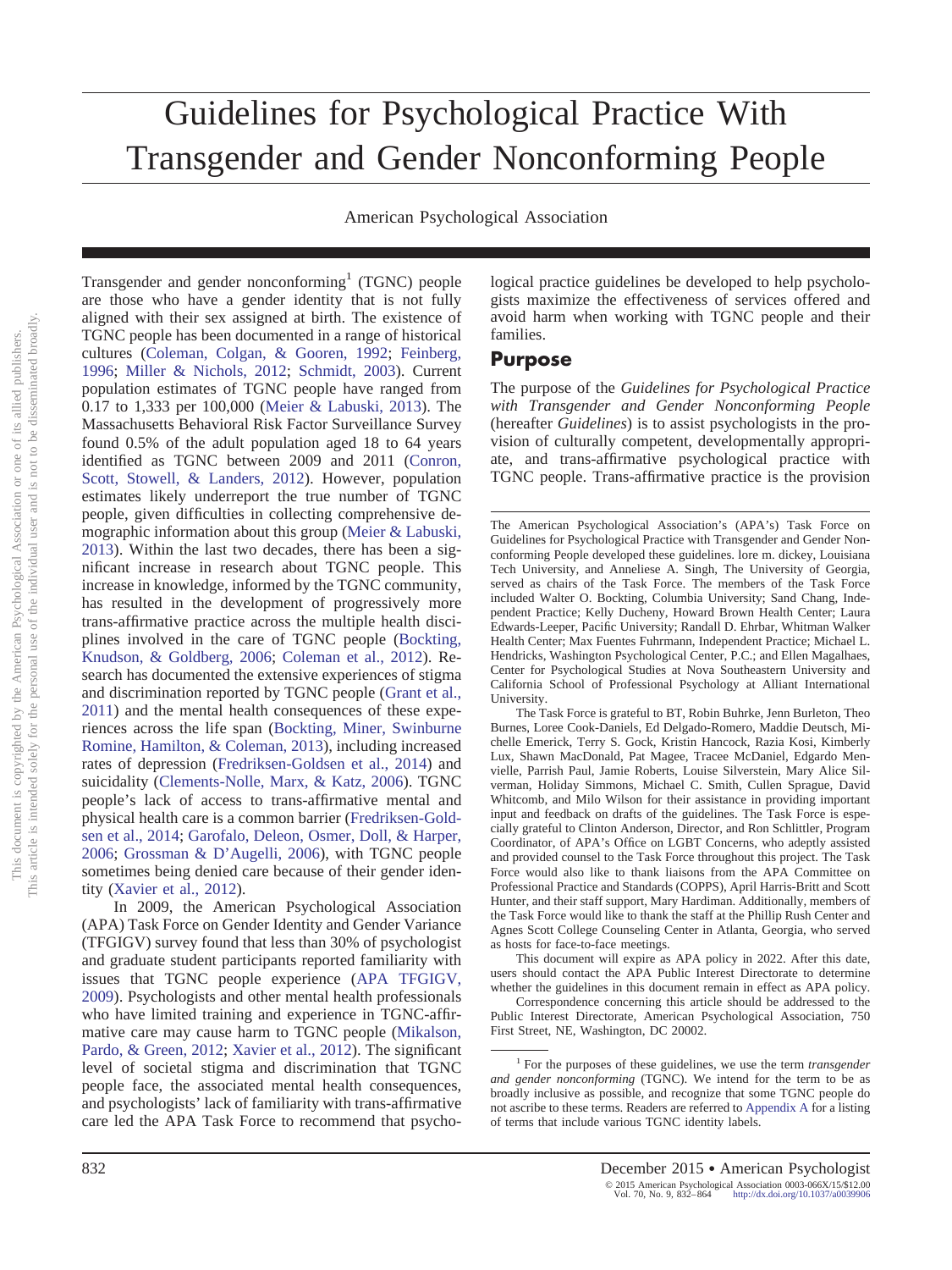of care that is respectful, aware, and supportive of the identities and life experiences of TGNC people [\(Korell &](#page-25-1) [Lorah, 2007\)](#page-25-1). The *Guidelines* are an introductory resource for psychologists who will encounter TGNC people in their practice, but can also be useful for psychologists with expertise in this area of practice to improve the care already offered to TGNC people. The *Guidelines* include a set of definitions for readers who may be less familiar with language used when discussing gender identity and TGNC populations (see Appendix A). Distinct from TGNC, the term "cisgender" is used to refer to people whose sex assigned at birth is aligned with their gender identity (E. R. [Green, 2006;](#page-24-2) [Serano, 2006\)](#page-27-1).

Given the added complexity of working with TGNC and gender-questioning youth<sup>2</sup> and the limitations of the available research, the *Guidelines* focus primarily, though not exclusively, on TGNC adults. Future revisions of the *Guidelines* will deepen a focus on TGNC and genderquestioning children and adolescents. The *Guidelines* address the strengths of TGNC people, the challenges they face, ethical and legal issues, life span considerations, research, education, training, and health care. Because issues of gender identity are often conflated with issues of gender expression or sexual orientation, psychological practice with the TGNC population warrants the acquisition of specific knowledge about concerns unique to TGNC people that are not addressed by other practice guidelines [\(APA, 2012\)](#page-20-1). It is important to note that these *Guidelines* are not intended to address some of the conflicts that cisgender people may experience due to societal expectations regarding gender roles [\(Butler, 1990\)](#page-21-2), nor are they intended to address intersex people [\(Dreger, 1999;](#page-23-3) [Preves,](#page-26-2) [2003\)](#page-26-2).

## **Documentation of Need**

In 2005, the APA Council of Representatives authorized the creation of the Task Force on Gender Identity and Gender Variance (TFGIGV), charging the Task Force to review APA policies related to TGNC people and to offer recommendations for APA to best meet the needs of TGNC people [\(APA TFGIGV, 2009\)](#page-20-0). In 2009, the APA Council of Representatives adopted the Resolution on Transgender, Gender Identity, & Gender Expression Non-Discrimination, which calls upon psychologists in their professional roles to provide appropriate, nondiscriminatory treatment; encourages psychologists to take a leadership role in working against discrimination; supports the provision of adequate and necessary mental and medical health care; recognizes the efficacy, benefit, and medical necessity of gender transition; supports access to appropriate treatment in institutional settings; and supports the creation of educational resources for all psychologists [\(Anton, 2009\)](#page-21-3). In 2009, in an extensive report on the current state of psychological practice with TGNC people, the TFGIGV determined that there was sufficient knowledge and expertise in the field to warrant the development of practice guidelines for TGNC populations [\(APA TFGIGV, 2009\)](#page-20-0). The report identified that TGNC people constituted a population with unique needs and that the creation of practice guidelines would be a valuable resource for the field [\(APA TFGIGV,](#page-20-0) [2009\)](#page-20-0). Psychologists' relative lack of knowledge about TGNC people and trans-affirmative care, the level of societal stigma and discrimination that TGNC people face, and the significant mental health consequences that TGNC people experience as a result offer a compelling need for psychological practice guidelines for this population.

## **Users**

The intended audience for these *Guidelines* includes psychologists who provide clinical care, conduct research, or provide education or training. Given that gender identity issues can arise at any stage in a TGNC person's life [\(Lev,](#page-25-2) [2004\)](#page-25-2), clinicians can encounter a TGNC person in practice or have a client's presenting problem evolve into an issue related to gender identity and gender expression. Researchers, educators, and trainers will benefit from use of these *Guidelines* to inform their work, even when not specifically focused on TGNC populations. Psychologists who focus on TGNC populations in their clinical practice, research, or educational and training activities will also benefit from the use of these *Guidelines*.

## **Distinction Between Standards and Guidelines**

When using these *Guidelines*, psychologists should be aware that APA has made an important distinction between *standards* and *guidelines* [\(Reed, McLaughlin, & Newman,](#page-26-3) [2002\)](#page-26-3). Standards are mandates to which all psychologists must adhere (e.g., the *Ethical Principles of Psychologists and Code of Conduct*; [APA, 2010\)](#page-20-2), whereas guidelines are aspirational. Psychologists are encouraged to use these *Guidelines* in tandem with the *Ethical Principles of Psychologists and Code of Conduct*, and should be aware that state and federal laws may override these *Guidelines* [\(APA,](#page-20-2) [2010\)](#page-20-2).

In addition, these *Guidelines* refer to psychological practice (e.g., clinical work, consultation, education, research, and training) rather than treatment. Practice guidelines are practitioner-focused and provide guidance for professionals regarding "conduct and the issues to be considered in particular areas of clinical practice" [\(Reed et al.,](#page-26-3) [2002,](#page-26-3) p. 1044). Treatment guidelines are client-focused and address intervention-specific recommendations for a clinical population or condition [\(Reed et al., 2002\)](#page-26-3). The current *Guidelines* are intended to complement treatment guidelines for TGNC people seeking mental health services, such as those set forth by the World Professional Association for Transgender Health Standards of Care [\(Coleman](#page-22-2) [et al., 2012\)](#page-22-2) and the Endocrine Society [\(Hembree et al.,](#page-24-3) [2009\)](#page-24-3).

<sup>2</sup> For the purposes of these guidelines, "youth" refers to both children and adolescents under the age of 18.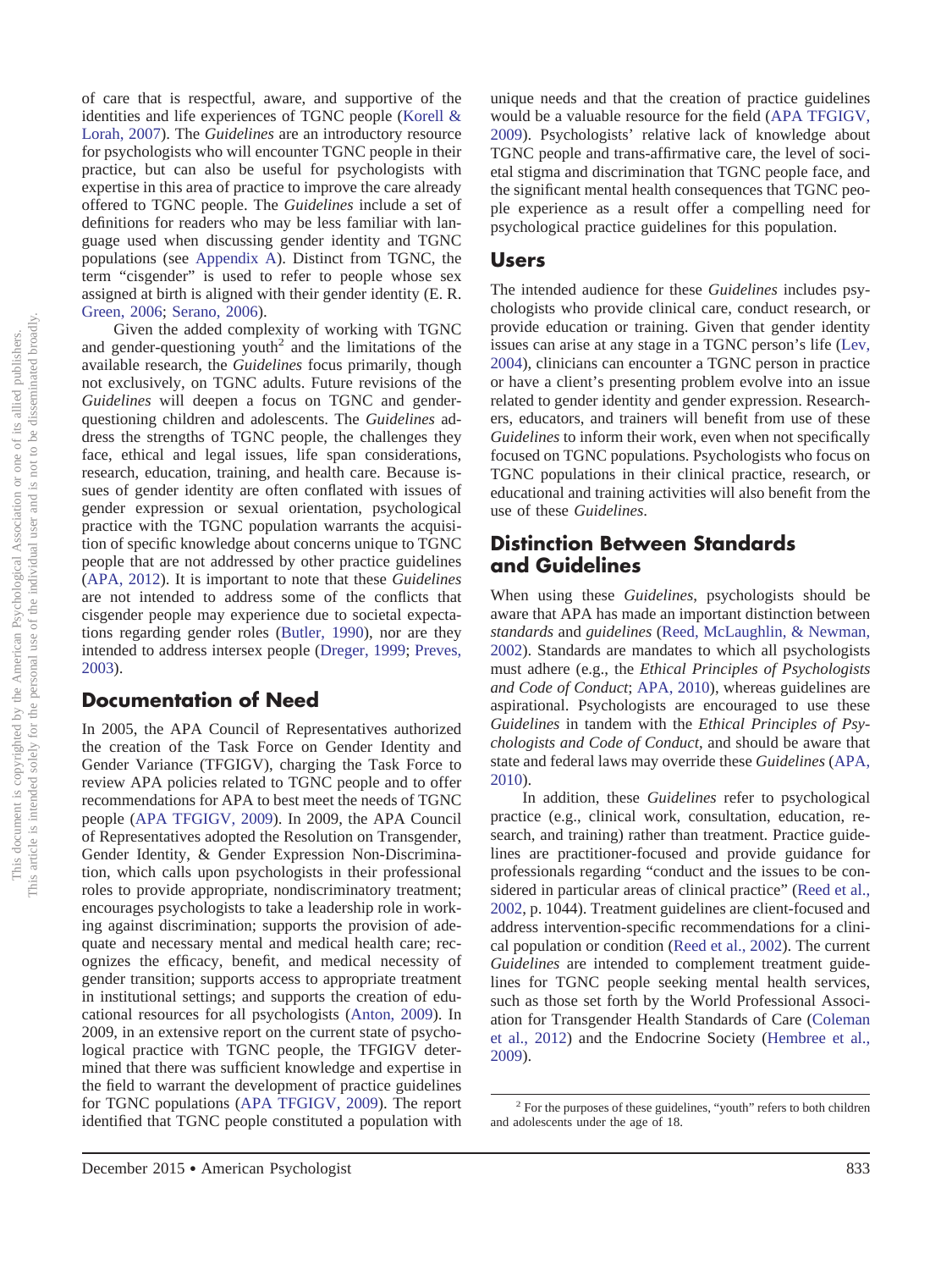## **Compatibility**

These *Guidelines* are consistent with the APA *Ethical Principles of Psychologists and Code of Conduct* [\(APA,](#page-20-2) [2010\)](#page-20-2), the *Standards of Accreditation for Health Service Psychology* [\(APA, 2015\)](#page-20-3), the [APA TFGIGV \(2009\)](#page-20-0) report, and the APA Council of Representatives Resolution on Transgender, Gender Identity, & Gender Expression Non-Discrimination [\(Anton, 2009\)](#page-21-3).

## **Practice Guidelines Development Process**

To address one of the recommendations of the [APA TF-](#page-20-0)[GIGV \(2009\),](#page-20-0) the APA Committee on Sexual Orientation and Gender Diversity (CSOGD; then the Committee on Lesbian, Gay, Bisexual, and Transgender Concerns) and Division 44 (the Society for the Psychological Study of Lesbian, Gay, Bisexual and Transgender Issues) initiated a joint Task Force on Psychological Practice Guidelines with Transgender and Gender Nonconforming People in 2011. Task Force members were selected through an application and review process conducted by the leadership of CSOGD and Division 44. The Task Force included 10 members who had substantial psychological practice expertise with TGNC people. Of the 10 task force members, five individuals identified as TGNC with a range of gender identities and five identified as cisgender. In terms of race/ethnicity, six of the task force members identified as White and four identified as people of color (one Indian American, one Chinese American, one Latina American, and one mixed race).

The Task Force conducted a comprehensive review of the extant scholarship, identified content most pertinent to the practice of psychology with TGNC people, and evaluated the level of evidence to support guidance within each guideline. To ensure the accuracy and comprehensiveness of these *Guidelines*, Task Force members met with TGNC community members and groups and consulted with subject matter experts within and outside of psychology. When the Task Force discovered a lack of professional consensus, every effort was made to include divergent opinions in the field relevant to that issue. When this occurred, the Task Force described the various approaches documented in the literature. Additionally, these *Guidelines* were informed by comments received at multiple presentations held at professional conferences and comments obtained through two cycles of open public comment on earlier *Guideline* drafts.

This document contains 16 guidelines for TGNC psychological practice. Each guideline includes a Rationale section, which reviews relevant scholarship supporting the need for the guideline, and an Application section, which describes how the particular guideline may be applied in psychological practice. The *Guidelines* are organized into five clusters: (a) foundational knowledge and awareness; (b) stigma, discrimination, and barriers to care; (c) life span development; (d) assessment, therapy, and intervention; and (e) research, education, and training.

Funding for this project was provided by Division 44 (Society for the Psychological Study of LGBT Issues); the

APA Office on Lesbian, Gay, Bisexual, and Transgender (LGBT) Concerns; a grant from the Committee on Division/APA Relations (CODAPAR); and donations from Randall Ehrbar and Pamela St. Amand. Some members of the Task Force have received compensation through presentations (e.g., honoraria) or royalties (e.g., book contracts) based in part on information contained in these *Guidelines.*

## **Selection of Evidence**

Although the number of publications on the topic of TGNC-affirmative practice has been increasing, this is still an emerging area of scholarly literature and research. When possible, the Task Force relied on peer-reviewed publications, but books, chapters, and reports that do not typically receive a high level of peer review have also been cited when appropriate. These sources are from a diverse range of fields addressing mental health, including psychology, counseling, social work, and psychiatry. Some studies of TGNC people utilize small sample sizes, which limits the generalizability of results. Few studies of TGNC people utilize probability samples or randomized control groups (e.g., [Conron et al., 2012;](#page-22-1) [Dhejne et al., 2011\)](#page-23-4). As a result, the Task Force relied primarily on studies using convenience samples, which limits the generalizability of results to the population as a whole, but can be adequate for describing issues and situations that arise within the population.

## **Foundational Knowledge and Awareness**

#### *Guideline 1. Psychologists understand that gender is a nonbinary construct that allows for a range of gender identities and that a person's gender identity may not align with sex assigned at birth.*

*Rationale.* Gender identity is defined as a person's deeply felt, inherent sense of being a girl, woman, or female; a boy, a man, or male; a blend of male or female; or an alternative gender [\(Bethea & McCollum, 2013;](#page-21-4) [In](#page-24-4)[stitute of Medicine \[IOM\], 2011\)](#page-24-4). In many cultures and religious traditions, gender has been perceived as a binary construct, with mutually exclusive categories of male or female, boy or girl, man or woman [\(Benjamin, 1966;](#page-21-5) [Mollenkott, 2001;](#page-26-4) [Tanis, 2003\)](#page-27-2). These mutually exclusive categories include an assumption that gender identity is always in alignment with sex assigned at birth [\(Bethea &](#page-21-4) [McCollum, 2013\)](#page-21-4). For TGNC people, gender identity differs from sex assigned at birth to varying degrees, and may be experienced and expressed outside of the gender binary [\(Harrison, Grant, & Herman, 2012;](#page-24-5) [Kuper, Nussbaum, &](#page-25-3) [Mustanski, 2012\)](#page-25-3).

Gender as a nonbinary construct has been described and studied for decades [\(Benjamin, 1966;](#page-21-5) [Herdt, 1994;](#page-24-6) [Kulick, 1998\)](#page-25-4). There is historical evidence of recognition, societal acceptance, and sometimes reverence of diversity in gender identity and gender expression in several different cultures [\(Coleman et al., 1992;](#page-22-0) [Feinberg, 1996;](#page-23-0) [Miller](#page-26-0)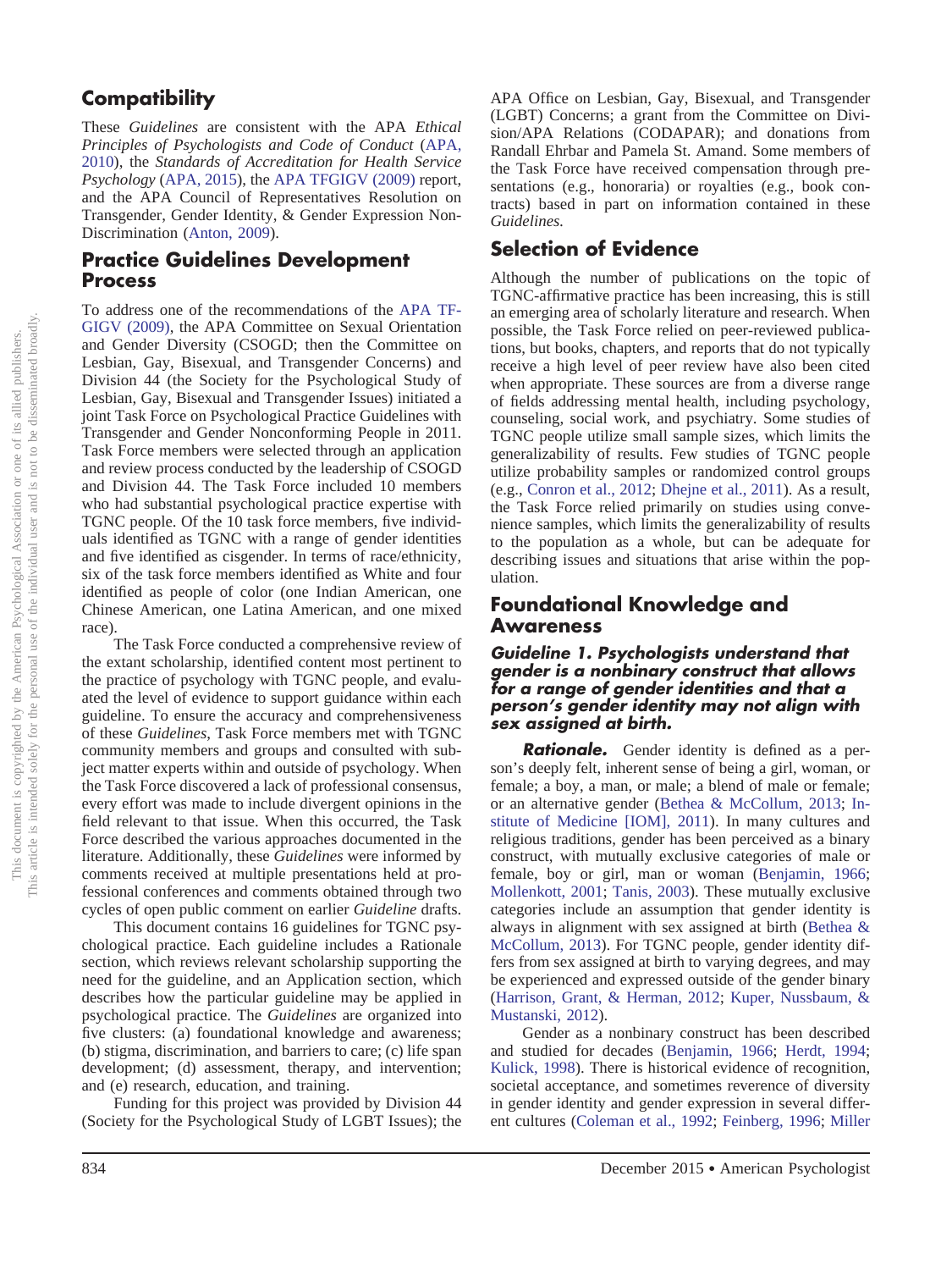[& Nichols, 2012;](#page-26-0) [Schmidt, 2003\)](#page-27-0). Many cultures in which gender nonconforming persons and groups were visible were diminished by westernization, colonialism, and systemic inequity [\(Nanda, 1999\)](#page-26-5). In the 20th century, TGNC expression became medicalized [\(Hirschfeld, 1910/1991\)](#page-24-7), and medical interventions to treat discordance between a person's sex assigned at birth, secondary sex characteristics, and gender identity became available [\(Meyerowitz,](#page-26-6) [2002\)](#page-26-6).

As early as the 1950s, research found variability in how an individual described their<sup>3</sup> gender, with some participants reporting a gender identity different from the culturally defined, mutually exclusive categories of "man" or "woman" [\(Benjamin, 1966\)](#page-21-5). In several recent large online studies of the TGNC population in the United States, 30% to 40% of participants identified their gender identity as other than man or woman [\(Harrison et al., 2012;](#page-24-5) [Kuper](#page-25-3) [et al., 2012\)](#page-25-3). Although some studies have cultivated a broader understanding of gender [\(Conron, Scout, & Austin,](#page-22-4) [2008\)](#page-22-4), the majority of research has required a forced choice between man and woman, thus failing to represent or depict those with different gender identities [\(IOM, 2011\)](#page-24-4). Research over the last two decades has demonstrated the existence of a wide spectrum of gender identity and gender expression [\(Bockting, 2008;](#page-21-6) [Harrison et al., 2012;](#page-24-5) [Kuper et](#page-25-3) [al., 2012\)](#page-25-3), which includes people who identify as either man or woman, neither man nor woman, a blend of man and woman, or a unique gender identity. A person's identification as TGNC can be healthy and self-affirming, and is not inherently pathological [\(Coleman et al., 2012\)](#page-22-2). However, people may experience distress associated with discordance between their gender identity and their body or sex assigned at birth, as well as societal stigma and discrimination [\(Coleman et al., 2012\)](#page-22-2).

Between the late 1960s and the early 1990s, health care to alleviate gender dysphoria largely reinforced a binary conceptualization of gender [\(APA TFGIGV, 2009;](#page-20-0) [Bolin, 1994;](#page-21-7) [Hastings, 1974\)](#page-24-8). At that time, it was considered an ideal outcome for TGNC people to conform to an identity that aligned with either sex assigned at birth or, if not possible, with the "opposite" sex, with a heavy emphasis on blending into the cisgender population or "passing" [\(APA TFGIGV, 2009;](#page-20-0) [Bolin, 1994;](#page-21-7) [Hastings, 1974\)](#page-24-8). Variance from these options could raise concern for health care providers about a TGNC person's ability to transition successfully. These concerns could act as a barrier to accessing surgery or hormone therapy because medical and mental health care provider endorsement was required before surgery or hormones could be accessed [\(Berger et al., 1979\)](#page-21-8). Largely because of self-advocacy of TGNC individuals and communities in the 1990s, combined with advances in research and models of trans-affirmative care, there is greater recognition and acknowledgment of a spectrum of gender diversity and corresponding individualized, TGNCspecific health care [\(Bockting et al., 2006;](#page-21-0) [Coleman et al.,](#page-22-2) [2012\)](#page-22-2).

**Application.** A nonbinary understanding of gender is fundamental to the provision of affirmative care for TGNC people. Psychologists are encouraged to adapt or

modify their understanding of gender, broadening the range of variation viewed as healthy and normative. By understanding the spectrum of gender identities and gender expressions that exist, and that a person's gender identity may not be in full alignment with sex assigned at birth, psychologists can increase their capacity to assist TGNC people, their families, and their communities [\(Lev, 2004\)](#page-25-2). Respecting and supporting TGNC people in authentically articulating their gender identity and gender expression, as well as their lived experience, can improve TGNC people's health, well-being, and quality of life [\(Witten, 2003\)](#page-28-1).

Some TGNC people may have limited access to visible, positive TGNC role models. As a result, many TGNC people are isolated and must cope with the stigma of gender nonconformity without guidance or support, worsening the negative effect of stigma on mental health [\(Fredriksen-](#page-23-1)[Goldsen et al., 2014;](#page-23-1) [Singh, Hays, & Watson, 2011\)](#page-27-3). Psychologists may assist TGNC people in challenging gender norms and stereotypes, and in exploring their unique gender identity and gender expression. TGNC people, partners, families, friends, and communities can benefit from education about the healthy variation of gender identity and gender expression, and the incorrect assumption that gender identity automatically aligns with sex assigned at birth.

Psychologists may model an acceptance of ambiguity as TGNC people develop and explore aspects of their gender, especially in childhood and adolescence. A nonjudgmental stance toward gender nonconformity can help to counteract the pervasive stigma faced by many TGNC people and provide a safe environment to explore gender identity and make informed decisions about gender expression.

#### *Guideline 2. Psychologists understand that gender identity and sexual orientation are distinct but interrelated constructs.*

*Rationale.* The constructs of gender identity and sexual orientation are theoretically and clinically distinct, even though professionals and nonprofessionals frequently conflate them. Although some research suggests a potential link in the development of gender identity and sexual orientation, the mechanisms of such a relationship are unknown [\(Adelson & American Academy of Child and](#page-20-4) [Adolescent Psychiatry \[AACAP\] Committee on Quality](#page-20-4) [Issues \[CQI\], 2012;](#page-20-4) [APA TFGIGV, 2009;](#page-20-0) A. H. [Devor,](#page-23-5) [2004;](#page-23-5) [Drescher & Byne, 2013\)](#page-23-6). *Sexual orientation* is defined as a person's sexual and/or emotional attraction to another person [\(Shively & De Cecco, 1977\)](#page-27-4), compared with *gender identity*, which is defined by a person's felt, inherent sense of gender. For most people, gender identity develops earlier than sexual orientation. Gender identity is often established in young toddlerhood [\(Adelson & AA-](#page-20-4)[CAP CQI, 2012;](#page-20-4) [Kohlberg,](#page-25-5) 1966), compared with aware-

<sup>3</sup> The third person plural pronouns "they," "them," and "their" in some instances function in these guidelines as third-person singular pronouns to model a common technique used to avoid the use of gendered pronouns when speaking to or about TGNC people.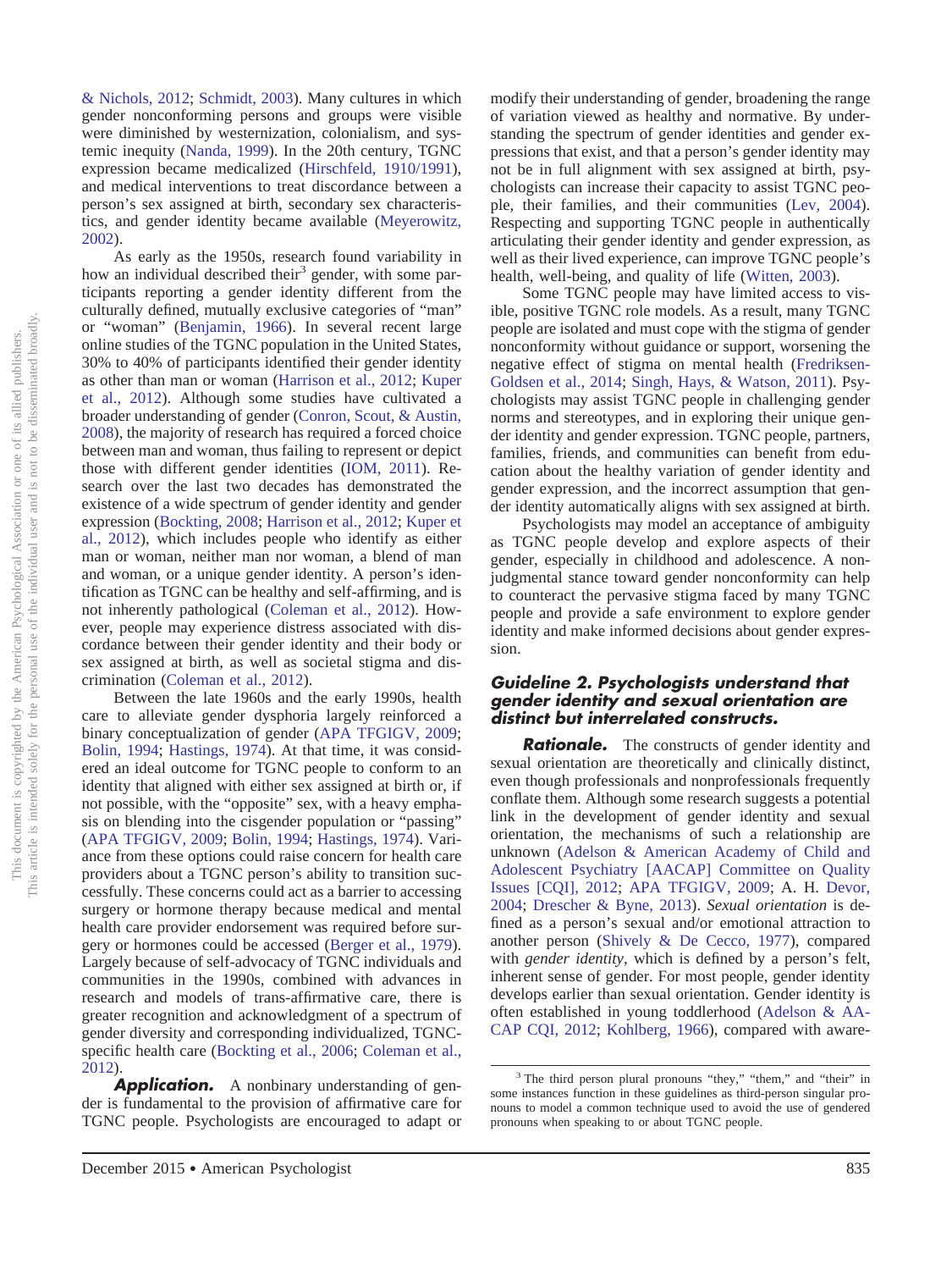ness of same-sex attraction, which often emerges in early adolescence [\(Adelson & AACAP CQI, 2012;](#page-20-4) [D'Augelli &](#page-22-5) [Hershberger, 1993;](#page-22-5) [Herdt & Boxer, 1993;](#page-24-9) [Ryan, 2009;](#page-26-7) [Savin-Williams & Diamond, 2000\)](#page-27-5). Although gender identity is usually established in childhood, individuals may become aware that their gender identity is not in full alignment with sex assigned at birth in childhood, adolescence, or adulthood. The developmental pathway of gender identity typically includes a progression through multiple stages of awareness, exploration, expression, and identity integration [\(Bockting & Coleman, 2007;](#page-21-9) A. H. [Devor,](#page-23-5) [2004;](#page-23-5) [Vanderburgh, 2007\)](#page-27-6). Similarly, a person's sexual orientation may progress through multiple stages of awareness, exploration, and identity through adolescence and into adulthood [\(Bilodeau & Renn, 2005\)](#page-21-10). Just as some people experience their sexual orientation as being fluid or variable (L. M. [Diamond, 2013\)](#page-23-7), some people also experience their gender identity as fluid [\(Lev, 2004\)](#page-25-2).

The experience of questioning one's gender can create significant confusion for some TGNC people, especially for those who are unfamiliar with the range of gender identities that exist. To explain any discordance they may experience between their sex assigned at birth, related societal expectations, patterns of sexual and romantic attraction, and/or gender role nonconformity and gender identity, some TGNC people may assume that they must be gay, lesbian, bisexual, or queer [\(Bockting, Benner, & Cole](#page-21-11)[man, 2009\)](#page-21-11). Focusing solely on sexual orientation as the cause for discordance may obscure awareness of a TGNC identity. It can be very important to include sexual orientation and gender identity in the process of identity exploration as well as in the associated decisions about which options will work best for any particular person. In addition, many TGNC adults have disguised or rejected their experience of gender incongruence in childhood or adolescence to conform to societal expectations and minimize their fear of difference [\(Bockting & Coleman, 2007;](#page-21-9) [Byne](#page-22-6) [et al., 2012\)](#page-22-6).

Because gender and patterns of attraction are used to identify a person's sexual orientation, the articulation of sexual orientation is made more complex when sex assigned at birth is not aligned with gender identity. A person's sexual orientation identity cannot be determined by simply examining external appearance or behavior, but must incorporate a person's identity and self-identification [\(Broido, 2000\)](#page-21-12).

**Application.** Psychologists may assist people in differentiating gender identity and sexual orientation. As clients become aware of previously hidden or constrained aspects of their gender identity or sexuality, psychologists may provide acceptance, support, and understanding without making assumptions or imposing a specific sexual orientation or gender identity outcome [\(APA TFGIGV,](#page-20-0) [2009\)](#page-20-0). Because of their roles in assessment, treatment, and prevention, psychologists are in a unique position to help TGNC people better understand and integrate the various aspects of their identities. Psychologists may assist TGNC people by introducing and normalizing differences in gender identity and expression. As a TGNC person finds a

comfortable way to actualize and express their gender identity, psychologists may notice that previously incongruent aspects of their sexual orientation may become more salient, better integrated, or increasingly egosyntonic [\(Bockting et al., 2009;](#page-21-11) H. [Devor, 1993;](#page-23-8) [Schleifer, 2006\)](#page-27-7). This process may allow TGNC people the comfort and opportunity to explore attractions or aspects of their sexual orientation that previously had been repressed, hidden, or in conflict with their identity. TGNC people may experience a renewed exploration of their sexual orientation, a widened spectrum of attraction, or a shift in how they identify their sexual orientation in the context of a developing TGNC identity [\(Coleman, Bockting, & Gooren,](#page-22-7) [1993;](#page-22-7) [Meier, Pardo, Labuski, & Babcock, 2013;](#page-25-6) [Samons,](#page-27-8) [2008\)](#page-27-8).

Psychologists may need to provide TGNC people with information about TGNC identities, offering language to describe the discordance and confusion TGNC people may be experiencing. To facilitate TGNC people's learning, psychologists may introduce some of the narratives written by TGNC people that reflect a range of outcomes and developmental processes in exploring and affirming gender identity (e.g., [Bornstein & Bergman, 2010;](#page-21-13) [Boylan, 2013;](#page-21-14) J. [Green, 2004;](#page-24-10) [Krieger, 2011;](#page-25-7) [Lawrence, 2014\)](#page-25-8). These resources may potentially aid TGNC people in distinguishing between issues of sexual orientation and gender identity and in locating themselves on the gender spectrum. Psychologists may also educate families and broader community systems (e.g., schools, medical systems) to better understand how gender identity and sexual orientation are different but related; this may be particularly useful when working with youth [\(Singh & Burnes, 2009;](#page-27-9) [Whitman,](#page-28-2) [2013\)](#page-28-2). Because gender identity and sexual orientation are often conflated, even by professionals, psychologists are encouraged to carefully examine resources that claim to provide affirmative services for lesbian, gay, bisexual, transgender, and queer (LGBTQ) people, and to confirm which are knowledgeable about and inclusive of the needs of TGNC people before offering referrals or recommendations to TGNC people and their families.

#### *Guideline 3. Psychologists seek to understand how gender identity intersects with the other cultural identities of TGNC people.*

**Rationale.** Gender identity and gender expression may have profound intersections with other aspects of identity [\(Collins, 2000;](#page-22-8) [Warner, 2008\)](#page-28-3). These aspects may include, but are not limited to, race/ethnicity, age, education, socioeconomic status, immigration status, occupation, disability status, HIV status, sexual orientation, relational status, and religion and/or spiritual affiliation. Whereas some of these aspects of identity may afford privilege, others may create stigma and hinder empowerment [\(Burnes](#page-21-15) [& Chen, 2012;](#page-21-15) K. M. de [Vries, 2015\)](#page-23-9). In addition, TGNC people who transition may not be prepared for changes in privilege or societal treatment based on gender identity and gender expression. To illustrate, an African American trans man may gain male privilege, but may face racism and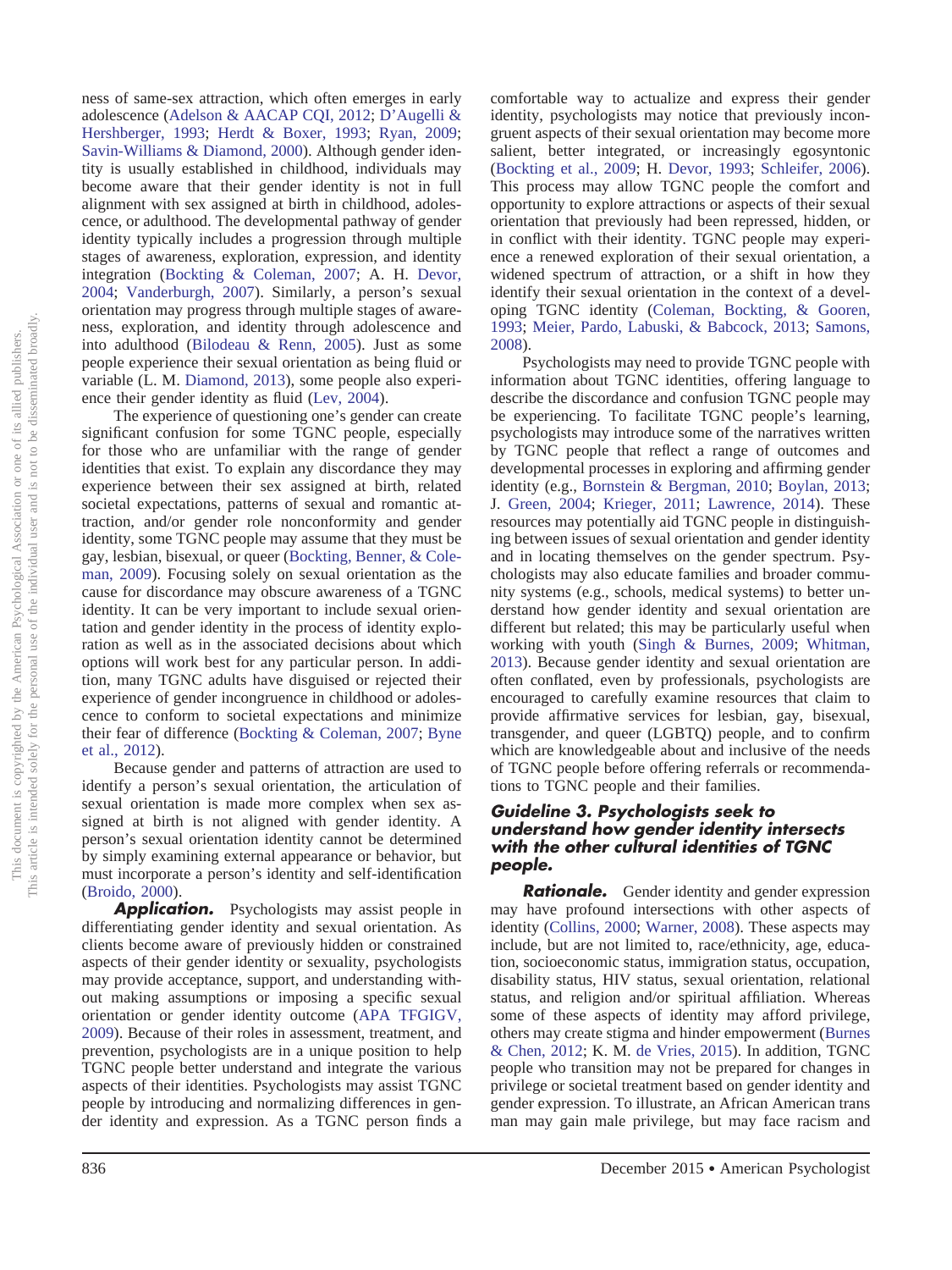societal stigma particular to African American men. An Asian American/Pacific Islander trans woman may experience the benefit of being perceived as a cisgender woman, but may also experience sexism, misogyny, and objectification particular to Asian American/Pacific Islander cisgender women.

The intersection of multiple identities within TGNC people's lives is complex and may obstruct or facilitate access to necessary support (A. [Daley, Solomon, Newman,](#page-22-9) [& Mishna, 2008\)](#page-22-9). TGNC people with less privilege and/or multiple oppressed identities may experience greater stress and restricted access to resources. They may also develop resilience and strength in coping with disadvantages, or may locate community-based resources available to specific groups (e.g., for people living with HIV; [Singh et al.,](#page-27-3) [2011\)](#page-27-3). Gender identity affirmation may conflict with religious beliefs or traditions [\(Bockting & Cesaretti, 2001\)](#page-21-16). Finding an affirmative expression of their religious and spiritual beliefs and traditions, including positive relationships with religious leaders, can be an important resource for TGNC people [\(Glaser, 2008;](#page-23-10) [Porter, Ronneberg, &](#page-26-8) [Witten, 2013;](#page-26-8) [Xavier, 2000\)](#page-28-4).

**Application.** In practice, psychologists strive to recognize the salient multiple and intersecting identities of TGNC people that influence coping, discrimination, and resilience [\(Burnes & Chen, 2012\)](#page-21-15). Improved rapport and therapeutic alliance are likely to develop when psychologists avoid overemphasizing gender identity and gender expression when not directly relevant to TGNC people's needs and concerns. Even when gender identity is the main focus of care, psychologists are encouraged to understand that a TGNC person's experience of gender may also be shaped by other important aspects of identity (e.g., age, race/ethnicity, sexual orientation), and that the salience of different aspects of identity may evolve as the person continues psychosocial development across the life span, regardless of whether they complete a social or medical transition.

At times, a TGNC person's intersection of identities may result in conflict, such as a person's struggle to integrate gender identity with religious and/or spiritual upbringing and beliefs [\(Kidd & Witten, 2008;](#page-25-9) [Levy & Lo,](#page-25-10) [2013;](#page-25-10) [Rodriguez & Follins, 2012\)](#page-26-9). Psychologists may aid TGNC people in understanding and integrating identities that may be differently privileged within systems of power and systemic inequity [\(Burnes & Chen, 2012\)](#page-21-15). Psychologists may also highlight and strengthen the development of TGNC people's competencies and resilience as they learn to manage the intersection of stigmatized identities [\(Singh,](#page-27-10) [2012\)](#page-27-10).

#### *Guideline 4. Psychologists are aware of how their attitudes about and knowledge of gender identity and gender expression may affect the quality of care they provide to TGNC people and their families.*

**Rationale.** Psychologists, like other members of society, come to their personal understanding and acceptance of different aspects of human diversity through a

process of socialization. Psychologists' cultural biases, as well as the cultural differences between psychologists and their clients, have a clinical impact [\(Israel, Gorcheva,](#page-25-11) [Burnes, & Walther, 2008;](#page-25-11) [Vasquez, 2007\)](#page-27-11). The assumptions, biases, and attitudes psychologists hold regarding TGNC people and gender identity and/or gender expression can affect the quality of services psychologists provide and their ability to develop an effective therapeutic alliance [\(Bess & Stabb, 2009;](#page-21-17) [Rachlin, 2002\)](#page-26-10). In addition, a lack of knowledge or training in providing affirmative care to TGNC people can limit a psychologist's effectiveness and perpetuate barriers to care [\(Bess & Stabb, 2009;](#page-21-17) [Rachlin,](#page-26-10) [2002\)](#page-26-10). Psychologists experienced with lesbian, gay, or bisexual (LGB) people may not be familiar with the unique needs of TGNC people [\(Israel, 2005;](#page-25-12) [Israel et al., 2008\)](#page-25-11). In community surveys, TGNC people have reported that many mental health care providers lack basic knowledge and skills relevant to care of TGNC people [\(Bradford,](#page-21-18) [Xavier, Hendricks, Rives, & Honnold, 2007;](#page-21-18) [Xavier, Bob](#page-28-5)[bin, Singer, & Budd, 2005\)](#page-28-5) and receive little training to prepare them to work with TGNC people [\(APA TFGIGV,](#page-20-0) [2009;](#page-20-0) [Lurie, 2005\)](#page-25-13). The National Transgender Discrimination Survey [\(Grant et al., 2011\)](#page-24-0) reported that 50% of TGNC respondents shared that they had to educate their health care providers about TGNC care, 28% postponed seeking medical care due to antitrans bias, and 19% were refused care due to discrimination.

The APA ethics code [\(APA, 2010\)](#page-20-2) specifies that psychologists practice in areas only within the boundaries of their competence (Standard 2.01), participate in proactive and consistent ways to enhance their competence (Standard 2.03), and base their work upon established scientific and professional knowledge (Standard 2.04). Competence in working with TGNC people can be developed through a range of activities, such as education, training, supervised experience, consultation, study, or professional experience.

**Application.** Psychologists may engage in practice with TGNC people in various ways; therefore, the depth and level of knowledge and competence required by a psychologist depends on the type and complexity of service offered to TGNC people. Services that psychologists provide to TGNC people require a basic understanding of the population and its needs, as well as the ability to respectfully interact in a trans-affirmative manner (L. [Car](#page-22-10)[roll, 2010\)](#page-22-10).

APA emphasizes the use of evidence-based practice [\(APA Presidential Task Force on Evidence-Based Practice,](#page-21-19) [2006\)](#page-21-19). Given how easily assumptions or stereotypes could influence treatment, evidence-based practice may be especially relevant to psychological practice with TGNC people. Until evidence-based practices are developed specifically for TGNC people, psychologists are encouraged to utilize existing evidence-based practices in the care they provide. APA also promotes collaboration with clients concerning clinical decisions, including issues related to costs, potential benefits, and the existing options and resources related to treatment [\(APA Presidential Task Force on Ev](#page-21-19)[idence-Based Practice, 2006\)](#page-21-19). TGNC people could benefit from such collaboration and active engagement in decision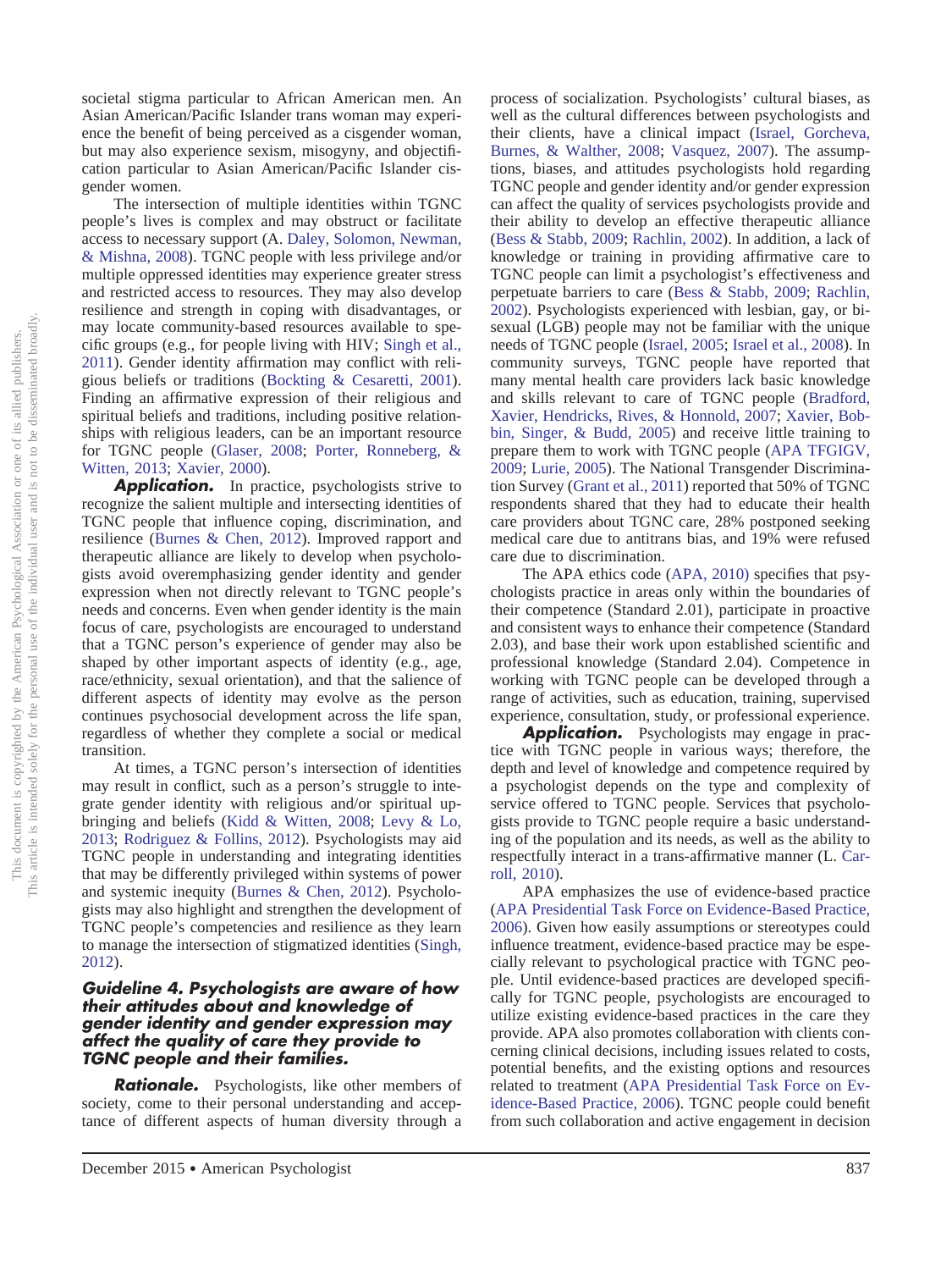making, given the historical disenfranchisement and disempowerment of TGNC people in health care.

In an effort to develop competence in working with TGNC people, psychologists are encouraged to examine their personal beliefs regarding gender and sexuality, gender stereotypes, and TGNC identities, in addition to identifying gaps in their own knowledge, understanding, and acceptance [\(American Counseling Association \[ACA\],](#page-20-5) [2010\)](#page-20-5). This examination may include exploring one's own gender identity and gendered experiences related to privilege, power, or marginalization, as well as seeking consultation and training with psychologists who have expertise in working with TGNC people and communities.

Psychologists are further encouraged to develop competence in working with TGNC people and their families by seeking up-to-date basic knowledge and understanding of gender identity and expression, and learning how to interact with TGNC people and their families respectfully and without judgment. Competence in working with TGNC people may be achieved and maintained in formal and informal ways, ranging from exposure in the curriculum of training programs for future psychologists and continuing education at professional conferences, to affirmative involvement as allies in the TGNC community. Beyond acquiring general competence, psychologists who choose to specialize in working with TGNC people presenting with gender-identity-related concerns are strongly encouraged to obtain advanced training, consultation, and professional experience [\(ACA, 2010;](#page-20-5) [Coleman et al., 2012\)](#page-22-2).

Psychologists may gain knowledge about the TGNC community and become more familiar with the complex social issues that affect the lives of TGNC people through first-hand experiences (e.g., attending community meetings and conferences, reading narratives written by TGNC people). If psychologists have not yet developed competence in working with TGNC people, it is recommended that they refer TGNC people to other psychologists or providers who are knowledgeable and able to provide trans-affirmative care.

## **Stigma, Discrimination, and Barriers to Care**

#### *Guideline 5. Psychologists recognize how stigma, prejudice, discrimination, and violence affect the health and well-being of TGNC people.*

**Rationale.** Many TGNC people experience discrimination, ranging from subtle to severe, when accessing housing, health care, employment, education, public assistance, and other social services [\(Bazargan & Galvan, 2012;](#page-21-20) [Bradford, Reisner, Honnold, & Xavier, 2013;](#page-21-21) [Dispenza,](#page-23-11) [Watson, Chung, & Brack, 2012;](#page-23-11) [Grant et al., 2011\)](#page-24-0). Discrimination can include assuming a person's assigned sex at birth is fully aligned with that person's gender identity, not using a person's preferred name or pronoun, asking TGNC people inappropriate questions about their bodies, or making the assumption that psychopathology exists given a specific gender identity or gender expression [\(Na-](#page-26-11) [dal, Rivera, & Corpus, 2010;](#page-26-11) [Nadal, Skolnik, & Wong,](#page-26-12) [2012\)](#page-26-12). Discrimination may also include refusing access to housing or employment or extreme acts of violence (e.g., sexual assault, murder). TGNC people who hold multiple marginalized identities are more vulnerable to discrimination and violence. TGNC women and people of color disproportionately experience severe forms of violence and discrimination, including police violence, and are less likely to receive help from law enforcement [\(Edelman,](#page-23-12) [2011;](#page-23-12) [National Coalition of Anti-Violence Programs, 2011;](#page-26-13) [Saffin, 2011\)](#page-27-12).

TGNC people are at risk of experiencing antitrans prejudice and discrimination in educational settings. In a national representative sample of 7,898 LGBT youth in K-12 settings, 55.2% of participants reported verbal harassment, 22.7% reported physical harassment, and 11.4% reported physical assault based on their gender expression [\(Kosciw, Greytak, Palmer, & Boesen, 2014\)](#page-25-14). In a national community survey of TGNC adults, 15% reported prematurely leaving educational settings ranging from kindergarten through college as a result of harassment [\(Grant et al.,](#page-24-0) [2011\)](#page-24-0). Many schools do not include gender identity and gender expression in their school nondiscrimination policies; this leaves TGNC youth without needed protections from bullying and aggression in schools [\(Singh & Jackson,](#page-27-13) [2012\)](#page-27-13). TGNC youth in rural settings may be even more vulnerable to bullying and hostility in their school environments due to antitrans prejudice [\(Kosciw et al., 2014\)](#page-25-14).

Inequities in educational settings and other forms of TGNC-related discrimination may contribute to the significant economic disparities TGNC people have reported. [Grant and colleagues \(2011\)](#page-24-0) found that TGNC people were four times more likely to have a household income of less than \$10,000 compared with cisgender people, and almost half of a sample of TGNC older adults reported a household income at or below 200% of poverty [\(Fredriksen-](#page-23-1)[Goldsen et al., 2014\)](#page-23-1). TGNC people often face workplace discrimination both when seeking and maintaining employment [\(Brewster, Velez, Mennicke, & Tebbe, 2014;](#page-21-22) [Dis](#page-23-11)[penza et al., 2012;](#page-23-11) [Mizock & Mueser, 2014\)](#page-26-14). In a nonrepresentative national study of TGNC people, 90% reported having "directly experienced harassment or mistreatment at work and felt forced to take protective actions that negatively impacted their careers or their well-being, such as hiding who they were to avoid workplace repercussions" [\(Grant et al., 2011,](#page-24-0) p. 56). In addition, 78% of respondents reported experiencing some kind of direct mistreatment or discrimination at work [\(Grant et al., 2011\)](#page-24-0). Employment discrimination may be related to stigma based on a TGNC person's appearance, discrepancies in identity documentation, or being unable to provide job references linked to that person's pretransition name or gender presentation [\(Bender-Baird, 2011\)](#page-21-23).

Issues of employment discrimination and workplace harassment are particularly salient for TGNC military personnel and veterans. Currently, TGNC people cannot serve openly in the U.S. military. Military regulations cite "transsexualism" as a medical exclusion from service [\(Depart](#page-22-11)[ment of Defense, 2011;](#page-22-11) [Elders & Steinman, 2014\)](#page-23-13). When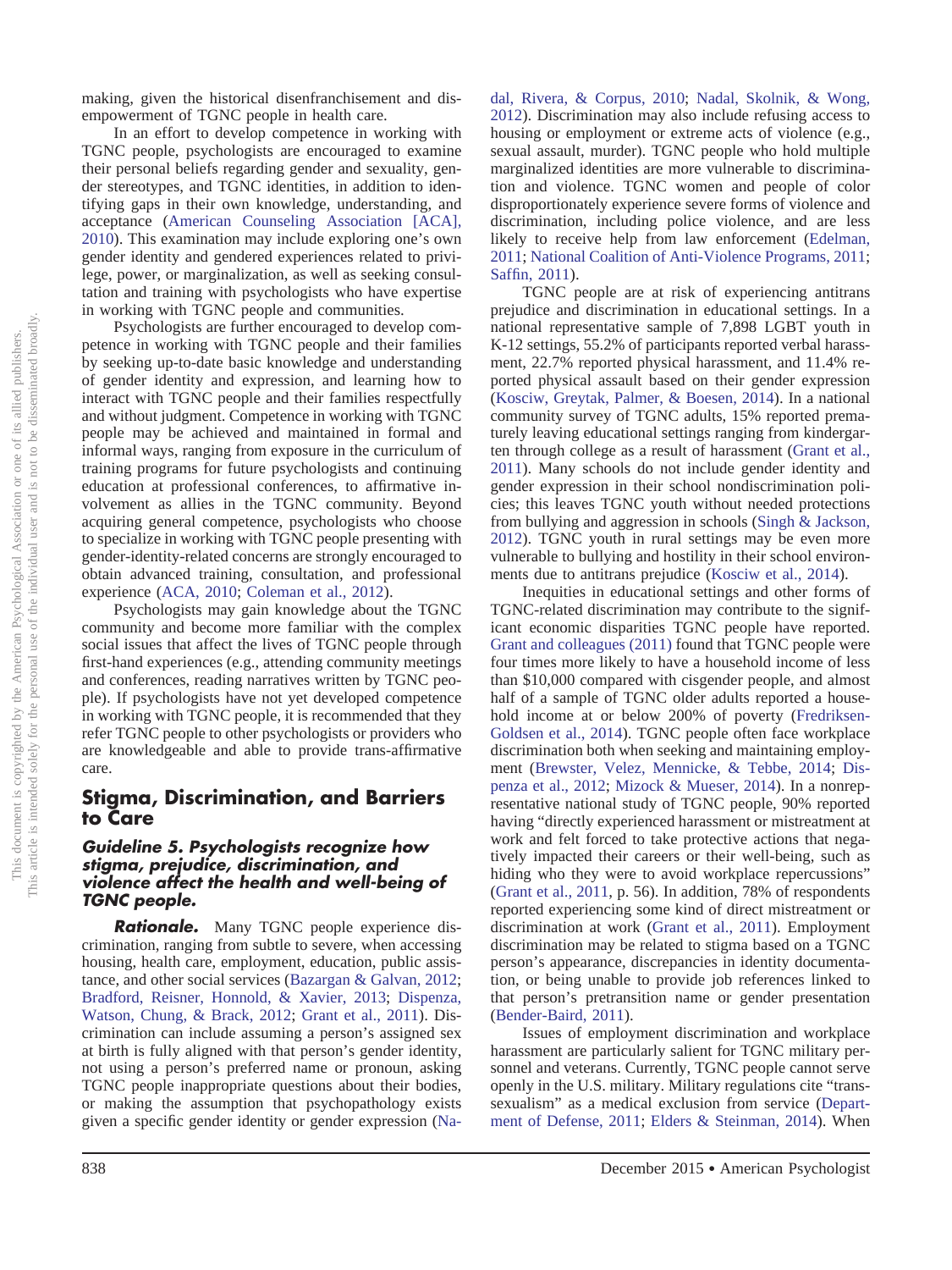enlisted, TGNC military personnel are faced with very difficult decisions related to coming out, transition, and seeking appropriate medical and mental health care, which may significantly impact or end their military careers. Not surprisingly, research documents very high rates of suicidal ideation and behavior among TGNC military and veteran populations [\(Blosnich et al., 2013;](#page-21-24) [Matarazzo et al., 2014\)](#page-25-15). Being open about their TGNC identity with health care providers can carry risk for TGNC military personnel [\(Out-](#page-26-15)[Serve-Servicemembers Legal Defense Network, n.d.\)](#page-26-15). Barriers to accessing health care noted by TGNC veterans include viewing the VA health care system as an extension of the military, perceiving the VA as an unwelcoming environment, and fearing providers' negative reactions to their identity [\(Sherman, Kauth, Shipherd, & Street, 2014;](#page-27-14) [Shipherd, Mizock, Maguen, & Green, 2012\)](#page-27-15). A recent study shows 28% of LGBT veterans perceived their VA as welcoming and one third as unwelcoming [\(Sherman et al.,](#page-27-14) [2014\)](#page-27-14). Multiple initiatives are underway throughout the VA system to improve the quality and sensitivity of services to LGBT veterans.

Given widespread workplace discrimination and possible dismissal following transition, TGNC people may engage in sex work or survival sex (e.g., trading sex for food), or sell drugs to generate income [\(Grant et al., 2011;](#page-24-0) [Hwahng & Nuttbrock, 2007;](#page-24-11) [Operario, Soma, & Underhill,](#page-26-16) [2008;](#page-26-16) [Stanley, 2011\)](#page-27-16). This increases the potential for negative interactions with the legal system, such as harassment by the police, bribery, extortion, and arrest [\(Edelman,](#page-23-12) [2011;](#page-23-12) [Testa et al., 2012\)](#page-27-17), as well as increased likelihood of mental health symptoms and greater health risks, such as higher incidence of sexually transmitted infections, including HIV [\(Nemoto, Operario, Keatley, & Villegas, 2004\)](#page-26-17).

Incarcerated TGNC people report harassment, isolation, forced sex, and physical assault, both by prison personnel and other inmates [\(American Civil Liberties Union](#page-20-6) [National Prison Project, 2005;](#page-20-6) [Brotheim, 2013;](#page-21-25) C. [Daley,](#page-22-12) [2005\)](#page-22-12). In sex-segregated facilities, TGNC people may be subjected to involuntary solitary confinement (also called "administrative segregation"), which can lead to severe negative mental and physical health consequences and may block access to services [\(Gallagher, 2014;](#page-23-14) [National Center](#page-26-18) [for Transgender Equality, 2012\)](#page-26-18). Another area of concern is for TGNC immigrants and refugees. TGNC people in detention centers may not be granted access to necessary care and experience significant rates of assault and violence in these facilities [\(Gruberg, 2013\)](#page-24-12). TGNC people may seek asylum in the United States to escape danger as a direct result of lack of protections in their country of origin [\(APA](#page-20-7) [Presidential Task Force on Immigration, 2012;](#page-20-7) [Cerezo,](#page-22-13) [Morales, Quintero, & Rothman, 2014;](#page-22-13) [Morales, 2013\)](#page-26-19).

TGNC people have difficulty accessing necessary health care [\(Fredriksen-Goldsen et al., 2014;](#page-23-1) [Lambda Le](#page-25-16)[gal, 2012\)](#page-25-16) and often feel unsafe sharing their gender identity or their experiences of antitrans prejudice and discrimination due to historical and current discrimination from health care providers [\(Grant et al., 2011;](#page-24-0) [Lurie, 2005;](#page-25-13) [Singh & McKleroy, 2011\)](#page-27-18). Even when TGNC people have health insurance, plans may explicitly exclude coverage related to gender transition (e.g., hormone therapy, surgery). TGNC people may also have difficulty accessing trans-affirmative primary health care if coverage for procedures is denied based on gender. For example, trans men may be excluded from necessary gynecological care based on the assumption that men do not need these services. These barriers often lead to a lack of preventive health care for TGNC people [\(Fredriksen-Goldsen et al., 2014;](#page-23-1) [Lambda Legal, 2012\)](#page-25-16). Although the landscape is beginning to change with the recent revision of Medicare policy [\(National Center for Transgender Equality, 2014\)](#page-26-20) and changes to state laws [\(Transgender Law Center, n.d.\)](#page-27-19), many TGNC people are still likely to have little to no access to TGNC-related health care as a result of the exclusions in their insurance.

**Application.** Awareness of and sensitivity to the effects of antitrans prejudice and discrimination can assist psychologists in assessing, treating, and advocating for their TGNC clients. When a TGNC person faces discrimination based on gender identity or gender expression, psychologists may facilitate emotional processing of these experiences and work with the person to identify supportive resources and possible courses of action. Specific needs of TGNC people might vary from developing self-advocacy strategies, to navigating public spaces, to seeking legal recourse for harassment and discrimination in social services and other systems. Additionally, TGNC people who have been traumatized by physical or emotional violence may need therapeutic support.

Psychologists may be able to assist TGNC people in accessing relevant social service systems. For example, psychologists may be able to assist in identifying health care providers and housing resources that are affirming and affordable, or locating affirming religious and spiritual communities [\(Glaser, 2008;](#page-23-10) [Porter et al., 2013\)](#page-26-8). Psychologists may also assist in furnishing documentation or official correspondence that affirms gender identity for the purpose of accessing appropriate public accommodations, such as bathroom use or housing [\(Lev, 2009;](#page-25-17) W. J. [Meyer, 2009\)](#page-26-21).

Additionally, psychologists may identify appropriate resources, information, and services to help TGNC people in addressing workplace discrimination, including strategies during a social and/or medical transition for identity disclosure at work. For those who are seeking employment, psychologists may help strategize about how and whether to share information about gender history. Psychologists may also work with employers to develop supportive policies for workplace gender transition or to develop training to help employees adjust to the transition of a coworker.

For TGNC military and veteran populations, psychologists may help to address the emotional impact of navigating TGNC identity development in the military system. Psychologists are encouraged to be aware that issues of confidentiality may be particularly sensitive with active duty or reserve status service members, as the consequences of being identified as TGNC may prevent the client's disclosure of gender identity in treatment.

In educational settings, psychologists may advocate for TGNC youth on a number of levels [\(APA & National](#page-20-8)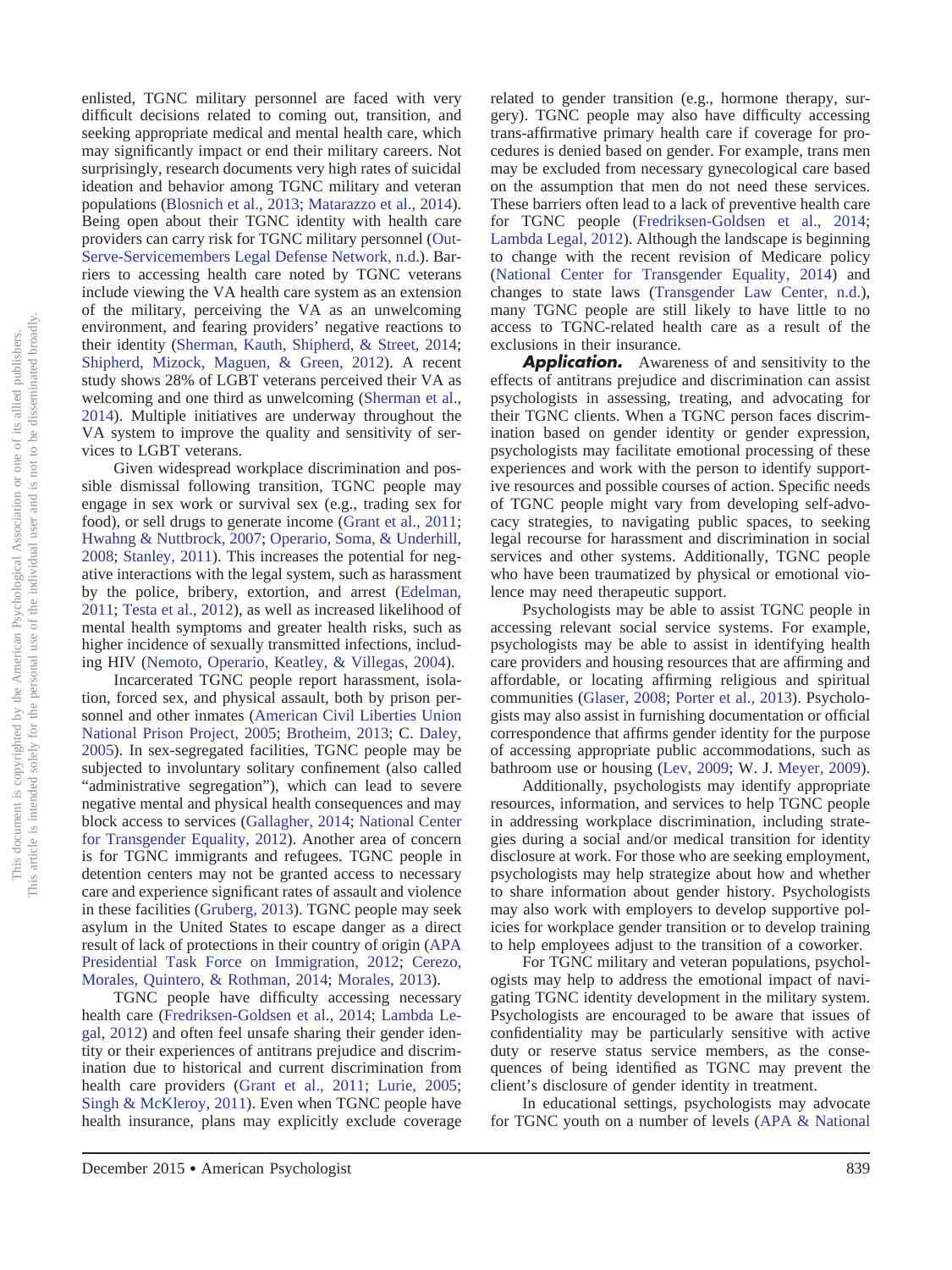[Association of School Psychologists, 2014;](#page-20-8) [Boulder Valley](#page-21-26) [School District, 2012\)](#page-21-26). Psychologists may consult with administrators, teachers, and school counselors to provide resources and trainings on antitrans prejudice and developing safer school environments for TGNC students [\(Singh &](#page-27-9) [Burnes, 2009\)](#page-27-9). Peer support from other TGNC people has been shown to buffer the negative effect of stigma on mental health [\(Bockting et al., 2013\)](#page-21-1). As such, psychologists may consider and develop peer-based interventions to facilitate greater understanding and respectful treatment of TGNC youth by cisgender peers [\(Case & Meier, 2014\)](#page-22-14). Psychologists may work with TGNC youth and their families to identify relevant resources, such as school policies that protect gender identity and gender expression [\(APA &](#page-20-8) [National Association of School Psychologists, 2014;](#page-20-8) [Gon](#page-24-13)[zalez & McNulty, 2010\)](#page-24-13), referrals to TGNC-affirmative organizations, and online resources, which may be especially helpful for TGNC youth in rural settings.

#### *Guideline 6. Psychologists strive to recognize the influence of institutional barriers on the lives of TGNC people and to assist in developing TGNC-affirmative environments.*

*Rationale.* Antitrans prejudice and the adherence of mainstream society to the gender binary adversely affect TGNC people within their families, schools, health care, legal systems, workplaces, religious traditions, and communities [\(American Civil Liberties Union National Prison](#page-20-6) [Project, 2005;](#page-20-6) [Bradford et al., 2013;](#page-21-21) [Brewster et al., 2014;](#page-21-22) [Levy & Lo, 2013;](#page-25-10) [McGuire, Anderson, & Toomey, 2010\)](#page-25-18). TGNC people face challenges accessing gender-inclusive restrooms, which may result in discomfort when being forced to use a men's or women's restroom [\(Transgender](#page-27-20) [Law Center, 2005\)](#page-27-20). In addition to the emotional distress the forced binary choice that public restrooms may create for some, TGNC people are frequently concerned with others' reactions to their presence in public restrooms, including potential discrimination, harassment, and violence [\(Her](#page-24-14)[man, 2013\)](#page-24-14).

Many TGNC people may be distrustful of care providers due to previous experiences of being pathologized [\(Benson, 2013\)](#page-21-27). Experiences of discrimination and prejudice with health care providers may be complicated by power differentials within the therapeutic relationship that may greatly affect or complicate the care that TGNC people experience. TGNC people have routinely been asked to obtain an endorsement letter from a psychologist attesting to the stability of their gender identity as a prerequisite to access an endocrinologist, surgeon, or legal institution (e.g., driver's license bureau; [Lev, 2009\)](#page-25-17). The need for such required documentation from a psychologist may influence rapport, resulting in TGNC people fearing prejudicial treatment in which this documentation is withheld or delayed by the treating provider [\(Bouman et al., 2014\)](#page-21-28). Whether a TGNC person has personally experienced interactions with providers as disempowering or has learned from community members to expect such a dynamic, psychologists are encouraged to be prepared for TGNC people to be very cautious when entering into a therapeutic rela-

tionship. When TGNC people feel validated and empowered within the environment in which a psychologist practices, the therapeutic relationship will benefit and the person may be more willing to explore their authentic selves and share uncertainties and ambiguities that are a common part of TGNC identity development.

**Application.** Because many TGNC people experience antitrans prejudice or discrimination, psychologists are encouraged to ensure that their work settings are welcoming and respectful of TGNC people, and to be mindful of what TGNC people may perceive as unwelcoming. To do so, psychologists may educate themselves about the many ways that cisgender privilege and antitrans prejudice may be expressed. Psychologists may also have specific conversations with TGNC people about their experiences of the mental health system and implement feedback to foster TGNC-affirmative environments. As a result, when TGNC people access various treatment settings and public spaces, they may experience less harm, disempowerment, or pathologization, and thus will be more likely to avail themselves of resources and support.

Psychologists are encouraged to be proactive in considering how overt or subtle cues in their workplaces and other environments may affect the comfort and safety of TGNC people. To increase the comfort of TGNC people, psychologists are encouraged to display TGNC-affirmative resources in waiting areas and to avoid the display of items that reflect antitrans attitudes [\(Lev, 2009\)](#page-25-17). Psychologists are encouraged to examine how their language (e.g., use of incorrect pronouns and names) may reinforce the gender binary in overt or subtle and unintentional ways [\(Smith, Shin, & Officer, 2012\)](#page-27-21). It may be helpful for psychologists to provide training for support staff on how to respectfully interact with TGNC people. A psychologist may consider making changes to paperwork, forms, or outreach materials to ensure that these materials are more inclusive of TGNC people [\(Spade,](#page-27-22) [2011b\)](#page-27-22). For example, demographic questionnaires can communicate respect through the use of inclusive language and the inclusion of a range of gender identities. In addition, psychologists may also work within their institutions to advocate for restrooms that are inclusive and accessible for people of all gender identities and/or gender expressions.

When working with TGNC people in a variety of care and institutional settings (e.g., inpatient medical and psychiatric hospitals, substance abuse treatment settings, nursing homes, foster care, religious communities, military and VA health care settings, and prisons), psychologists may become liaisons and advocates for TGNC people's mental health needs and for respectful treatment that addresses their gender identity in an affirming manner. In playing this role, psychologists may find guidance and best practices that have been published for particular institutional contexts to be helpful (e.g., [Department of Veterans Affairs,](#page-22-15) [Veterans' Health Administration, 2013;](#page-22-15) [Glezer, McNiel, &](#page-24-15) [Binder, 2013;](#page-24-15) [Merksamer, 2011\)](#page-25-19).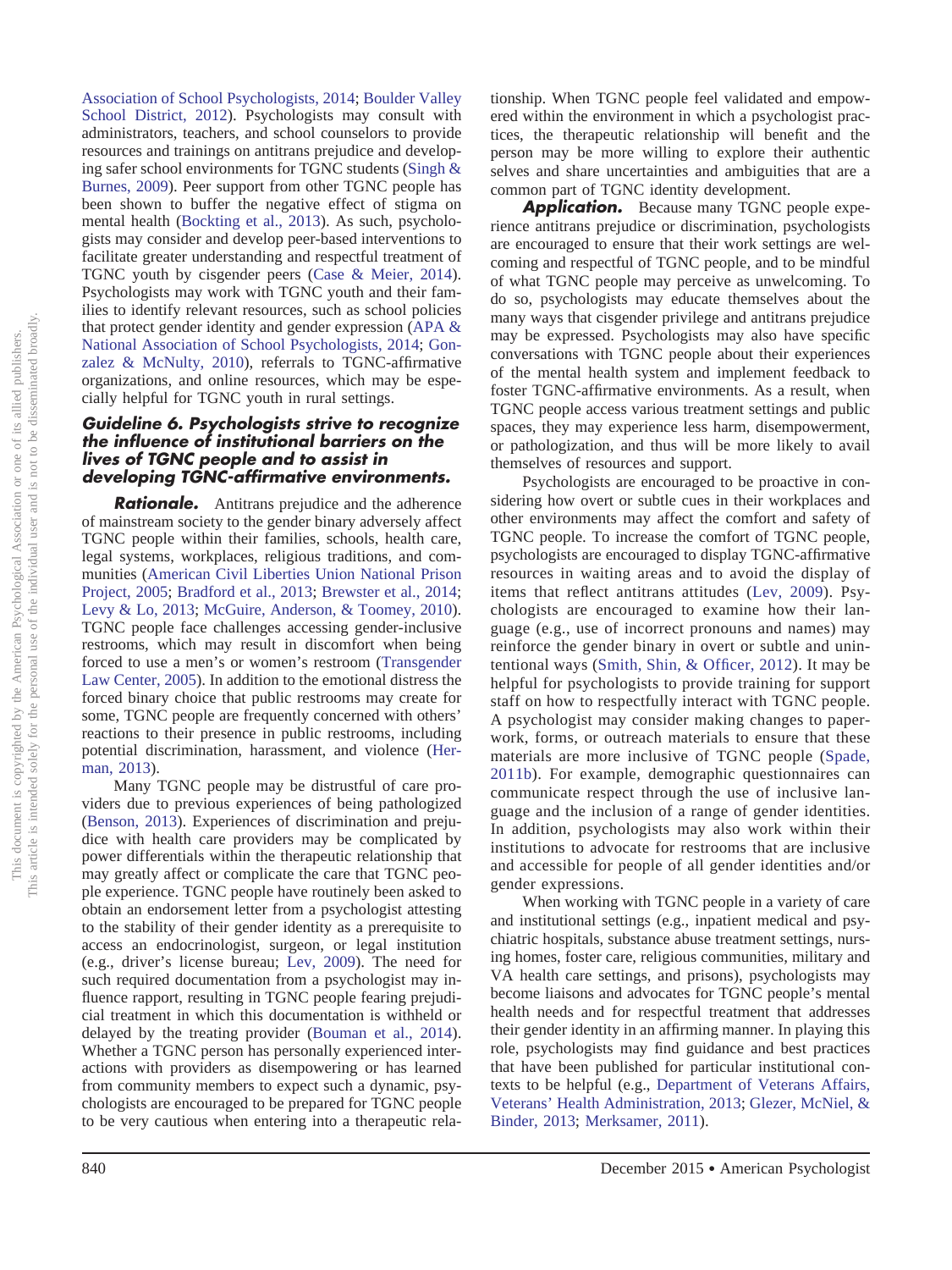#### *Guideline 7: Psychologists understand the need to promote social change that reduces the negative effects of stigma on the health and well-being of TGNC people.*

*Rationale.* The lack of public policy that addresses the needs of TGNC people creates significant hardships for them [\(Taylor, 2007\)](#page-27-23). Although there have been major advances in legal protections for TGNC people in recent years [\(Buzuvis, 2013;](#page-22-16) [Harvard Law Review Asso](#page-24-16)[ciation, 2013\)](#page-24-16), many TGNC people are still not afforded protections from discrimination on the basis of gender identity or expression [\(National LGBTQ Task Force, 2013;](#page-26-22) [Taylor, 2007\)](#page-27-23). For instance, in many states, TGNC people do not have employment or housing protections and may be fired or lose their housing based on their gender identity. Many policies that protect the rights of cisgender people, including LGB people, do not protect the rights of TGNC people [\(Currah, & Minter, 2000;](#page-22-17) [Spade, 2011a\)](#page-27-24).

TGNC people can experience challenges obtaining gender-affirming identity documentation (e.g., birth certificate, passport, social security card, driver's license). For TGNC people experiencing poverty or economic hardship, requirements for obtaining this documentation may be impossible to meet, in part due to the difficulty of securing employment without identity documentation that aligns with their gender identity and gender expression [\(Sheridan,](#page-27-25) [2009\)](#page-27-25). Additionally, systemic barriers related to binary gender identification systems prevent some TGNC people from changing their documents, including those who are incarcerated, undocumented immigrants, and people who live in jurisdictions that explicitly forbid such changes [\(Spade, 2006\)](#page-27-26). Documentation requirements can also assume a universal TGNC experience that marginalizes some TGNC people, especially those who do not undergo a medical transition. This may affect a TGNC person's social and psychological well-being and interfere with accessing employment, education, housing and shelter, health care, public benefits, and basic life management resources (e.g., opening a bank account).

**Application.** Psychologists are encouraged to inform public policy to reduce negative systemic impact on TGNC people and to promote positive social change. Psychologists are encouraged to identify and improve systems that permit violence; educational, employment, and housing discrimination; lack of access to health care; unequal access to other vital resources; and other instances of systemic inequity that TGNC people experience [\(ACA,](#page-20-5) [2010\)](#page-20-5). Many TGNC people experience stressors from constant barriers, inequitable treatment, and forced release of sensitive and private information about their bodies and their lives [\(Hendricks & Testa, 2012\)](#page-24-17). To obtain proper identity documentation, TGNC people may be required to provide court orders, proof of having had surgery, and documentation of psychotherapy or a psychiatric diagnosis. Psychologists may assist TGNC people by normalizing their reactions of fatigue and traumatization while interacting with legal systems and requirements; TGNC people may also benefit from guidance about alternate avenues of

recourse, self-advocacy, or appeal. When TGNC people feel that it is unsafe to advocate for themselves, psychologists may work with their clients to access appropriate resources in the community.

Psychologists are encouraged to be sensitive to the challenges of attaining gender-affirming identity documentation and how the receipt or denial of such documentation may affect social and psychological well-being, the person's ability to obtain education and employment, find safe housing, access public benefits, obtain student loans, and access health insurance. It may be of significant assistance for psychologists to understand and offer information about the process of a legal name change, gender marker change on identification, or the process for accessing other genderaffirming documents. Psychologists may consult the National Center for Transgender Equality, the Sylvia Rivera Law Project, or the Transgender Law Center for additional information on identity documentation for TGNC people.

Psychologists may choose to become involved with an organization that seeks to revise law and public policy to better protect the rights and dignities of TGNC people. Psychologists may participate at the local, state, or national level to support TGNC-affirmative health care accessibility, human rights in sex-segregated facilities, or policy change regarding gender-affirming identity documentation. Psychologists working in institutional settings may also expand their roles to work as collaborative advocates for TGNC people [\(Gonzalez & McNulty, 2010\)](#page-24-13). Psychologists are encouraged to provide written affirmations supporting TGNC people and their gender identity so that they may access necessary services (e.g., hormone therapy).

## **Life Span Development**

#### *Guideline 8. Psychologists working with gender-questioning* **<sup>4</sup>** *and TGNC youth understand the different developmental needs of children and adolescents, and that not all youth will persist in a TGNC identity into adulthood.*

*Rationale.* Many children develop stability (constancy across time) in their gender identity between Ages 3 to 4 [\(Kohlberg, 1966\)](#page-25-5), although gender consistency (recognition that gender remains the same across situations) often does not occur until Ages 4 to 7 [\(Siegal & Robinson,](#page-27-27) [1987\)](#page-27-27). Children who demonstrate gender nonconformity in preschool and early elementary years may not follow this trajectory [\(Zucker & Bradley, 1995\)](#page-28-6). Existing research suggests that between 12% and 50% of children diagnosed with gender dysphoria may persist in their identification with a gender different than sex assigned at birth into late adolescence and young adulthood [\(Drummond, Bradley,](#page-23-15)

<sup>4</sup> Gender-questioning youth are differentiated from TGNC youth in this section of the guidelines. Gender-questioning youth may be questioning or exploring their gender identity but have not yet developed a TGNC identity. As such, they may not be eligible for some services that would be offered to TGNC youth. Gender-questioning youth are included here because gender questioning may lead to a TGNC identity.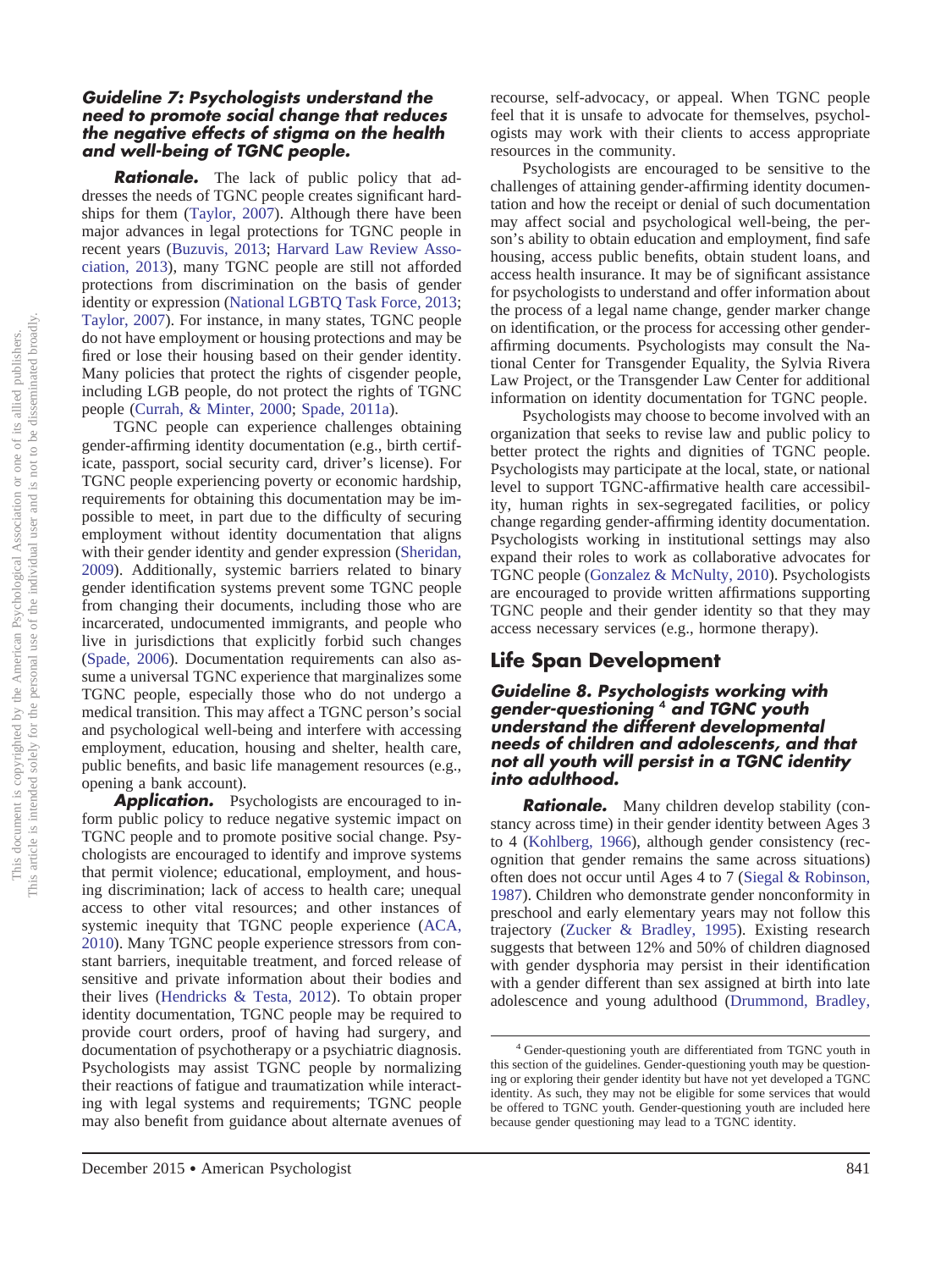[Peterson-Badaali, & Zucker, 2008;](#page-23-15) [Steensma, McGuire,](#page-27-28) [Kreukels, Beekman, & Cohen-Kettenis, 2013;](#page-27-28) [Wallien &](#page-28-7) [Cohen-Kettenis, 2008\)](#page-28-7). However, several research studies categorized 30% to 62% of youth who did not return to the clinic for medical intervention after initial assessment, and whose gender identity may be unknown, as "desisters" who no longer identified with a gender different than sex assigned at birth [\(Steensma et al., 2013;](#page-27-28) [Wallien & Cohen-](#page-28-7)[Kettenis, 2008;](#page-28-7) [Zucker, 2008a\)](#page-28-8). As a result, this research runs a strong risk of inflating estimates of the number of youth who do not persist with a TGNC identity. Research has suggested that children who identify more intensely with a gender different than sex assigned at birth are more likely to persist in this gender identification into adolescence [\(Steensma et al., 2013\)](#page-27-28), and that when gender dysphoria persists through childhood and intensifies into adolescence, the likelihood of long-term TGNC identification increases (A. L. [de Vries, Steensma, Doreleijers, & Cohen-](#page-23-16)[Kettenis, 2011;](#page-23-16) [Steensma et al., 2013;](#page-27-28) [Wallien & Cohen-](#page-28-7)[Kettenis, 2008;](#page-28-7) [Zucker, 2008b\)](#page-28-9). Gender-questioning children who do not persist may be more likely to later identify as gay or lesbian than non-gender-questioning children [\(Bailey & Zucker, 1995;](#page-21-29) [Drescher, 2014;](#page-23-17) [Wallien & Co](#page-28-7)[hen-Kettenis, 2008\)](#page-28-7).

A clear distinction between care of TGNC and genderquestioning children and adolescents exists in the literature. Due to the evidence that not all children persist in a TGNC identity into adolescence or adulthood, and because no approach to working with TGNC children has been adequately, empirically validated, consensus does not exist regarding best practice with prepubertal children. Lack of consensus about the preferred approach to treatment may be due in part to divergent ideas regarding what constitutes optimal treatment outcomes for TGNC and gender-questioning youth [\(Hembree et al., 2009\)](#page-24-3). Two distinct approaches exist to address gender identity concerns in children [\(Hill, Menvielle, Sica, & Johnson, 2010;](#page-24-18) [Wallace &](#page-28-10) [Russell, 2013\)](#page-28-10), with some authors subdividing one of the approaches to suggest three [\(Byne et al., 2012;](#page-22-6) [Drescher,](#page-23-17) [2014;](#page-23-17) [Stein, 2012\)](#page-27-29).

One approach encourages an affirmation and acceptance of children's expressed gender identity. This may include assisting children to socially transition and to begin medical transition when their bodies have physically developed, or allowing a child's gender identity to unfold without expectation of a specific outcome (A. L. [de Vries](#page-23-18) [& Cohen-Kettenis, 2012;](#page-23-18) [Edwards-Leeper & Spack, 2012;](#page-23-19) [Ehrensaft, 2012;](#page-23-20) [Hidalgo et al., 2013;](#page-24-19) [Tishelman et al.,](#page-27-30) [2015\)](#page-27-30). Clinicians using this approach believe that an open exploration and affirmation will assist children to develop coping strategies and emotional tools to integrate a positive TGNC identity should gender questioning persist [\(Ed](#page-23-19)[wards-Leeper & Spack, 2012\)](#page-23-19).

In the second approach, children are encouraged to embrace their given bodies and to align with their assigned gender roles. This includes endorsing and supporting behaviors and attitudes that align with the child's sex assigned at birth prior to the onset of puberty [\(Zucker, 2008a;](#page-28-8) [Zucker, Wood, Singh, & Bradley, 2012\)](#page-28-11). Clinicians using

this approach believe that undergoing multiple medical interventions and living as a TGNC person in a world that stigmatizes gender nonconformity is a less desirable outcome than one in which children may be assisted to happily align with their sex assigned at birth [\(Zucker et al., 2012\)](#page-28-11). Consensus does not exist regarding whether this approach may provide benefit [\(Zucker, 2008a;](#page-28-8) [Zucker et al., 2012\)](#page-28-11) or may cause harm or lead to psychosocial adversities [\(Hill et](#page-24-18) [al., 2010;](#page-24-18) [Pyne, 2014;](#page-26-23) [Travers et al., 2012;](#page-27-31) [Wallace &](#page-28-10) [Russell, 2013\)](#page-28-10). When addressing psychological interventions for children and adolescents, the World Professional Association for Transgender Health Standards of Care identify interventions "aimed at trying to change gender identity and expression to become more congruent with sex assigned at birth" as unethical [\(Coleman et al., 2012,](#page-22-2) p. 175). It is hoped that future research will offer improved guidance in this area of practice [\(Adelson & AACAP CQI,](#page-20-4) [2012;](#page-20-4) [Malpas, 2011\)](#page-25-20).

Much greater consensus exists regarding practice with adolescents. Adolescents presenting with gender identity concerns bring their own set of unique challenges. This may include having a late-onset (i.e., postpubertal) presentation of gender nonconforming identification, with no history of gender role nonconformity or gender questioning in childhood [\(Edwards-Leeper & Spack, 2012\)](#page-23-19). Complicating their clinical presentation, many gender-questioning adolescents also present with co-occurring psychological concerns, such as suicidal ideation, self-injurious behaviors [\(Liu & Mustanski, 2012;](#page-25-21) [Mustanski, Garofalo, & Emerson,](#page-26-24) [2010\)](#page-26-24), drug and alcohol use [\(Garofalo et al., 2006\)](#page-23-2), and autism spectrum disorders (A. L. [de Vries, Noens, Cohen-](#page-23-21)[Kettenis, van Berckelaer-Onnes, & Doreleijers, 2010;](#page-23-21) [Jones et al., 2012\)](#page-25-22). Additionally, adolescents can become intensely focused on their immediate desires, resulting in outward displays of frustration and resentment when faced with any delay in receiving the medical treatment from which they feel they would benefit and to which they feel entitled [\(Angello, 2013;](#page-20-9) [Edwards-Leeper & Spack, 2012\)](#page-23-19). This intense focus on immediate needs may create challenges in assuring that adolescents are cognitively and emotionally able to make life-altering decisions to change their name or gender marker, begin hormone therapy (which may affect fertility), or pursue surgery.

Nonetheless, there is greater consensus that treatment approaches for adolescents affirm an adolescents' gender identity [\(Coleman et al., 2012\)](#page-22-2). Treatment options for adolescents extend beyond social approaches to include medical approaches. One particular medical intervention involves the use of puberty-suppressing medication or "blockers" (GnRH analogue), which is a reversible medical intervention used to delay puberty for appropriately screened adolescents with gender dysphoria [\(Coleman et](#page-22-2) [al., 2012;](#page-22-2) A. L. C. [de Vries et al., 2014;](#page-23-22) [Edwards-Leeper,](#page-23-19) [& Spack, 2012\)](#page-23-19). Because of their age, other medical interventions may also become available to adolescents, and psychologists are frequently consulted to provide an assessment of whether such procedures would be advisable [\(Coleman et al., 2012\)](#page-22-2).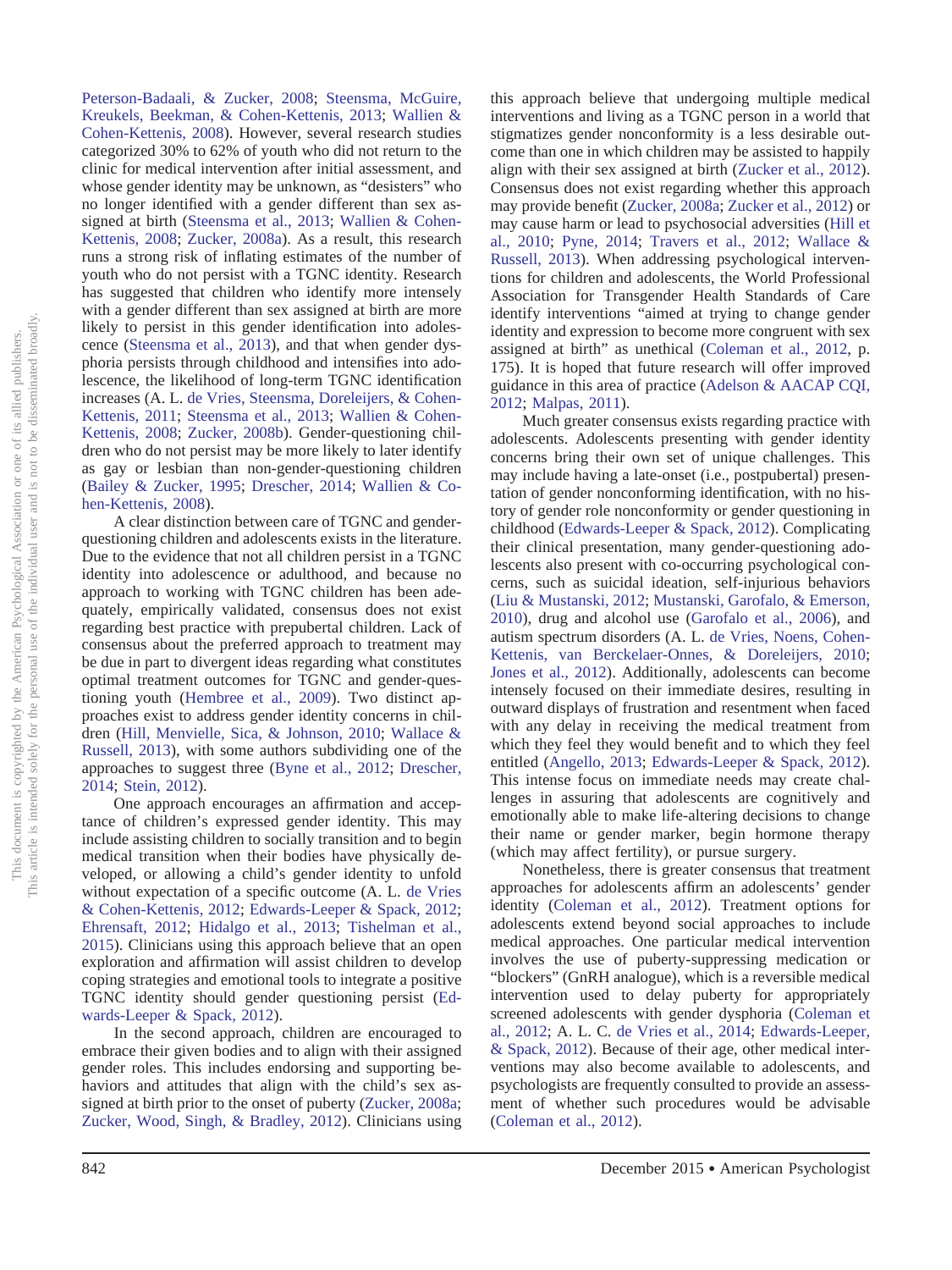*Application.* Psychologists working with TGNC and gender-questioning youth are encouraged to regularly review the most current literature in this area, recognizing the limited available research regarding the potential benefits and risks of different treatment approaches for children and for adolescents. Psychologists are encouraged to offer parents and guardians clear information about available treatment approaches, regardless of the specific approach chosen by the psychologist. Psychologists are encouraged to provide psychological service to TGNC and gender-questioning children and adolescents that draws from empirically validated literature when available, recognizing the influence psychologists' values and beliefs may have on the treatment approaches they select [\(Ehrbar](#page-23-23) [& Gorton, 2010\)](#page-23-23). Psychologists are also encouraged to remain aware that what one youth and/or parent may be seeking in a therapeutic relationship may not coincide with a clinician's approach [\(Brill & Pepper, 2008\)](#page-21-30). In cases in which a youth and/or parent identify different preferred treatment outcomes than a clinician, it may not be clinically appropriate for the clinician to continue working with the youth and family, and alternative options, including referral, might be considered. Psychologists may also find themselves navigating family systems in which youth and their caregivers are seeking different treatment outcomes [\(Ed](#page-23-19)[wards-Leeper & Spack, 2012\)](#page-23-19). Psychologists are encouraged to carefully reflect on their personal values and beliefs about gender identity development in conjunction with the available research, and to keep the best interest of the child or adolescent at the forefront of their clinical decisions at all times.

Because gender nonconformity may be transient for younger children in particular, the psychologist's role may be to help support children and their families through the process of exploration and self-identification [\(Ehrensaft,](#page-23-20) [2012\)](#page-23-20). Additionally, psychologists may provide parents with information about possible long-term trajectories children may take in regard to their gender identity, along with the available medical interventions for adolescents whose TGNC identification persists [\(Edwards-Leeper & Spack,](#page-23-19) [2012\)](#page-23-19).

When working with adolescents, psychologists are encouraged to recognize that some TGNC adolescents will not have a strong history of childhood gender role nonconformity or gender dysphoria either by self-report or family observation [\(Edwards-Leeper & Spack, 2012\)](#page-23-19). Some of these adolescents may have withheld their feelings of gender nonconformity out of a fear of rejection, confusion, conflating gender identity and sexual orientation, or a lack of awareness of the option to identify as TGNC. Parents of these adolescents may need additional assistance in understanding and supporting their youth, given that late-onset gender dysphoria and TGNC identification may come as a significant surprise. Moving more slowly and cautiously in these cases is often advisable [\(Edwards-Leeper & Spack,](#page-23-19) [2012\)](#page-23-19). Given the possibility of adolescents' intense focus on immediate desires and strong reactions to perceived delays or barriers, psychologists are encouraged to validate these concerns and the desire to move through the process quickly while also remaining thoughtful and deliberate in treatment. Adolescents and their families may need support in tolerating ambiguity and uncertainty with regard to gender identity and its development [\(Brill & Pepper, 2008\)](#page-21-30). It is encouraged that care should be taken not to foreclose this process.

For adolescents who exhibit a long history of gender nonconformity, psychologists may inform parents that the adolescent's self-affirmed gender identity is most likely stable (A. L. [de Vries et al., 2011\)](#page-23-16). The clinical needs of these adolescents may be different than those who are in the initial phases of exploring or questioning their gender identity. Psychologists are encouraged to complete a comprehensive evaluation and ensure the adolescent's and family's readiness to progress while also avoiding unnecessary delay for those who are ready to move forward.

Psychologists working with TGNC and gender-questioning youth are encouraged to become familiar with medical treatment options for adolescents (e.g., pubertysuppressing medication, hormone therapy) and work collaboratively with medical providers to provide appropriate care to clients. Because the ongoing involvement of a knowledgeable mental health provider is encouraged due to the psychosocial implications, and is often also a required part of the medical treatment regimen that may be offered to TGNC adolescents [\(Coleman et al., 2012;](#page-22-2) [Hembree et](#page-24-3) [al., 2009\)](#page-24-3), psychologists often play an essential role in assisting in this process.

Psychologists may encourage parents and caregivers to involve youth in developmentally appropriate decision making about their education, health care, and peer networks, as these relate to children's and adolescents' gender identity and gender expression [\(Ryan, Russell, Huebner,](#page-27-32) [Diaz, & Sanchez, 2010\)](#page-27-32). Psychologists are also encouraged to educate themselves about the advantages and disadvantages of social transition during childhood and adolescence, and to discuss these factors with both their young clients and clients' parents. Emphasizing to parents the importance of allowing their child the freedom to return to a gender identity that aligns with sex assigned at birth or another gender identity at any point cannot be overstated, particularly given the research that suggests that not all young gender nonconforming children will ultimately express a gender identity different from that assigned at birth [\(Wallien, & Cohen-Kettenis, 2008;](#page-28-7) [Zucker & Brad](#page-28-6)[ley, 1995\)](#page-28-6). Psychologists are encouraged to acknowledge and explore the fear and burden of responsibility that parents and caregivers may feel as they make decisions about the health of their child or adolescent [\(Grossman, D'Augelli, Howell, & Hubbard, 2006\)](#page-24-20). Parents and caregivers may benefit from a supportive environment to discuss feelings of isolation, explore loss and grief they may experience, vent anger and frustration at systems that disrespect or discriminate against them and their youth, and learn how to communicate with others about their child's or adolescent's gender identity or gender expression [\(Brill & Pepper, 2008\)](#page-21-30).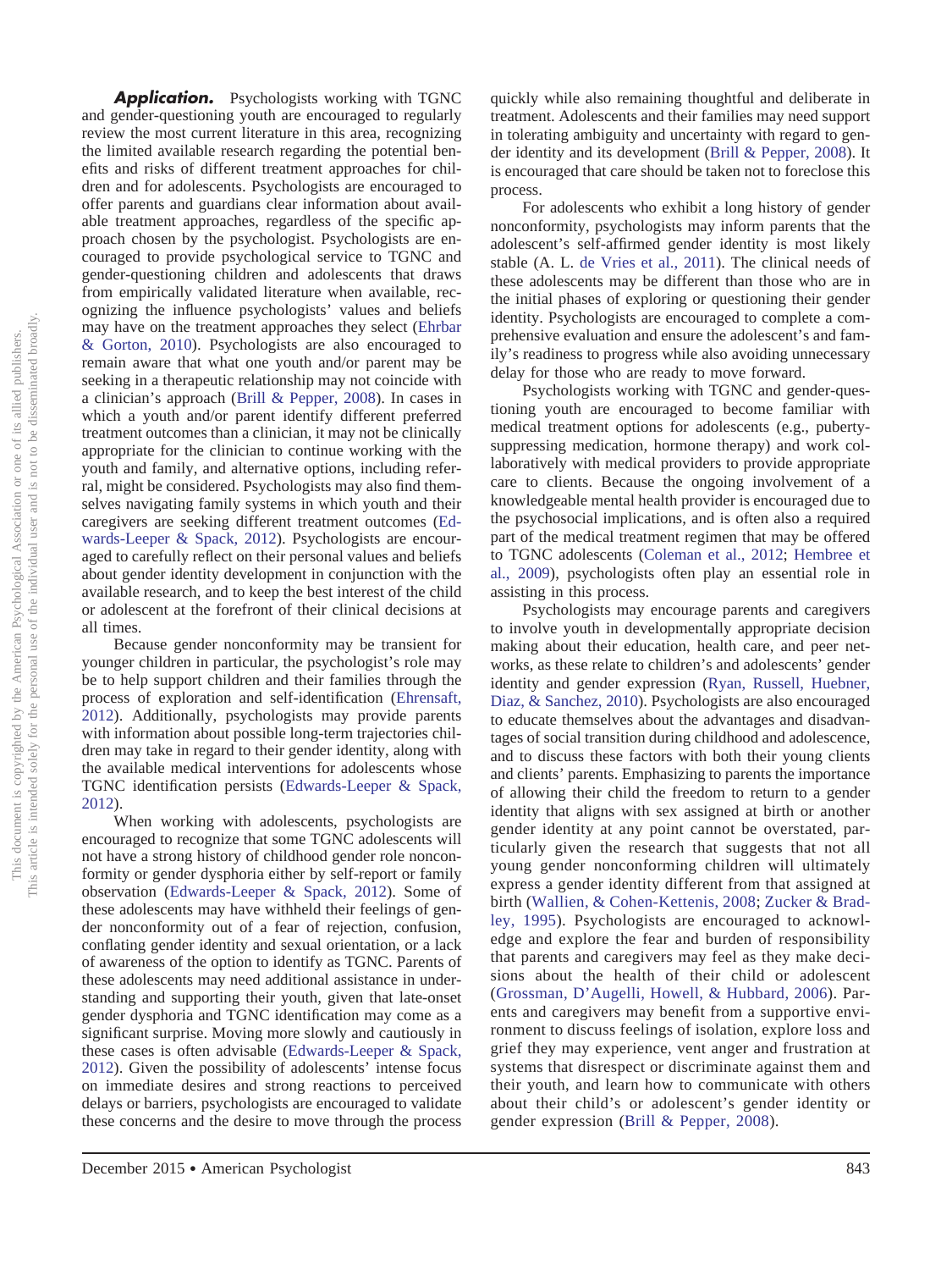#### *Guideline 9. Psychologists strive to understand both the particular challenges that TGNC elders experience and the resilience they can develop.*

*Rationale.* Little research has been conducted about TGNC elders, leaving much to be discovered about this life stage for TGNC people [\(Auldridge, Tamar-Mattis,](#page-21-31) [Kennedy, Ames, & Tobin, 2012\)](#page-21-31). Socialization into gender role behaviors and expectations based on sex assigned at birth, as well as the extent to which TGNC people adhere to these societal standards, is influenced by the chronological age at which a person self-identifies as TGNC, the age at which a person comes out or socially and/or medically transitions [\(Birren & Schaie, 2006;](#page-21-32) [Bockting & Coleman,](#page-21-9) [2007;](#page-21-9) [Cavanaugh & Blanchard-Fields, 2010;](#page-22-18) [Nuttbrock et](#page-26-25) [al., 2010;](#page-26-25) [Wahl, Iwarsson, & Oswald, 2012\)](#page-27-33), and a person's generational cohort (e.g., 1950 vs. 2010; [Fredriksen-Gold](#page-23-24)[sen et al., 2011\)](#page-23-24).

Even decades after a medical or social transition, TGNC elders may still subscribe to the predominant gender role expectations that existed at the time of their transition [\(Knochel, Croghan, Moore, & Quam, 2011\)](#page-25-23). Prior to the 1980s, TGNC people who transitioned were strongly encouraged by providers to pass in society as cisgender and heterosexual and to avoid associating with other TGNC people [\(Benjamin, 1966;](#page-21-5) R. [Green & Money, 1969;](#page-24-21) [Hast](#page-24-8)[ings, 1974;](#page-24-8) [Hastings & Markland, 1978\)](#page-24-22). Even TGNC elders who were comfortable telling others about their TGNC identity when they were younger may choose not to reveal their identity at a later stage of life [\(Ekins & King,](#page-23-25) [2005;](#page-23-25) [Ippolito & Witten, 2014\)](#page-25-24). Elders' unwillingness to disclose their TGNC identity can result from feelings of physical vulnerability or increased reliance on others who may discriminate against them or treat them poorly as a result of their gender identity [\(Bockting & Coleman, 2007\)](#page-21-9), especially if the elder resides in an institutionalized setting (i.e., nursing home, assisted living facility) and relies on others for many daily needs [\(Auldridge et al., 2012\)](#page-21-31). TGNC elders are also at a heightened risk for depression, suicidal ideation, and loneliness compared with LGB elders [\(Auldridge et al., 2012;](#page-21-31) [Fredriksen-Goldsen et al., 2011\)](#page-23-24).

A Transgender Law Center survey found that TGNC and LGB elders had less financial well-being than their younger cohorts, despite having a higher than average educational level for their age group compared with the general population [\(Hartzell, Frazer, Wertz, & Davis,](#page-24-23) [2009\)](#page-24-23). Survey research has also revealed that TGNC elders experience underemployment and gaps in employment, often due to discrimination [\(Auldridge et al., 2012;](#page-21-31) [Bee](#page-21-33)[myn & Rankin, 2011;](#page-21-33) [Factor & Rothblum, 2007\)](#page-23-26). In the past, some TGNC people with established careers may have been encouraged by service providers to find new careers or jobs to avoid undergoing a gender transition at work or being identified as TGNC, potentially leading to a significant loss of income and occupational identity [\(Cook-](#page-22-19)[Daniels, 2006\)](#page-22-19). Obstacles to employment can increase economic disparities that result in increased needs for supportive housing and other social services [\(National Center for](#page-26-18)

[Transgender Equality, 2012;](#page-26-18) [Services and Advocacy for](#page-27-34) [GLBT Elders & National Center for Transgender Equality,](#page-27-34) [2012\)](#page-27-34).

TGNC elders may face obstacles to seeking or accessing resources that support their physical, financial, or emotional well-being. For instance, they may be concerned about applying for social security benefits, fearing that their TGNC identity may become known [\(Hartzell et al., 2009\)](#page-24-23). A TGNC elder may avoid medical care, increasing the likelihood of later needing a higher level of medical care (e.g., home-based care, assisted living, or nursing home) than their same-age cisgender peers [\(Hartzell et al., 2009;](#page-24-23) [Ippolito & Witten, 2014;](#page-25-24) [Mikalson et al., 2012\)](#page-26-1). Nursing homes and assisted living facilities are rarely sensitive to the unique medical needs of TGNC elders [\(National Senior](#page-26-26) [Citizens Law Center, 2011\)](#page-26-26). Some TGNC individuals who enter congregate housing, assisted living, or long-term care settings may feel the need to reverse their transition to align with sex assigned at birth to avoid discrimination and persecution by other residents and staff [\(Ippolito & Witten,](#page-25-24) [2014\)](#page-25-24).

Older age may both facilitate and complicate medical treatment related to gender transition. TGNC people who begin hormone therapy later in life may have a smoother transition due to waning hormone levels that are a natural part of aging [\(Witten & Eyler, 2012\)](#page-28-12). Age may also influence the decisions TGNC elders make regarding sex-affirmation surgeries, especially if physical conditions exist that could significantly increase risks associated with surgery or recovery.

Much has been written about the resilience of elders who have endured trauma [\(Fuhrmann & Shevlowitz, 2006;](#page-23-27) [Hardy, Concato, & Gill, 2004;](#page-24-24) [Mlinac, Sheeran, Blissmer,](#page-26-27) [Lees, & Martins, 2011;](#page-26-27) [Rodin & Stewart, 2012\)](#page-26-28). Although some TGNC elders have experienced significant psychological trauma related to their gender identity, some also have developed resilience and effective ways of coping with adversity [\(Fruhauf & Orel, 2015\)](#page-23-28). Despite the limited availability of LGBTQ-affirmative religious organizations in many local communities, TGNC elders make greater use of these resources than their cisgender peers [\(Porter et al.,](#page-26-8) [2013\)](#page-26-8).

**Application.** Psychologists are encouraged to seek information about the biopsychosocial needs of TGNC elders to inform case conceptualization and treatment planning to address psychological, social, and medical concerns. Many TGNC elders are socially isolated. Isolation can occur as a result of a loss of social networks through death or through disclosure of a TGNC identity. Psychologists may assist TGNC elders in establishing new social networks that support and value their TGNC identity, while also working to strengthen existing family and friend networks after a TGNC identity has been disclosed. TGNC elders may find special value in relationships with others in their generational cohort or those who may have similar coming-out experiences. Psychologists may encourage TGNC elders to identify ways they can mentor and improve the resilience of younger TGNC generations, creating a sense of generativity [\(Erikson, 1968\)](#page-23-29) and contribu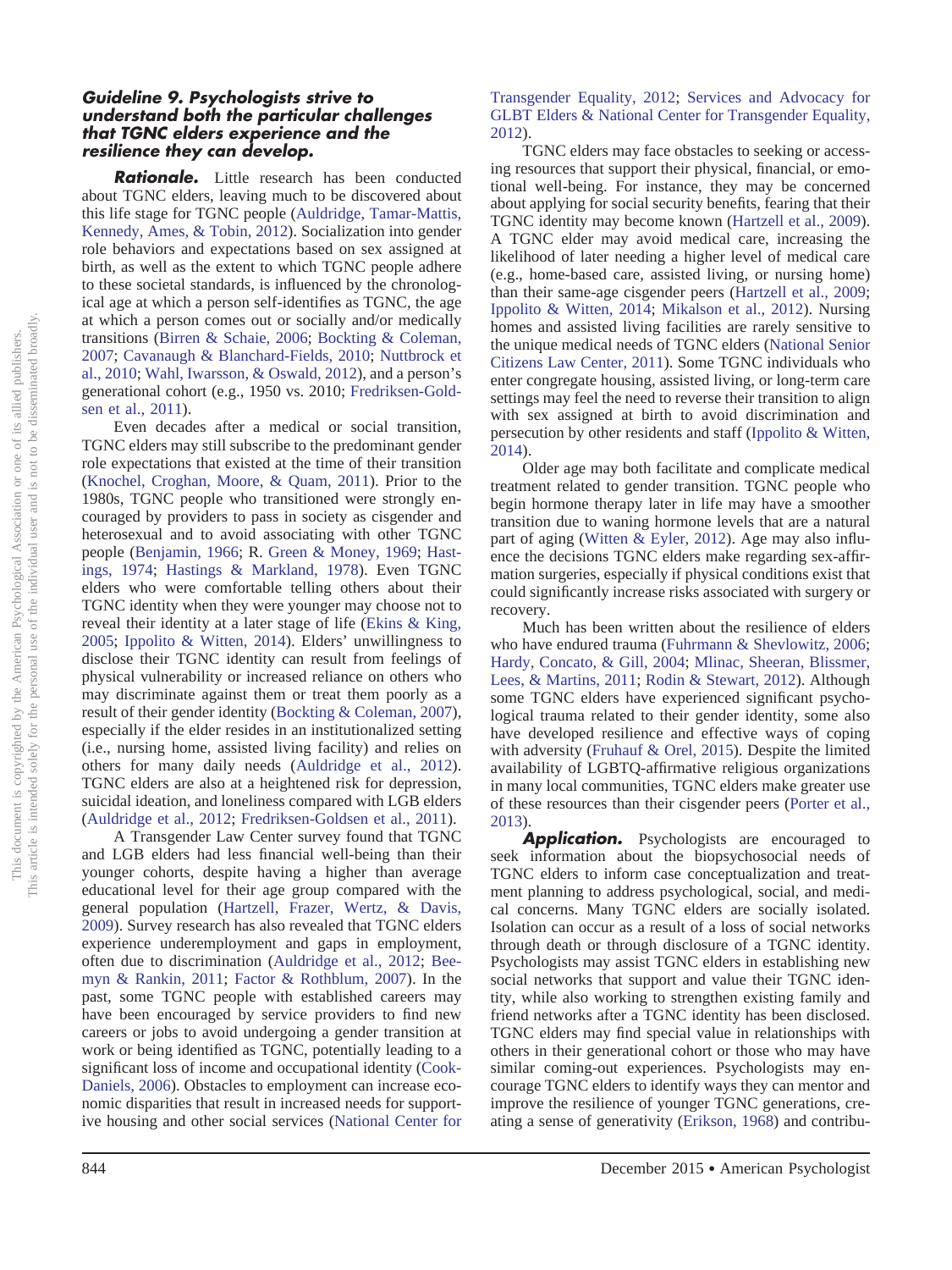tion while building new supportive relationships. Psychologists working with TGNC elders may help them recognize the sources of their resilience and encourage them to connect with and be active in their communities [\(Fuhrmann &](#page-23-30) [Craffey, 2014\)](#page-23-30).

For TGNC elders who have chosen not to disclose their gender identity, psychologists may provide support to address shame, guilt, or internalized antitrans prejudice, and validate each person's freedom to choose their pattern of disclosure. Clinicians may also provide validation and empathy when TGNC elders have chosen a model of transition that avoids any disclosure of gender identity and is heavily focused on passing as cisgender.

TGNC elders who choose to undergo a medical or social transition in older adulthood may experience antitrans prejudice from people who question the value of transition at an older age or who believe that these elders are not truly invested in their transition or in a TGNC identity given the length of time they have waited [\(Aul](#page-21-31)[dridge et al., 2012\)](#page-21-31). Some TGNC elders may also grieve lost time and missed opportunities. Psychologists may validate elders' choices to come out, transition, or evolve their gender identity or gender expression at any age, recognizing that such choices may have been much less accessible or viable at earlier stages of TGNC elders' lives.

Psychologists may assist congregate housing, assisted living, or long-term care settings to best meet TGNC elders' needs through respectful communication and affirmation of each person's gender identity and gender expression. Psychologists may work with TGNC people in hospice care systems to develop an end-of-life plan that respects the person's wishes about disclosure of gender identity during and after death.

## **Assessment, Therapy, and Intervention**

#### *Guideline 10. Psychologists strive to understand how mental health concerns may or may not be related to a TGNC person's gender identity and the psychological effects of minority stress.*

**Rationale.** TGNC people may seek assistance from psychologists in addressing gender-related concerns, other mental health issues, or both. Mental health problems experienced by a TGNC person may or may not be related to that person's gender identity and/or may complicate assessment and intervention of gender-related concerns. In some cases, there may not be a relationship between a person's gender identity and a co-occurring condition (e.g., depression, PTSD, substance abuse). In other cases, having a TGNC identity may lead or contribute to a co-occurring mental health condition, either directly by way of gender dysphoria, or indirectly by way of minority stress and oppression [\(Hendricks & Testa, 2012;](#page-24-17) I. H. [Meyer, 1995,](#page-25-25) [2003\)](#page-26-29). In extremely rare cases, a co-occurring condition can mimic gender dysphoria (i.e., a psychotic process that distorts the perception of one's gender; [Baltieri & De](#page-21-34)

#### [Andrade, 2009;](#page-21-34) [Hepp, Kraemer, Schnyder, Miller, & Del](#page-24-25)[signore, 2004\)](#page-24-25).

Regardless of the presence or absence of an etiological link, gender identity may affect how a TGNC person experiences a co-occurring mental health condition, and/or a co-occurring mental health condition may complicate the person's gender expression or gender identity. For example, an eating disorder may be influenced by a TGNC person's gender expression (e.g., rigid eating patterns used to manage body shape or menstruation may be related to gender identity or gender dysphoria; [Ålgars, Alanko, Sant](#page-20-10)[tila, & Sandnabba, 2012;](#page-20-10) [Murray, Boon, & Touyz, 2013\)](#page-26-30). In addition, the presence of autism spectrum disorder may complicate a TGNC person's articulation and exploration of gender identity [\(Jones et al., 2012\)](#page-25-22). In cases in which gender dysphoria is contributing to other mental health concerns, treatment of gender dysphoria may be helpful in alleviating those concerns as well [\(Keo-Meier et al., 2015\)](#page-25-26).

A relationship also exists between mental health conditions and the psychological sequelae of minority stress that TGNC people can experience. Given that TGNC people experience physical and sexual violence [\(Clements-](#page-22-3)[Nolle et al., 2006;](#page-22-3) [Kenagy & Bostwick, 2005;](#page-25-27) [Lombardi,](#page-25-28) [Wilchins, Priesing, & Malouf, 2001;](#page-25-28) [Xavier et al., 2005\)](#page-28-5), general harassment and discrimination [\(Beemyn & Rankin,](#page-21-33) [2011;](#page-21-33) [Factor & Rothblum, 2007\)](#page-23-26), and employment and housing discrimination [\(Bradford et al., 2007\)](#page-21-18), they are likely to experience significant levels of minority stress. Studies have demonstrated the disproportionately high levels of negative psychological sequelae related to minority stress, including suicidal ideation and suicide attempts [\(Center for Substance Abuse Treatment, 2012;](#page-22-20) [Clements-](#page-22-3)[Nolle et al., 2006;](#page-22-3) [Cochran & Cauce, 2006;](#page-22-21) [Nuttbrock et](#page-26-25) [al., 2010;](#page-26-25) [Xavier et al., 2005\)](#page-28-5) and completed suicides [\(Dhejne et al., 2011;](#page-23-4) [van Kesteren, Asscheman, Megens, &](#page-27-35) [Gooren, 1997\)](#page-27-35). Recent studies have begun to demonstrate an association between sources of external stress and psychological distress [\(Bockting et al., 2013;](#page-21-1) [Nuttbrock et al.,](#page-26-25) [2010\)](#page-26-25), including suicidal ideation and attempts and selfinjurious behavior [\(dickey, Reisner, & Juntunen, 2015;](#page-23-31) [Goldblum et al., 2012;](#page-24-26) [Testa et al., 2012\)](#page-27-17).

The minority stress model accounts for both the negative mental health effects of stigma-related stress and the processes by which members of the minority group may develop resilience and resistance to the negative effects of stress (I. H. [Meyer, 1995,](#page-25-25) [2003\)](#page-26-29). Although the minority stress model was developed as a theory of the relationship between sexual orientation and mental disorders, the model has been adapted to TGNC populations [\(Hendricks &](#page-24-17) [Testa, 2012\)](#page-24-17).

*Application.* Because of the increased risk of stress-related mental health conditions, psychologists are encouraged to conduct a careful diagnostic assessment, including a differential diagnosis, when working with TGNC people [\(Coleman et al., 2012\)](#page-22-2). Taking into account the intricate interplay between the effects of mental health symptoms and gender identity and gender expression, psychologists are encouraged to neither ignore mental health problems a TGNC person is experiencing, nor erroneously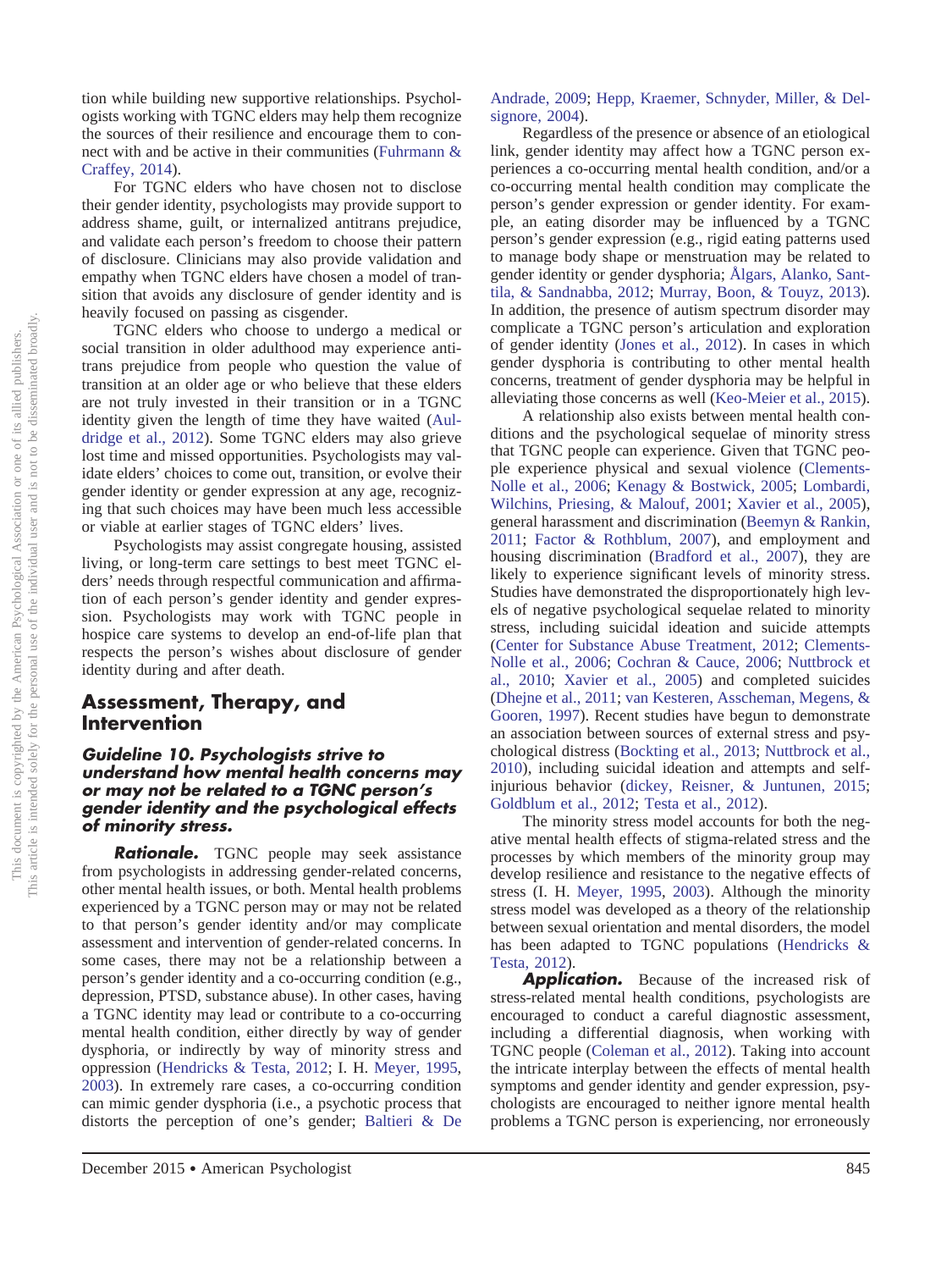assume that those mental health problems are a result of the person's gender identity or gender expression. Psychologists are strongly encouraged to be cautious before determining that gender nonconformity or dysphoria is due to an underlying psychotic process, as this type of causal relationship is rare.

When TGNC people seek to access transition-related health care, a psychosocial assessment is often part of this process [\(Coleman et al., 2012\)](#page-22-2). A comprehensive and balanced assessment typically includes not only information about a person's past experiences of antitrans prejudice or discrimination, internalized messages related to these experiences, and anticipation of future victimization or rejection [\(Coolhart, Provancher, Hager, & Wang, 2008\)](#page-22-22), but also coping strategies and sources of resilience [\(Hendricks](#page-24-17) [& Testa, 2012;](#page-24-17) [Singh et al., 2011\)](#page-27-3). Gathering information about negative life events directly related to a TGNC person's gender identity and gender expression may assist psychologists in understanding the sequelae of stress and discrimination, distinguishing them from concurrent and potentially unrelated mental health problems. Similarly, when a TGNC person has a primary presenting concern that is not gender focused, a comprehensive assessment takes into account that person's experience relative to gender identity and gender expression, including any discrimination, just as it would include assessing other potential trauma history, medical concerns, previous experience with helping professionals, important future goals, and important aspects of identity. Strategies a TGNC person uses to navigate antitrans discrimination could be sources of strength to deal with life challenges or sources of distress that increase challenges and barriers.

Psychologists are encouraged to help TGNC people understand the pervasive influence of minority stress and discrimination that may exist in their lives, potentially including internalized negative attitudes about themselves and their TGNC identity [\(Hendricks & Testa, 2012\)](#page-24-17). With this support, clients can better understand the origins of their mental health symptoms and normalize their reactions when faced with TGNC-related inequities and discrimination. Minority stress models also identify potentially important sources of resilience. TGNC people can develop resilience when they connect with other TGNC people who provide information on how to navigate antitrans prejudice and increase access to necessary care and resources [\(Singh](#page-27-3) [et al., 2011\)](#page-27-3). TGNC people may need help developing social support systems to nurture their resilience and bolster their ability to cope with the adverse effects of antitrans prejudice and/or discrimination [\(Singh & McKleroy,](#page-27-18) [2011\)](#page-27-18).

Feminizing or masculinizing hormone therapy can positively or negatively affect existing mood disorders [\(Coleman et al., 2012\)](#page-22-2). Psychologists may also help TGNC people who are in the initial stages of hormone therapy adjust to normal changes in how they experience emotions. For example, trans women who begin estrogens and antiandrogens may experience a broader range of emotions than they are accustomed to, or trans men beginning testosterone might be faced with adjusting to a higher libido

and feeling more emotionally reactive in stressful situations. These changes can be normalized as similar to the emotional adjustments that cisgender women and men experience during puberty. Some TGNC people will be able to adapt existing coping strategies, whereas others may need help developing additional skills (e.g., emotional regulation or assertiveness). Readers are encouraged to refer to the World Professional Association for Transgender Health Standards of Care for discussion of the possible effects of hormone therapy on a TGNC person's mood, affect, and behavior [\(Coleman et al., 2012\)](#page-22-2).

#### *Guideline 11. Psychologists recognize that TGNC people are more likely to experience positive life outcomes when they receive social support or trans-affirmative care.*

*Rationale.* Research has primarily shown positive treatment outcomes when TGNC adults and adolescents receive TGNC-affirmative medical and psychological services (i.e., psychotherapy, hormones, surgery; [Byne et al.,](#page-22-6) [2012;](#page-22-6) R. [Carroll, 1999;](#page-22-23) [Cohen-Kettenis, Delemarre-van de](#page-22-24) [Waal, & Gooren, 2008;](#page-22-24) [Davis & Meier, 2014;](#page-22-25) [De Cuypere](#page-22-26) [et al., 2006;](#page-22-26) [Gooren, Giltay, & Bunck, 2008;](#page-24-27) [Kuhn et al.,](#page-25-29) [2009\)](#page-25-29), although sample sizes are frequently small with no population-based studies. In a meta-analysis of the hormone therapy treatment literature with TGNC adults and adolescents, researchers reported that 80% of participants receiving trans-affirmative care experienced an improved quality of life, decreased gender dysphoria, and a reduction in negative psychological symptoms [\(Murad et al., 2010\)](#page-26-31).

In addition, TGNC people who receive social support about their gender identity and gender expression have improved outcomes and quality of life [\(Brill & Pepper,](#page-21-30) [2008;](#page-21-30) [Pinto, Melendez, & Spector, 2008\)](#page-26-32). Several studies indicate that family acceptance of TGNC adolescents and adults is associated with decreased rates of negative outcomes, such as depression, suicide, and HIV risk behaviors and infection [\(Bockting et al., 2013;](#page-21-1) [Dhejne et al., 2011;](#page-23-4) [Grant et al., 2011;](#page-24-0) [Liu & Mustanski, 2012;](#page-25-21) [Ryan, 2009\)](#page-26-7). Family support is also a strong protective factor for TGNC adults and adolescents [\(Bockting et al., 2013;](#page-21-1) [Moody &](#page-26-33) [Smith, 2013;](#page-26-33) [Ryan et al., 2010\)](#page-27-32). TGNC people, however, frequently experience blatant or subtle antitrans prejudice, discrimination, and even violence within their families [\(Bradford et al., 2007\)](#page-21-18). Such family rejection is associated with higher rates of HIV infection, suicide, incarceration, and homelessness for TGNC adults and adolescents [\(Grant](#page-24-0) [et al., 2011;](#page-24-0) [Liu & Mustanski, 2012\)](#page-25-21). Family rejection and lower levels of social support are significantly correlated with depression [\(Clements-Nolle et al., 2006;](#page-22-3) [Ryan, 2009\)](#page-26-7). Many TGNC people seek support through peer relationships, chosen families, and communities in which they may be more likely to experience acceptance [\(Gonzalez & Mc-](#page-24-13)[Nulty, 2010;](#page-24-13) [Nuttbrock et al., 2009\)](#page-26-34). Peer support from other TGNC people has been found to be a moderator between antitrans discrimination and mental health, with higher levels of peer support associated with better mental health [\(Bockting et al., 2013\)](#page-21-1). For some TGNC people, support from religious and spiritual communities provides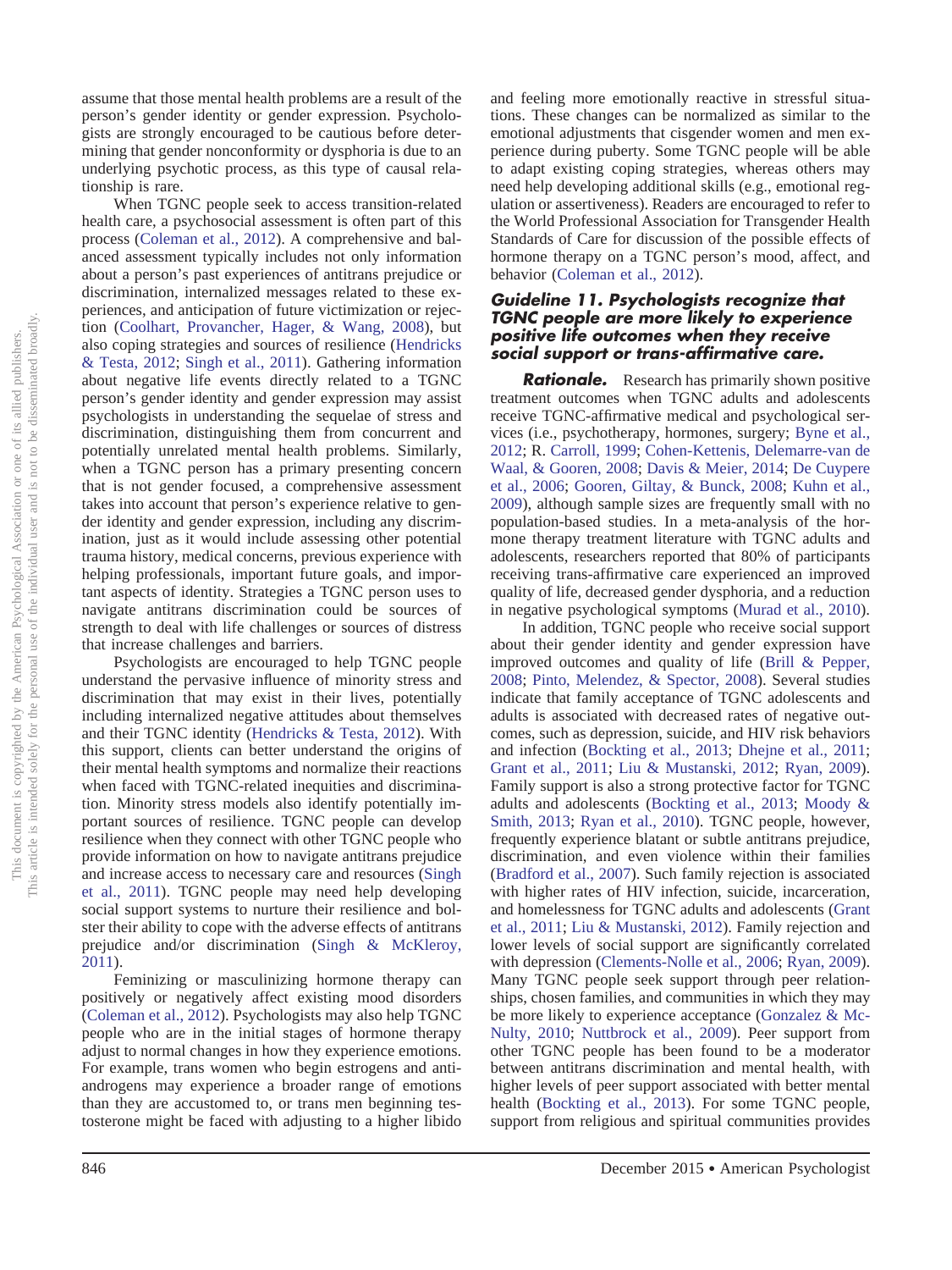**Application.** Given the strong evidence for the positive influence of affirmative care, psychologists are encouraged to facilitate access to and provide trans-affirmative care to TGNC people. Whether through the provision of assessment and psychotherapy, or through assisting clients to access hormone therapy or surgery, psychologists may play a critical role in empowering and validating TGNC adults' and adolescents' experiences and increasing TGNC people's positive life outcomes [\(Bess & Stabb,](#page-21-17) [2009;](#page-21-17) [Rachlin, 2002\)](#page-26-10).

Psychologists are also encouraged to be aware of the importance of affirmative social support and assist TGNC adults and adolescents in building social support networks in which their gender identity is accepted and affirmed. Psychologists may assist TGNC people in negotiating family dynamics that may arise in the course of exploring and establishing gender identity. Depending on the context of psychological practice, these issues might be addressed in individual work with TGNC clients, conjoint sessions including members of their support system, family therapy, or group therapy. Psychologists may help TGNC people decide how and when to reveal their gender identity at work or school, in religious communities, and to friends and contacts in other settings. TGNC people who decide not to come out in all aspects of their lives can still benefit from TGNC-affirmative in-person or online peer support groups.

Clients may ask psychologists to assist family members in exploring feelings about their loved one's gender identity and gender expression. Published models of family adjustment [\(Emerson & Rosenfeld, 1996\)](#page-23-32) may be useful to help normalize family members' reactions upon learning that they have a TGNC family member, and to reduce feelings of isolation. When working with family members or significant others, it may be helpful to normalize feelings of loss or fear of what may happen to current relationships as TGNC people disclose their gender identity and expression to others. Psychologists may help significant others adjust to changing relationships and consider how to talk to extended family, friends, and other community members about TGNC loved ones. Providing significant others with referrals to TGNC-affirmative providers, educational resources, and support groups can have a profound impact on their understanding of gender identity and their communication with TGNC loved ones. Psychologists working with couples and families may also help TGNC people identify ways to include significant others in their social or medical transition.

Psychologists working with TGNC people in rural settings may provide clients with resources to connect with other TGNC people online or provide information about in-person support groups in which they can explore the unique challenges of being TGNC in these geographic areas [\(Walinsky & Whitcomb, 2010\)](#page-28-13). Psychologists serving TGNC military and veteran populations are encouraged to be sensitive to the barriers these individuals face, especially for people who are on active duty in the U.S. military

[\(OutServe-Servicemembers Legal Defense Network, n.d.\)](#page-26-15). Psychologists may help TGNC military members and veterans establish specific systems of support that create a safe and affirming space to reduce isolation and to create a network of peers with a shared military experience. Psychologists who work with veterans are encouraged to educate themselves on recent changes to VA policy that support equal access to VA medical and mental health services [\(Department of Veterans Affairs, Veterans' Health](#page-22-15) [Administration, 2013\)](#page-22-15).

#### *Guideline 12. Psychologists strive to understand the effects that changes in gender identity and gender expression have on the romantic and sexual relationships of TGNC people.*

*Rationale.* Relationships involving TGNC people can be healthy and successful [\(Kins, Hoebeke, Heylens,](#page-25-30) [Rubens, & De Cuyprere, 2008;](#page-25-30) [Meier, Sharp, Michonski,](#page-25-31) [Babcock, & Fitzgerald, 2013\)](#page-25-31) as well as challenging [\(Brown, 2007;](#page-21-35) [Iantaffi & Bockting, 2011\)](#page-24-28). A study of successful relationships between TGNC men and cisgender women found that these couples attributed the success of their relationship to respect, honesty, trust, love, understanding, and open communication [\(Kins et al., 2008\)](#page-25-30). Just as relationships between cisgender people can involve abuse, so can relationships between TGNC people and their partners [\(Brown, 2007\)](#page-21-35), with some violent partners threatening to disclose a TGNC person's identity to exact control in the relationship [\(FORGE, n.d.\)](#page-23-33).

In the early decades of medical and social transition for TGNC people, only those whose sexual orientations would be heterosexual posttransition (e.g., trans woman with a cisgender man) were deemed eligible for medical and social transition [\(Meyerowitz, 2002\)](#page-26-6). This restriction prescribed only certain relationship partners [\(American](#page-20-11) [Psychiatric Association, 1980;](#page-20-11) [Benjamin, 1966;](#page-21-5) [Chivers &](#page-22-27) [Bailey, 2000\)](#page-22-27), denied access to surgery for trans men identifying as gay or bisexual [\(Coleman & Bockting,](#page-22-28) [1988\)](#page-22-28), or trans women identifying as lesbian or bisexual, and even required that TGNC people's existing legal marriages be dissolved before they could gain access to transition care [\(Lev, 2004\)](#page-25-2).

Disclosure of a TGNC identity can have an important impact on the relationship between TGNC people and their partners. Disclosure of TGNC status earlier in the relationship tends to be associated with better relationship outcomes, whereas disclosure of TGNC status many years into an existing relationship may be perceived as a betrayal [\(Erhardt, 2007\)](#page-23-34). When a TGNC person comes out in the context of an existing relationship, it can also be helpful if both partners are involved in decision making about the use of shared resources (i.e., how to balance the financial costs of transition with other family needs) and how to share this news with shared supports (i.e., friends and family). Sometimes relationship roles are renegotiated in the context of a TGNC person coming out to their partner [\(Samons, 2008\)](#page-27-8). Assumptions about what it means to be a "husband" or a "wife" can shift if the gender identity of one's spouse shifts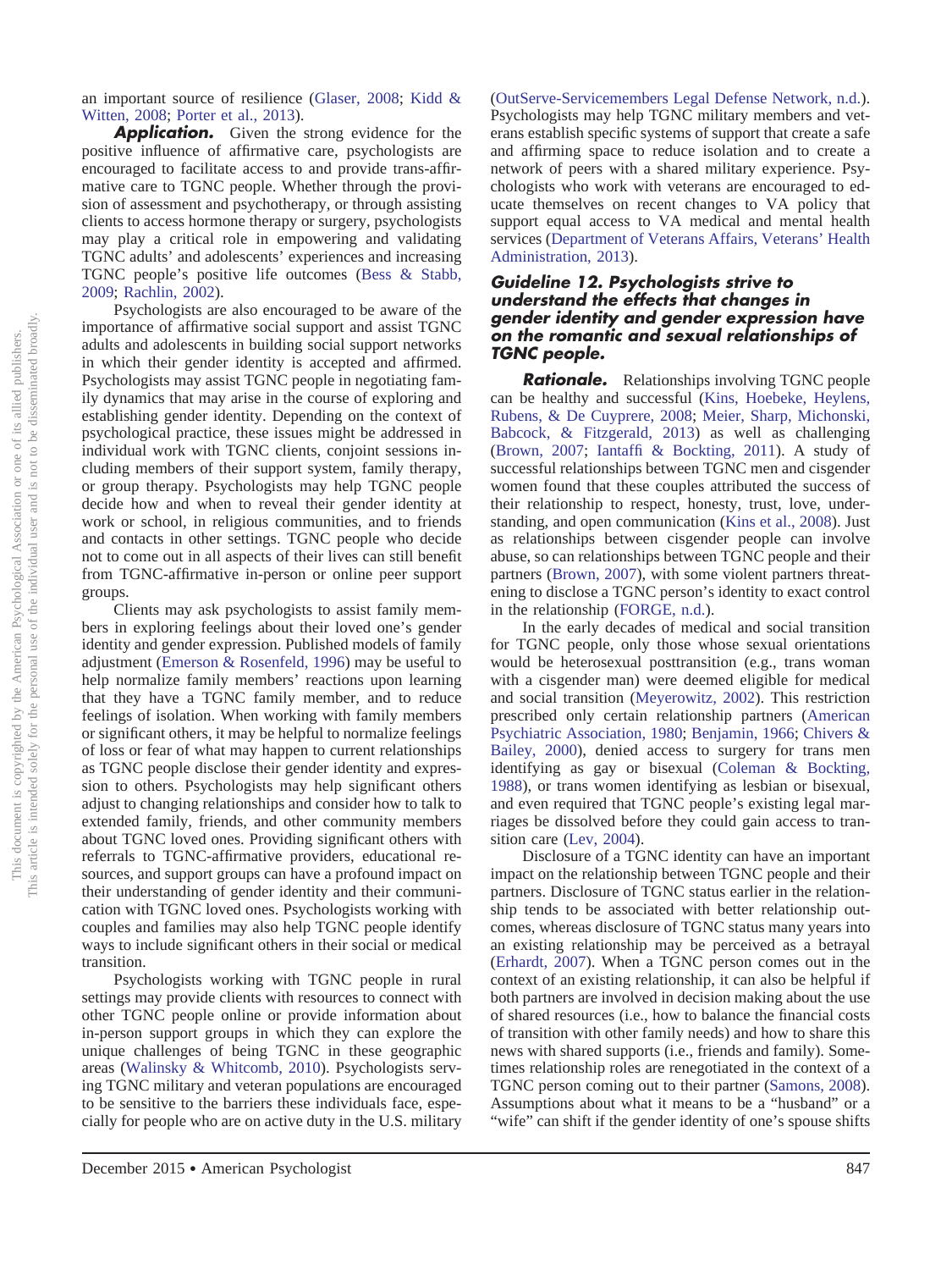[\(Erhardt, 2007\)](#page-23-34). Depending on when gender issues are disclosed and how much of a change this creates in the relationship, partners may grieve the loss of aspects of their partner and the way the relationship used to be [\(Lev, 2004\)](#page-25-2).

Although increasing alignment between gender identity and gender expression, whether it be through dress, behavior, or through medical interventions (i.e., hormones, surgery), does not necessarily affect to whom a TGNC person is attracted [\(Coleman et al., 1993\)](#page-22-7), TGNC people may become more open to exploring their sexual orientation, may redefine sexual orientation as they move through transition, or both [\(Daskalos, 1998;](#page-22-29) H. [Devor, 1993;](#page-23-8) [Schle](#page-27-7)[ifer, 2006\)](#page-27-7). Through increased comfort with their body and gender identity, TGNC people may explore aspects of their sexual orientation that were previously hidden or that felt discordant with their sex assigned at birth. Following a medical and/or social transition, a TGNC person's sexual orientation may remain constant or shift, either temporarily or permanently (e.g., renewed exploration of sexual orientation in the context of TGNC identity, shift in attraction or choice of sexual partners, widened spectrum of attraction, shift in sexual orientation identity; [Meier, Sharp et al.,](#page-25-31) [2013;](#page-25-31) [Samons, 2008\)](#page-27-8). For example, a trans man previously identified as a lesbian may later be attracted to men [\(Cole](#page-22-7)[man et al., 1993;](#page-22-7) [dickey, Burnes, & Singh, 2012\)](#page-23-35), and a trans woman attracted to women pretransition may remain attracted to women posttransition [\(Lev, 2004\)](#page-25-2).

Some TGNC people and their partners may fear the loss of mutual sexual attraction and other potential effects of shifting gender identities in the relationship. Lesbianidentified partners of trans men may struggle with the idea that being in a relationship with a man may cause others to perceive them as a heterosexual couple [\(Califia, 1997\)](#page-22-30). Similarly, women in heterosexual relationships who later learn that their partners are trans women may be unfamiliar with navigating stigma associated with sexual minority status when viewed as a lesbian couple [\(Erhardt, 2007\)](#page-23-34). Additionally, partners may find they are not attracted to a partner after transition. As an example, a lesbian whose partner transitions to a male identity may find that she is no longer attracted to this person because she is not sexually attracted to men. Partners of TGNC people may also experience grief and loss as their partners engage in social and/or medical transitions.

**Application.** Psychologists may help foster resilience in relationships by addressing issues specific to partners of TGNC people. Psychologists may provide support to partners of TGNC people who are having difficulty with their partner's evolving gender identity or transition, or are experiencing others having difficulty with the partner's transition. Partner peer support groups may be especially helpful in navigating internalized antitrans prejudice, shame, resentment, and relationship concerns related to a partner's gender transition. Meeting or knowing other TGNC people, other partners of TGNC people, and couples who have successfully navigated transition may also help TGNC people and their partners and serve as a protective factor [\(Brown, 2007\)](#page-21-35). When TGNC status is disclosed during an existing relationship, psychologists may help couples explore which relationship dynamics they want to preserve and which they might like to change.

In working with psychologists, TGNC people may explore a range of issues in their relationships and sexuality [\(dickey et al., 2012\)](#page-23-35), including when and how to come out to current or potential romantic and sexual partners, communicating their sexual desires, renegotiating intimacy that may be lost during the TGNC partner's transition, adapting to bodily changes caused by hormone use or surgery, and exploring boundaries regarding touch, affection, and safer sex practices [\(Iantaffi & Bockting, 2011;](#page-24-28) [Sevelius, 2009\)](#page-27-36). TGNC people may experience increased sexual self-efficacy through transition. Although psychologists may aid partners in understanding a TGNC person's transition decisions, TGNC people may also benefit from help in cultivating awareness of the ways in which these decisions influence the lives of loved ones.

#### *Guideline 13. Psychologists seek to understand how parenting and family formation among TGNC people take a variety of forms.*

*Rationale.* Psychologists work with TGNC people across the life span to address parenting and family issues [\(Kenagy & Hsieh, 2005\)](#page-25-32). There is evidence that many TGNC people have and want children [\(Wierckx et](#page-28-14) [al., 2012\)](#page-28-14). Some TGNC people conceive a child through sexual intercourse, whereas others may foster, adopt, pursue surrogacy, or employ assisted reproductive technologies, such as sperm or egg donation, to build or expand a family [\(De Sutter, Kira, Verschoor, & Hotimsky, 2002\)](#page-22-31). Based on a small body of research to date, there is no indication that children of TGNC parents suffer long-term negative impacts directly related to parental gender change (R. [Green, 1978,](#page-24-29) [1988;](#page-24-30) [White & Ettner, 2004\)](#page-28-15). TGNC people may find it both challenging to find medical providers who are willing to offer them reproductive treatment and to afford the cost [\(Coleman et al., 2012\)](#page-22-2). Similarly, adoption can be quite costly, and some TGNC people may find it challenging to find foster care or adoption agencies that will work with them in a nondiscriminatory manner. Current or past use of hormone therapy may limit fertility and restrict a TGNC person's reproductive options [\(Darnery, 2008;](#page-22-32) [Wierckx et al., 2012\)](#page-28-14). Other TGNC people may have children or families before coming out as TGNC or beginning a gender transition.

TGNC people may present with a range of parenting and family-building concerns. Some will seek support to address issues within preexisting family systems, some will explore the creation or expansion of a family, and some will need to make decisions regarding potential fertility issues related to hormone therapy, pubertal suppression, or surgical transition. The medical and/or social transition of a TGNC parent may shift family dynamics, creating challenges and opportunities for partners, children, and other family members. One study of therapists' reflections on their experiences with TGNC clients suggested that family constellation and the parental relationship was more significant for children than the parent's social and/or medical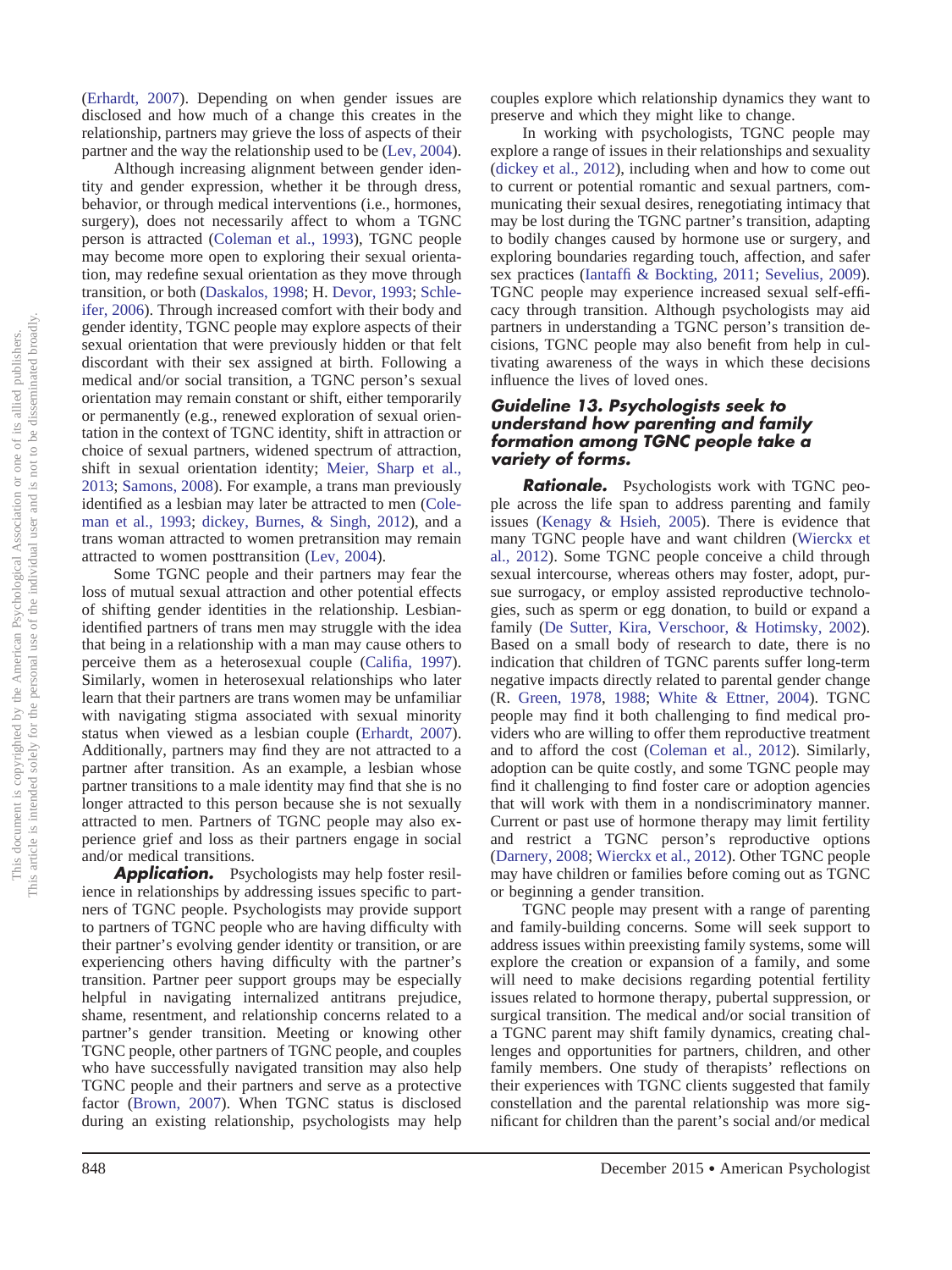transition itself [\(White & Ettner, 2004\)](#page-28-15). Although research has not documented that the transitions of TGNC people have an effect on their parenting abilities, preexisting partnerships or marriages may not survive the disclosure of a TGNC identity or a subsequent transition [\(dickey et al.,](#page-23-35) [2012\)](#page-23-35). This may result in divorce or separation, which may affect the children in the family. A positive relationship between parents, regardless of marital status, has been suggested to be an important protective factor for children [\(Amato, 2001;](#page-20-12) [White & Ettner, 2007\)](#page-28-16). This seems to be the case especially when children are reminded of the parent's love and assured of the parent's continued presence in their life [\(White & Ettner, 2007\)](#page-28-16). Based on a small body of literature available, it is generally the case that younger children are best able to incorporate the transition of a parent, followed by adult children, with adolescents generally having the most difficulty [\(White & Ettner, 2007\)](#page-28-16). If separated or divorced from their partners or spouses, TGNC parents may be at risk for loss of custody or visitation rights because some courts presume that there is a nexus between their gender identity or gender expression and parental fitness [\(Flynn, 2006\)](#page-23-36). This type of prejudice is especially common for TGNC people of color [\(Grant et al.,](#page-24-0) [2011\)](#page-24-0).

**Application.** Psychologists are encouraged to attend to the parenting and family-building concerns of TGNC people. When working with TGNC people who have previous parenting experience, psychologists may help TGNC people identify how being a parent may influence decisions to come out as TGNC or to begin a transition [\(Freeman, Tasker, & Di Ceglie, 2002;](#page-23-37) [Grant et al.,](#page-24-0) [2011;](#page-24-0) [Wierckx et al., 2012\)](#page-28-14). Some TGNC people may choose to delay disclosure until their children have grown and left home [\(Bethea & McCollum, 2013\)](#page-21-4). Clinical guidelines jointly developed by a Vancouver, British Columbia, TGNC community organization and a health care provider organization encourage psychologists and other mental health providers working with TGNC people to plan for disclosure to a partner, previous partner, or children, and to pay particular attention to resources that assist TGNC people to discuss their identity with children of various ages in developmentally appropriate ways [\(Bockting et al., 2006\)](#page-21-0). [Lev \(2004\)](#page-25-2) uses a developmental stage framework for the process that family members are likely to go through in coming to terms with a TGNC family member's identity that some psychologists may find helpful. Awareness of peer support networks for spouses and children of TGNC people can also be helpful (e.g., PFLAG, TransYouth Family Allies). Psychologists may provide family counseling to assist a family in managing disclosure, improve family functioning, and maintain family involvement of the TGNC person, as well as aiding the TGNC person in attending to the ways that their transition process has affected their family members [\(Samons, 2008\)](#page-27-8). Helping parents to continue to work together to focus on the needs of their children and to maintain family bonds is likely to lead to the best results for the children [\(White & Ettner,](#page-28-16) [2007\)](#page-28-16).

For TGNC people with existing families, psychologists may support TGNC people in seeking legal counsel regarding parental rights in adoption or custody. Depending on the situation, this may be desirable even if the TGNC parent is biologically related to the child [\(Minter &](#page-26-35) [Wald, 2012\)](#page-26-35). Although being TGNC is not a legal impediment to adoption in the United States, there is the potential for overt and covert discrimination and barriers, given the widespread prejudice against TGNC people. The question of whether to disclose TGNC status on an adoption application is a personal one, and a prospective TGNC parent would benefit from consulting a lawyer for legal advice, including what the laws in their jurisdiction say about disclosure. Given the extensive background investigation frequently conducted, it may be difficult to avoid disclosure. Many lawyers favor disclosure to avoid any potential legal challenges during the adoption process [\(Minter &](#page-26-35) [Wald, 2012\)](#page-26-35).

In discussing family-building options with TGNC people, psychologists are encouraged to remain aware that some of these options require medical intervention and are not available everywhere, in addition to being quite costly [\(Coleman et al., 2012\)](#page-22-2). Psychologists may work with clients to manage feelings of loss, grief, anger, and resentment that may arise if TGNC people are unable to access or afford the services they need for building a family [\(Bock](#page-21-0)[ting et al., 2006;](#page-21-0) [De Sutter et al., 2002\)](#page-22-31).

When TGNC people consider beginning hormone therapy, psychologists may engage them in a conversation about the possibly permanent effects on fertility to better prepare TGNC people to make a fully informed decision. This may be of special importance with TGNC adolescents and young adults who often feel that family planning or loss of fertility is not a significant concern in their current daily lives, and therefore disregard the long-term reproductive implications of hormone therapy or surgery [\(Coleman](#page-22-2) [et al., 2012\)](#page-22-2). Psychologists are encouraged to discuss contraception and safer sex practices with TGNC people, given that they may still have the ability to conceive even when undergoing hormone therapy [\(Bockting, Robinson, &](#page-21-36) [Rosser, 1998\)](#page-21-36). Psychologists may play a critical role in educating TGNC adolescents and young adults and their parents about the long-term effects of medical interventions on fertility and assist them in offering informed consent prior to pursuing such interventions. Although hormone therapy may limit fertility [\(Coleman et al., 2012\)](#page-22-2), psychologists may encourage TGNC people to refrain from relying on hormone therapy as the sole means of birth control, even when a person has amenorrhea [\(Gorton & Grubb, 2014\)](#page-24-31). Education on safer sex practices may also be important, as some segments of the TGNC community (e.g., trans women and people of color) are especially vulnerable to sexually transmitted infections and have been shown to have high prevalence and incidence rates of HIV infection [\(Kellogg, Clements-Nolle, Dilley, Katz, & McFarland,](#page-25-33) [2001;](#page-25-33) [Nemoto, Operario, Keatley, Han, & Soma, 2004\)](#page-26-36).

Depending on the timing and type of options selected, psychologists may explore the physical, social, and emotional implications should TGNC people choose to delay or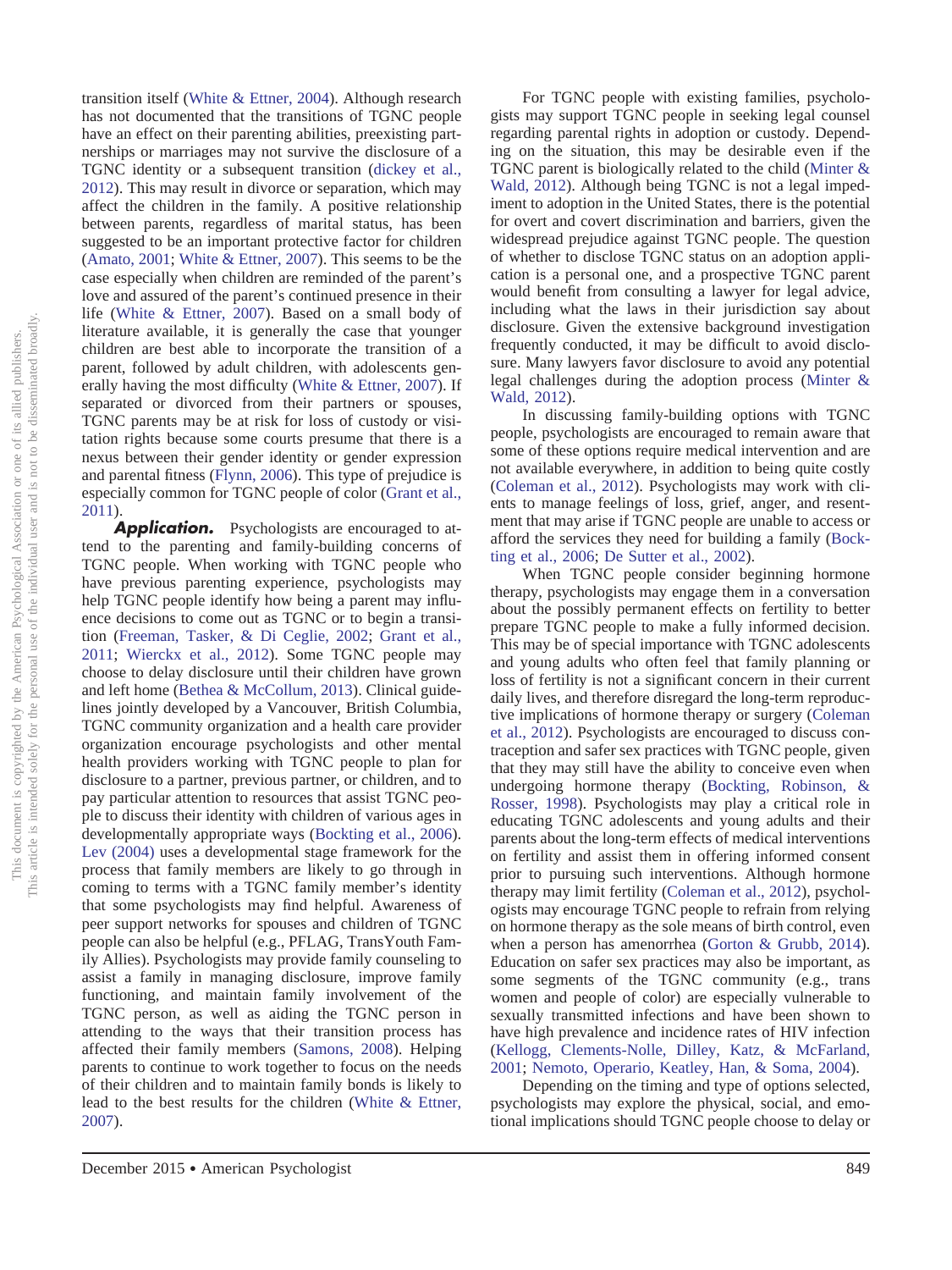stop hormone therapy, undergo fertility treatment, or become pregnant. Psychological effects of stopping hormone therapy may include depression, mood swings, and reactions to the loss of physical masculinization or feminization facilitated by hormone therapy [\(Coleman et al., 2012\)](#page-22-2). TGNC people who choose to halt hormone therapy during attempts to conceive or during a pregnancy may need additional psychological support. For example, TGNC people and their families may need help in managing the additional antitrans prejudice and scrutiny that may result when a TGNC person with stereotypically masculine features becomes visibly pregnant. Psychologists may also assist TGNC people in addressing their loss when they cannot engage in reproductive activities that are consistent with their gender identity, or when they encounter barriers to conceiving, adopting, or fostering children not typically faced by other people [\(Vanderburgh, 2007\)](#page-27-6). Psychologists are encouraged to assess the degree to which reproductive health services are TGNC-affirmative prior to referring TGNC people to them. Psychologists are also encouraged to provide TGNC-affirmative information to reproductive health service personnel when there is a lack of transaffirmative knowledge.

#### *Guideline 14. Psychologists recognize the potential benefits of an interdisciplinary approach when providing care to TGNC people and strive to work collaboratively with other providers.*

*Rationale.* Collaboration across disciplines can be crucial when working with TGNC people because of the potential interplay of biological, psychological, and social factors in diagnosis and treatment [\(Hendricks & Testa,](#page-24-17) [2012\)](#page-24-17). The challenges of living with a stigmatized identity and the need of many TGNC people to transition, socially and/or medically, may call for the involvement of health professionals from various disciplines, including psychologists, psychiatrists, social workers, primary health care providers, endocrinologists, nurses, pharmacists, surgeons, gynecologists, urologists, electrologists, speech therapists, physical therapists, pastoral counselors and chaplains, and career or educational counselors. Communication, cooperation, and collaboration will ensure optimal coordination and quality of care. Just as psychologists often refer TGNC people to medical providers for assessment and treatment of medical issues, medical providers may rely on psychologists to assess readiness and assist TGNC clients to prepare for the psychological and social aspects of transition before, during, and after medical interventions [\(Coleman et](#page-22-2) [al., 2012;](#page-22-2) [Hembree et al., 2009;](#page-24-3) [Lev, 2009\)](#page-25-17). Outcome research to date supports the value and effectiveness of an interdisciplinary, collaborative approach to TGNC-specific care (see [Coleman et al., 2012](#page-22-2) for a review).

Application. Psychologists' collaboration with colleagues in medical and associated health disciplines involved in TGNC clients' care (e.g., hormonal and surgical treatment, primary health care; [Coleman et al., 2012;](#page-22-2) [Lev, 2009\)](#page-25-17) may take many forms and should occur in a timely manner that does not complicate access to needed

services (e.g., considerations of wait time). For example, a psychologist working with a trans man who has a diagnosis of bipolar disorder may need to coordinate with his primary care provider and psychiatrist to adjust his hormone levels and psychiatric medications, given that testosterone can have an activating effect, in addition to treating gender dysphoria. At a basic level, collaboration may entail the creation of required documentation that TGNC people present to surgeons or medical providers to access genderaffirming medical interventions (e.g., surgery, hormone therapy; [Coleman et al., 2012\)](#page-22-2). Psychologists may offer support, information, and education to interdisciplinary colleagues who are unfamiliar with issues of gender identity and gender expression to assist TGNC people in obtaining TGNC-affirmative care [\(Holman & Goldberg,](#page-24-32) [2006;](#page-24-32) [Lev, 2009\)](#page-25-17). For example, a psychologist who is assisting a trans woman with obtaining gender-affirming surgery may, with her consent, contact her new gynecologist in preparation for her first medical visit. This contact could include sharing general information about her gender history and discussing how both providers could most affirmatively support appropriate health checks to ensure her best physical health [\(Holman & Goldberg, 2006\)](#page-24-32).

Psychologists in interdisciplinary settings could also collaborate with medical professionals prescribing hormone therapy by educating TGNC people and ensuring TGNC people are able to make fully informed decisions prior to starting hormone treatment [\(Coleman et al., 2012;](#page-22-2) [Deutsch, 2012;](#page-22-33) [Lev, 2009\)](#page-25-17). Psychologists working with children and adolescents play a particularly important role on the interdisciplinary team due to considerations of cognitive and social development, family dynamics, and degree of parental support. This role is especially crucial when providing psychological evaluation to determine the appropriateness and timeliness of a medical intervention. When psychologists are not part of an interdisciplinary setting, especially in isolated or rural communities, they can identify interdisciplinary colleagues with whom they may collaborate and/or refer [\(Walinsky & Whitcomb,](#page-28-13) [2010\)](#page-28-13). For example, a rural psychologist could identify a trans-affirmative pediatrician in a surrounding area and collaborate with the pediatrician to work with parents raising concerns about their TGNC and questioning children and adolescents.

In addition to working collaboratively with other providers, psychologists who obtain additional training to specialize in work with TGNC people may also serve as consultants in the field (e.g., providing additional support to providers working with TGNC people or assisting school and workplaces with diversity training). Psychologists who have expertise in working with TGNC people may play a consultative role with providers in inpatient settings seeking to provide affirmative care to TGNC clients. Psychologists may also collaborate with social service colleagues to provide TGNC people with affirmative referrals related to housing, financial support, vocational/educational counseling and training, TGNC-affirming religious or spiritual communities, peer support, and other community resources [\(Gehi & Arkles, 2007\)](#page-23-38). This collaboration might also in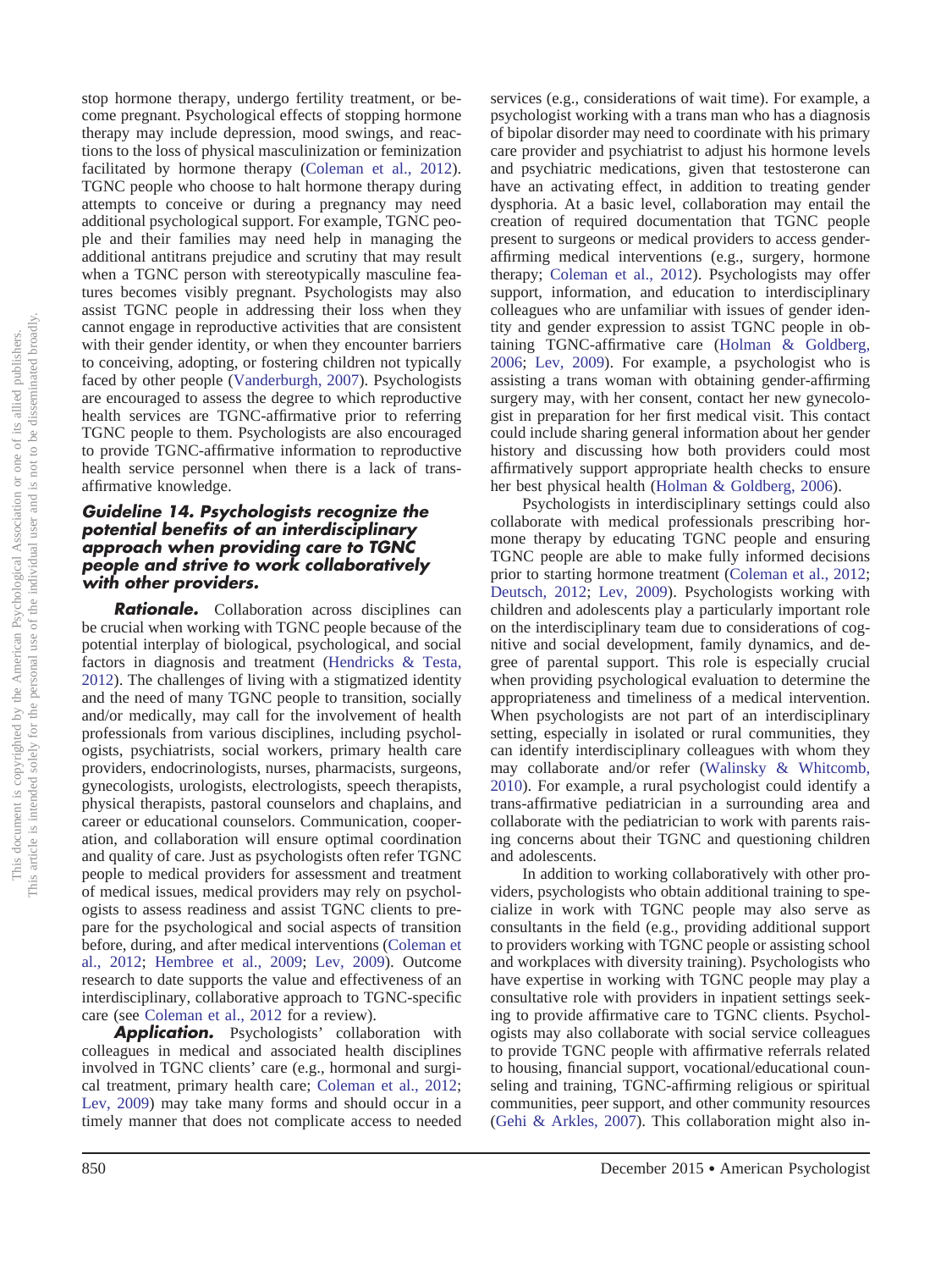clude assuring that TGNC people who are minors in the care of the state have access to culturally appropriate care.

## **Research, Education, and Training**

#### *Guideline 15. Psychologists respect the welfare and rights of TGNC participants in research and strive to represent results accurately and avoid misuse or misrepresentation of findings.*

*Rationale.* Historically, in a set of demographic questions, psychological research has included one item on either sex or gender, with two response options—male and female. This approach wastes an opportunity to increase knowledge about TGNC people for whom neither option may fit their identity, and runs the risk of alienating TGNC research participants [\(IOM, 2011\)](#page-24-4). For example, there is little knowledge about HIV prevalence, risks, and prevention needs of TGNC people because most of the research on HIV has not included demographic questions to identify TGNC participants within their samples. Instead, TGNC people have been historically subsumed within larger demographic categories (e.g., men who have sex with men, women of color), rendering the impact of the HIV epidemic on the TGNC population invisible [\(Herbst et al., 2008\)](#page-24-33). Scholars have noted that this invisibility fails to draw attention to the needs of TGNC populations that experience the greatest health disparities, including TGNC people who are of color, immigrants, low income, homeless, veterans, incarcerated, live in rural areas, or have disabilities [\(Bauer](#page-21-37) [et al., 2009;](#page-21-37) [Hanssmann, Morrison, Russian, Shiu-Thorn](#page-24-34)[ton, & Bowen, 2010;](#page-24-34) [Shipherd et al., 2012;](#page-27-15) [Walinsky &](#page-28-13) [Whitcomb, 2010\)](#page-28-13).

There is a great need for more research to inform practice, including affirmative treatment approaches with TGNC people. Although sufficient evidence exists to support current standards of care [\(Byne et al., 2012;](#page-22-6) [Coleman](#page-22-2) [et al., 2012\)](#page-22-2), much is yet to be learned to optimize quality of care and outcome for TGNC clients, especially as it relates to the treatment of children [\(IOM, 2011;](#page-24-4) [Mikalson](#page-26-1) [et al., 2012\)](#page-26-1). In addition, some research with TGNC populations has been misused and misinterpreted, negatively affecting TGNC people's access to health services to address issues of gender identity and gender expression [\(Na](#page-26-37)[maste, 2000\)](#page-26-37). This has resulted in justifiable skepticism and suspicion in the TGNC community when invited to participate in research initiatives. In accordance with the APA ethics code [\(APA, 2010\)](#page-20-2), psychologists conduct research and distribute research findings with integrity and respect for their research participants. As TGNC research increases, some TGNC communities may experience being oversampled in particular geographic areas and/or TGNC people of color may not be well-represented in TGNC studies [\(Hwahng & Lin, 2009;](#page-24-35) [Namaste, 2000\)](#page-26-37).

**Application.** All psychologists conducting research, even when not specific to TGNC populations, are encouraged to provide a range of options for capturing demographic information about TGNC people so that TGNC people may be included and accurately represented

[\(Conron et al., 2008;](#page-22-4) [Deutsch et al., 2013\)](#page-22-34). One group of experts has recommended that population research, and especially government-sponsored surveillance research, use a two-step method, first asking for sex assigned at birth, and then following with a question about gender identity [\(GenIUSS, 2013\)](#page-23-39). For research focused on TGNC people, including questions that assess both sex assigned at birth and current gender identity allows the disaggregation of subgroups within the TGNC population and has the potential to increase knowledge of differences within the population. In addition, findings about one subgroup of TGNC people may not apply to other subgroups. For example, results from a study of trans women of color with a history of sex work who live in urban areas [\(Nemoto, Operario,](#page-26-17) [Keatley, & Villegas, 2004\)](#page-26-17) may not generalize to all TGNC women of color or to the larger TGNC population [\(Bauer,](#page-21-38) [Travers, Scanlon, & Coleman, 2012;](#page-21-38) [Operario et al., 2008\)](#page-26-16).

In conducting research with TGNC people, psychologists will confront the challenges associated with studying a relatively small, geographically dispersed, diverse, stigmatized, hidden, and hard-to-reach population [\(IOM,](#page-24-4) [2011\)](#page-24-4). Because TGNC individuals are often hard to reach [\(IOM, 2011\)](#page-24-4) and TGNC research is rapidly evolving, it is important to consider the strengths and limitations of the methods that have been or may be used to study the TGNC population, and to interpret and represent findings accordingly. Some researchers have strongly recommended collaborative research models (e.g., participatory action research) in which TGNC community members are integrally involved in these research activities [\(Clements-Nolle &](#page-22-35) [Bachrach, 2003;](#page-22-35) [Singh, Richmond, & Burnes, 2013\)](#page-27-37). Psychologists who seek to educate the public by communicating research findings in the popular media will also confront challenges, because most journalists have limited knowledge about the scientific method and there is potential for the media to misinterpret, exploit, or sensationalize findings [\(Garber, 1992;](#page-23-40) [Namaste, 2000\)](#page-26-37).

#### *Guideline 16. Psychologists Seek to Prepare Trainees in Psychology to Work Competently With TGNC People.*

*Rationale.* The *Ethical Principles of Psychologists and Code of Conduct* [\(APA, 2010\)](#page-20-2) include gender identity as one factor for which psychologists may need to obtain training, experience, consultation, or supervision in order to ensure their competence [\(APA, 2010\)](#page-20-2). In addition, when APA-accredited programs are required to demonstrate a commitment to cultural and individual diversity, gender identity is specifically included [\(APA, 2015\)](#page-20-3). Yet surveys of TGNC people suggest that many mental health care providers lack even basic knowledge and skills required to offer trans-affirmative care [\(Bradford et al., 2007;](#page-21-18) [O'Hara, Dispenza, Brack, & Blood, 2013;](#page-26-38) [Xavier et al.,](#page-28-5) [2005\)](#page-28-5). The [APA Task Force on Gender Identity and Gen](#page-20-0)[der Variance \(2009\)](#page-20-0) projected that many, if not most, psychologists and graduate psychology students will at some point encounter TGNC people among their clients, colleagues, and trainees. Yet professional education and training in psychology includes little or no preparation for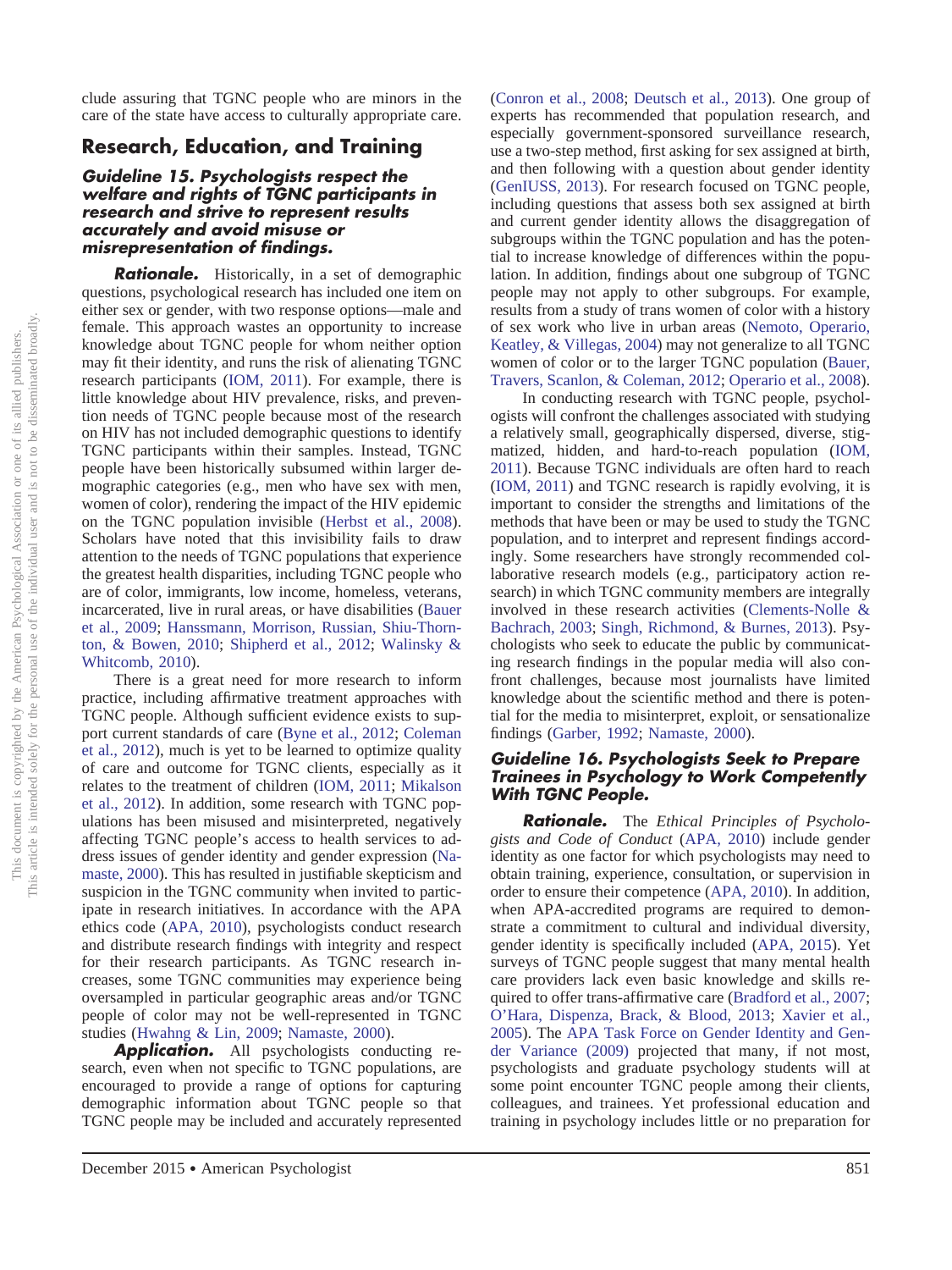This article is intended solely for the personal use of the individual user and is not to be disseminated broadly. is not to be disseminated broadly This document is copyrighted by the American Psychological Association or one of its allied publishers.<br>This article is intended solely for the personal use of the individual user and is not to be disseminated broa This document is copyrighted by the American Psychological Association or one of its allied publishers.

working with TGNC people [\(Anton, 2009;](#page-21-3) [APA TFGIGV,](#page-20-0) [2009\)](#page-20-0), and continuing professional education available to practicing mental health clinicians is also scant [\(Lurie,](#page-25-13) [2005\)](#page-25-13). Only 52% percent of psychologists and graduate students who responded to a survey conducted by an APA Task Force reported having had the opportunity to learn about TGNC issues in school; of those respondents, only 27% reported feeling adequately familiar with gender concerns (*n* - 294; [APA TFGIGV, 2009\)](#page-20-0).

Training on gender identity in professional psychology has frequently been subsumed under discussions of sexual orientation or in classes on human sexuality. Some scholars have suggested that psychologists and students may mistakenly believe that they have obtained adequate knowledge and awareness about TGNC people through training focused on LGB populations [\(Harper & Schneider,](#page-24-36) [2003\)](#page-24-36). However, Israel and colleagues have found important differences between the therapeutic needs of TGNC people and those of LGB people in the perceptions of both clients and providers [\(Israel et al., 2008;](#page-25-11) [Israel, Walther,](#page-25-34) [Gorcheva, & Perry, 2011\)](#page-25-34). Nadal and colleagues have suggested that the absence of distinct, accurate information about TGNC populations in psychology training not only perpetuates misunderstanding and marginalization of TGNC people by psychologists but also contributes to continued marginalization of TGNC people in society as a whole [\(Nadal et al., 2010,](#page-26-11) [2012\)](#page-26-12).

**Application.** Psychologists strive to continue their education on issues of gender identity and gender expression with TGNC people as a foundational component of affirmative psychological practice. In addition to these guidelines, which educators may use as a resource in developing curricula and training experiences, [ACA \(2010\)](#page-20-5) has also adopted a set of competencies that may be a helpful resource for educators. In addition to including TGNC people and their issues in foundational education in health service psychology (e.g., personality development, multiculturalism, research methods), some psychology programs may also provide coursework and training for students interested in developing more advanced expertise on issues of gender identity and gender expression.

Because of the high level of societal ignorance and stigma associated with TGNC people, ensuring that psychological education, training, and supervision is affirmative, and does not sensationalize [\(Namaste, 2000\)](#page-26-37), exploit, or pathologize TGNC people [\(Lev, 2004\)](#page-25-2), will require care on the part of educators. Students will benefit from support from their educators in developing a professional, nonjudgmental attitude toward people who may have a different experience of gender identity and gender expression from their own. A number of training resources have been published that may be helpful to psychologists in integrating information about TGNC people into the training they offer (e.g., [Catalano, McCarthy, & Shlasko, 2007;](#page-22-36) [Stryker, 2008;](#page-27-38) [Wentling, Schilt, Windsor, & Lucal, 2008\)](#page-28-17). Because most psychologists have had little or no training on TGNC populations and do not perceive themselves as having sufficient understanding of issues related to gender identity and gender expression [\(APA TFGIGV, 2009\)](#page-20-0), psychologists with relevant expertise are encouraged to develop and distribute continuing education and training to help to address these gaps. Psychologists providing education can incorporate activities that increase awareness of cisgender privilege, antitrans prejudice and discrimination, host a panel of TGNC people to offer personal perspectives, or include narratives of TGNC people in course readings [\(ACA, 2010\)](#page-20-5). When engaging these approaches, it is important to include a wide variety of TGNC experiences to reflect the inherent diversity within the TGNC community.

#### **REFERENCES**

- <span id="page-20-4"></span>Adelson, S. L., & The American Academy of Child and Adolescent Psychiatry (AACAP) Committee on Quality Issues (CQI). (2012). Practice parameter on gay, lesbian, or bisexual sexual orientation, gender nonconformity, and gender discordance in children and adolescents. *Journal of the American Academy of Child & Adolescent Psychiatry, 51,* 957–974. [http://download.journals.elsevierhealth.com/pdfs/](http://download.journals.elsevierhealth.com/pdfs/journals/0890-8567/PIIS089085671200500X.pdf) [journals/0890-8567/PIIS089085671200500X.pdf.](http://download.journals.elsevierhealth.com/pdfs/journals/0890-8567/PIIS089085671200500X.pdf) [http://dx.doi.org/10](http://dx.doi.org/10.1016/j.jaac.2012.07.004) [.1016/j.jaac.2012.07.004](http://dx.doi.org/10.1016/j.jaac.2012.07.004)
- <span id="page-20-10"></span>Ålgars, M., Alanko, K., Santtila, P., & Sandnabba, N. K. (2012). Disordered eating and gender identity disorder: A qualitative study. *Eating Disorders: The Journal of Treatment & Prevention, 20,* 300 –311. <http://dx.doi.org/10.1080/10640266.2012.668482>
- <span id="page-20-12"></span>Amato, P. R. (2001). Children of divorce in the 1990s: An update of the Amato and Keith (1991) meta-analysis. *Journal of Family Psychology, 15,* 355–370.
- <span id="page-20-6"></span>American Civil Liberties Union National Prison Project. (2005). *Still in danger: The ongoing threat of sexual violence against transgender prisoners*. Washington, DC: Author. Retrieved from [http://www](http://www.justdetention.org/pdf/stillindanger.pdf) [.justdetention.org/pdf/stillindanger.pdf](http://www.justdetention.org/pdf/stillindanger.pdf)
- <span id="page-20-5"></span>American Counseling Association. (2010). American Counseling Association competencies for counseling with transgender clients. *Journal of LGBT Issues in Counseling, 4,* 135–159. [http://dx.doi.org/10.1080/](http://dx.doi.org/10.1080/15538605.2010.524839) [15538605.2010.524839](http://dx.doi.org/10.1080/15538605.2010.524839)
- <span id="page-20-11"></span>American Psychiatric Association. (1980). *Diagnostic and statistical manual of mental disorders* (3rd ed.). Washington, DC: Author.
- <span id="page-20-14"></span>American Psychiatric Association. (2000). *Diagnostic and statistical manual of mental disorders* (4th ed., text rev.). Washington, DC: Author.
- <span id="page-20-13"></span>American Psychiatric Association. (2013). *Diagnostic and statistical manual of mental disorders* (5th ed.). Arlington, VA: American Psychiatric Publishing.
- <span id="page-20-2"></span>American Psychological Association. (2010). *Ethical principles of psychologists and code of conduct* (2002, amended June 1, 2010). Retrieved from <http://www.apa.org/ethics/code/principles.pdf>
- <span id="page-20-1"></span>American Psychological Association. (2012). Guidelines for psychological practice with lesbian, gay, and bisexual clients. *American Psychologist, 67,* 10 – 42. <http://dx.doi.org/10.1037/a0024659>
- <span id="page-20-3"></span>American Psychological Association. (2015). *Standards of accreditation for health service psychology*. Retrieved from [http://www.apa.org/ed/](http://www.apa.org/ed/accreditation/about/policies/standards-of-accreditation.pdf) [accreditation/about/policies/standards-of-accreditation.pdf](http://www.apa.org/ed/accreditation/about/policies/standards-of-accreditation.pdf)
- <span id="page-20-8"></span>American Psychological Association & National Association of School Psychologists. (2014). *Resolution on gender and sexual orientation diversity in children and adolescents in schools*. Retrieved from [http://](http://www.nasponline.org/about_nasp/resolution/gender_sexual_orientation_diversity.pdf) [www.nasponline.org/about\\_nasp/resolution/gender\\_sexual\\_orientation\\_](http://www.nasponline.org/about_nasp/resolution/gender_sexual_orientation_diversity.pdf) [diversity.pdf](http://www.nasponline.org/about_nasp/resolution/gender_sexual_orientation_diversity.pdf)
- <span id="page-20-7"></span>American Psychological Association Presidential Task Force on Immigration. (2012). *Crossroads: The psychology of immigration in the new century*. Washington, DC: Author. Retrieved from [http://www.apa.org/](http://www.apa.org/topics/immigration/report.aspx) [topics/immigration/report.aspx](http://www.apa.org/topics/immigration/report.aspx)
- <span id="page-20-0"></span>American Psychological Association Task Force on Gender Identity and Gender Variance. (2009). *Report of the task force on gender identity and gender variance*. Washington, DC: Author. Retrieved from [http://](http://www.apa.org/pi/lgbt/resources/policy/gender-identity-report.pdf) [www.apa.org/pi/lgbt/resources/policy/gender-identity-report.pdf](http://www.apa.org/pi/lgbt/resources/policy/gender-identity-report.pdf)
- <span id="page-20-9"></span>Angello, M. (2013). *On the couch with Dr. Angello: A guide to raising & supporting transgender youth*. Philadelphia, PA: Author.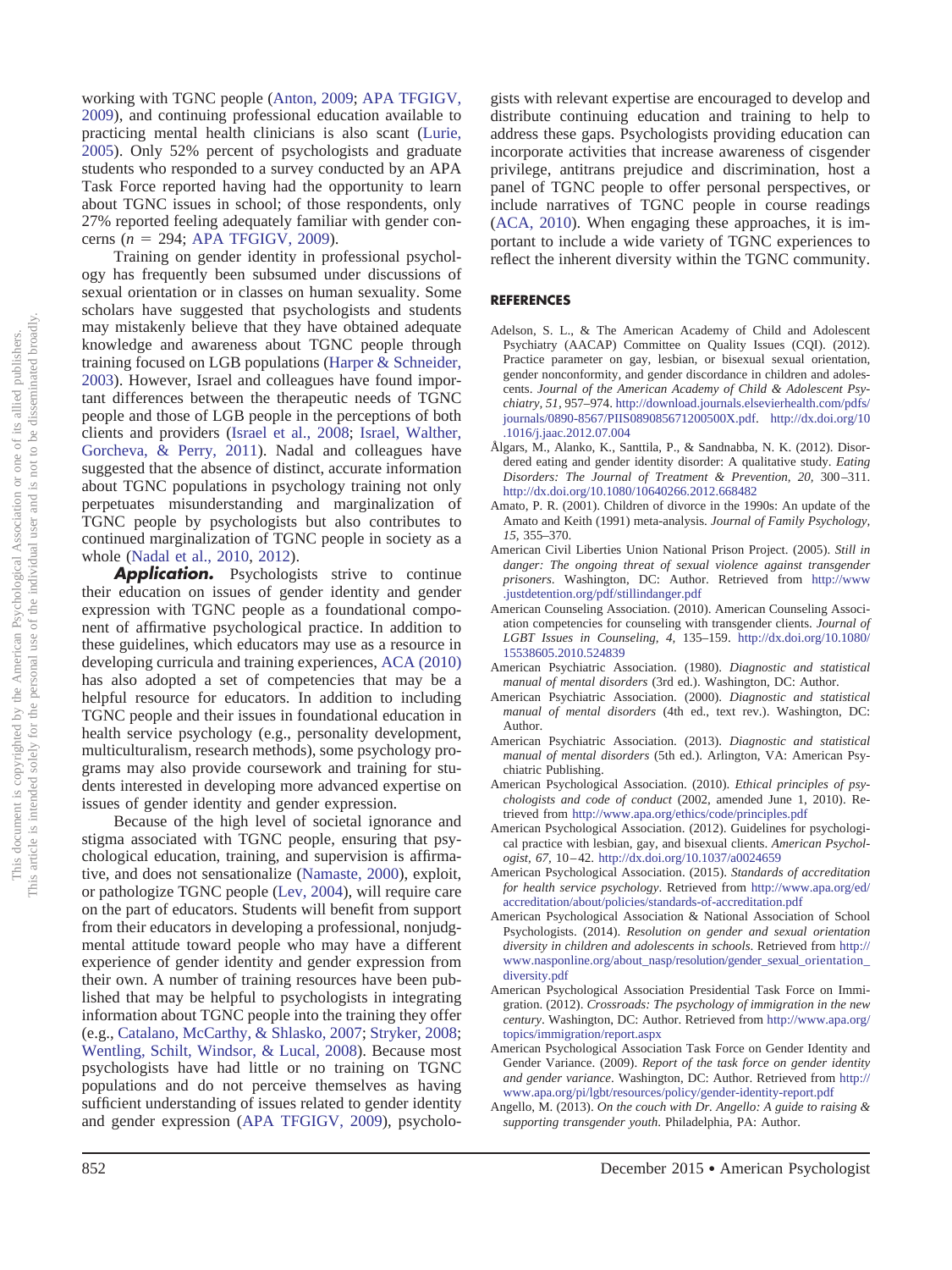- <span id="page-21-3"></span>Anton, B. S. (2009). Proceedings of the American Psychological Association for the legislative year 2008: Minutes of the annual meeting of the Council of Representatives. *American Psychologist, 64,* 372– 453. [http://](http://dx.doi.org/10.1037/a0015932) [dx.doi.org/10.1037/a0015932](http://dx.doi.org/10.1037/a0015932)
- <span id="page-21-19"></span>APA Presidential Task Force on Evidence-Based Practice. (2006). Evidence-based practice in psychology. *American Psychologist, 61,* 271– 285. <http://dx.doi.org/10.1037/0003-066X.61.4.271>
- <span id="page-21-31"></span>Auldridge, A., Tamar-Mattis, A., Kennedy, S., Ames, E., & Tobin, H. J. (2012). *Improving the lives of transgender older adults: Recommendations for policy and practice*. New York, NY: Services and Advocacy for LGBT Elders & Washington. DC: National Center for Transgender Equality. Retrieved from [http://www.lgbtagingcenter.org/resources/](http://www.lgbtagingcenter.org/resources/resource.cfm?r=520) [resource.cfm?r](http://www.lgbtagingcenter.org/resources/resource.cfm?r=520)-520
- <span id="page-21-29"></span>Bailey, J. M., & Zucker, K. J. (1995). Childhood sex-typed behavior and sexual orientation: A conceptual analysis and quantitative review. *Developmental Psychology, 31,* 43–55. [http://dx.doi.org/10.1037/0012-](http://dx.doi.org/10.1037/0012-1649.31.1.43) [1649.31.1.43](http://dx.doi.org/10.1037/0012-1649.31.1.43)
- <span id="page-21-34"></span>Baltieri, D. A., & De Andrade, A. G. (2009). Schizophrenia modifying the expression of gender identity disorder. *Journal of Sexual Medicine, 6,* 1185–1188. <http://dx.doi.org/10.1111/j.1743-6109.2007.00655.x>
- <span id="page-21-37"></span>Bauer, G. R., Hammond, R., Travers, R., Kaay, M., Hohenadel, K. M., & Boyce, M. (2009). "I don't think this is theoretical; this is our lives": How erasure impacts health care for transgender people. *JANAC: Journal of the Association of Nurses in AIDS Care, 20,* 348 –361. <http://dx.doi.org/10.1016/j.jana.2009.07.004>
- <span id="page-21-38"></span>Bauer, G. R., Travers, R., Scanlon, K., & Coleman, T. A. (2012). High heterogeneity of HIV-related sexual risk among transgender people in Ontario, Canada: A province-wide respondent-driven sampling survey. *BMC Public Health, 12,* 292. [http://dx.doi.org/10.1186/1471-2458-12-](http://dx.doi.org/10.1186/1471-2458-12-292) [292](http://dx.doi.org/10.1186/1471-2458-12-292)
- <span id="page-21-20"></span>Bazargan, M., & Galvan, F. (2012). Perceived discrimination and depression among low-income Latina male-to-female transgender women. *BMC Public Health, 12,* 663– 670. <http://dx.doi.org/10.1186/1471-2458-12-663>
- <span id="page-21-33"></span>Beemyn, G., & Rankin, S. (2011). *The lives of transgender people*. New York, NY: Columbia University.
- <span id="page-21-23"></span>Bender-Baird, K. (2011). *Transgender employment experiences: Gendered exceptions and the law*. Albany, NY: SUNY Press.
- <span id="page-21-5"></span>Benjamin, H. (1966). *The transsexual phenomenon*. New York, NY: Warner.
- <span id="page-21-27"></span>Benson, K. E. (2013). Seeking support: Transgender client experiences with mental health services. *Journal of Feminist Family Therapy: An International Forum, 25,* 17– 40. [http://dx.doi.org/10.1080/08952833](http://dx.doi.org/10.1080/08952833.2013.755081) [.2013.755081](http://dx.doi.org/10.1080/08952833.2013.755081)
- <span id="page-21-8"></span>Berger, J. C., Green, R., Laub, D. R., Reynolds, C. L., Jr., Walker, P. A., & Wollman, L. (1979). *Standards of care: The hormonal and surgical sex reassignment of gender dysphoric persons*. Galveston, TX: The Janus Information Facility.
- <span id="page-21-17"></span>Bess, J. A., & Stabb, S. D. (2009). The experiences of transgendered persons in psychotherapy: Voices and recommendations. *Journal of Mental Health Counseling, 31,* 264 –282. [http://dx.doi.org/10.17744/](http://dx.doi.org/10.17744/mehc.31.3.f62415468l133w50) [mehc.31.3.f62415468l133w50](http://dx.doi.org/10.17744/mehc.31.3.f62415468l133w50)
- <span id="page-21-4"></span>Bethea, M. S., & McCollum, E. E. (2013). The disclosure experiences of male-to-female transgender individuals: A Systems Theory perspective. *Journal of Couple & Relationship Therapy, 12,* 89 –112. [http://dx.doi](http://dx.doi.org/10.1080/15332691.2013.779094) [.org/10.1080/15332691.2013.779094](http://dx.doi.org/10.1080/15332691.2013.779094)
- <span id="page-21-10"></span>Bilodeau, B. L., & Renn, K. A. (2005). Analysis of LGBT identity development models and implications for practice. *New Directions for Student Services, 2005,* 25–39. <http://dx.doi.org/10.1002/ss.171>
- <span id="page-21-32"></span>Birren, J. E., & Schaie, K. W. (2006). *Handbook of the psychology of aging* (6th ed.). Burlington, MA: Elsevier Academic.
- <span id="page-21-24"></span>Blosnich, J. R., Brown, G. R., Shipherd, J. C., Kauth, M., Piegari, R. I., & Bossarte, R. M. (2013). Prevalence of gender identity disorder and suicide risk among transgender veterans utilizing Veterans Health Administration care. *American Journal of Public Health, 103*(10), e27– e32. <http://dx.doi.org/10.2105/AJPH.2013.301507>
- <span id="page-21-6"></span>Bockting, W. O. (2008). Psychotherapy and the real life experience: From gender dichotomy to gender diversity. *Sexologies, 17,* 211–224. [http://](http://dx.doi.org/10.1016/j.sexol.2008.08.001) [dx.doi.org/10.1016/j.sexol.2008.08.001](http://dx.doi.org/10.1016/j.sexol.2008.08.001)
- <span id="page-21-11"></span>Bockting, W. O., Benner, A., & Coleman, E. (2009). Gay and bisexual identity development among female-to-male transsexuals in North America: Emergence of a transgender sexuality. *Archives of Sexual Behavior, 38,* 688 –701. <http://dx.doi.org/10.1007/s10508-009-9489-3>
- <span id="page-21-16"></span>Bockting, W. O., & Cesaretti, C. (2001). Spirituality, transgender identity, and coming out. *The Journal of Sex Education, 26,* 291–300.
- <span id="page-21-9"></span>Bockting, W. O., & Coleman, E. (2007). Developmental stages of the transgender coming-out process. In R. Ettner, S. Monstrey, & A. Eyler (Eds.), *Principles of transgender medicine and surgery* (pp. 185–208). New York, NY: Haworth.
- <span id="page-21-0"></span>Bockting, W. O., Knudson, G., & Goldberg, J. M. (2006). Counseling and mental health care for transgender adults and loved ones. *International Journal of Transgenderism, 9,* 35– 82. [http://dx.doi.org/10.1300/](http://dx.doi.org/10.1300/J485v09n03_03) [J485v09n03\\_03](http://dx.doi.org/10.1300/J485v09n03_03)
- <span id="page-21-1"></span>Bockting, W. O., Miner, M. H., Swinburne Romine, R. E., Hamilton, A., & Coleman, E. (2013). Stigma, mental health, and resilience in an online sample of the US transgender population. *American Journal of Public Health, 103,* 943–951. [http://dx.doi.org/10.2105/AJPH.2013](http://dx.doi.org/10.2105/AJPH.2013.301241) [.301241](http://dx.doi.org/10.2105/AJPH.2013.301241)
- <span id="page-21-36"></span>Bockting, W. O., Robinson, B. E., & Rosser, B. R. S. (1998). Transgender HIV prevention: A qualitative needs assessment. *AIDS Care, 10,* 505– 525. <http://dx.doi.org/10.1080/09540129850124028>
- <span id="page-21-7"></span>Bolin, A. (1994). Transcending and transgendering: Male-to-female transsexuals, dichotomy and diversity. In G. Herdt (Ed.), *Third sex, third gender, beyond sexual dimorphism in culture and history* (pp. 447– 486). New York, NY: Zone Books.
- <span id="page-21-13"></span>Bornstein, K., & Bergman, S. B. (2010). *Gender outlaws: The next generation*. Berkeley, CA: Seal Press.
- <span id="page-21-26"></span>Boulder Valley School District. (2012). *Guidelines regarding the support of students who are transgender and gender nonconforming*. Boulder, CO: Author. Retrieved from [http://www.bvsd.org/policies/Policies/](http://www.bvsd.org/policies/Policies/AC-E3.pdf) [AC-E3.pdf](http://www.bvsd.org/policies/Policies/AC-E3.pdf)
- <span id="page-21-28"></span>Bouman, W. P., Richards, C., Addinall, R. M., Arango de Montis, I., Arcelus, J., Duisin, D.,... Wilson, D. (2014). Yes and yes again: Are standards of care which require two referrals for genital reconstructive surgery ethical? *Sexual and Relationship Therapy, 29,* 377–389. [http://](http://dx.doi.org/10.1080/14681994.2014.954993) [dx.doi.org/10.1080/14681994.2014.954993](http://dx.doi.org/10.1080/14681994.2014.954993)
- <span id="page-21-14"></span>Boylan, J. F. (2013). *She's not there* (2nd ed.). New York, NY: Broadway Books.
- <span id="page-21-21"></span>Bradford, J., Reisner, S. L., Honnold, J. A., & Xavier, J. (2013). Experiences of transgender-related discrimination and implications for health: Results from the Virginia Transgender Health Initiative Study. *American Journal of Public Health, 103,* 1820 –1829. [http://dx.doi.org/10](http://dx.doi.org/10.2105/AJPH.2012.300796) [.2105/AJPH.2012.300796](http://dx.doi.org/10.2105/AJPH.2012.300796)
- <span id="page-21-18"></span>Bradford, J., Xavier, J., Hendricks, M., Rives, M. E., & Honnold, J. A. (2007). The health, health-related needs, and lifecourse experiences of transgender Virginians. *Virginia Transgender Health Initiative Study Statewide Survey Report*. Retrieved from [http://www.vdh.state.va.us/](http://www.vdh.state.va.us/epidemiology/DiseasePrevention/documents/pdf/THISFINALREPORTVol1.pdf) [epidemiology/DiseasePrevention/documents/pdf/THISFINALREPORTVol1](http://www.vdh.state.va.us/epidemiology/DiseasePrevention/documents/pdf/THISFINALREPORTVol1.pdf) [.pdf](http://www.vdh.state.va.us/epidemiology/DiseasePrevention/documents/pdf/THISFINALREPORTVol1.pdf)
- <span id="page-21-22"></span>Brewster, M. E., Velez, B. L., Mennicke, A., & Tebbe, E. (2014). Voices from beyond: A thematic content analysis of transgender employees' workplace experiences. *Psychology of Sexual Orientation and Gender Diversity, 1,* 159 –169. <http://dx.doi.org/10.1037/sgd0000030>
- <span id="page-21-30"></span>Brill, S., & Pepper, R. (2008). *The transgender child: A handbook for families and professionals*. San Francisco, CA: Cleis Press.
- <span id="page-21-12"></span>Broido, E. M. (2000). Constructing identity: The nature and meaning of lesbian, gay, and bisexual lives. In R. M. Perez, K. A. DeBord, & K. J. Bieschke (Eds.), *Handbook of counseling and psychotherapy with lesbian, gay, and bisexual clients* (pp. 13–33). Washington, DC: American Psychological Association. <http://dx.doi.org/10.1037/10339-001>
- <span id="page-21-25"></span>Brotheim, H. (2013). Transgender inmates: The dilemma. *American Jails, 27,* 40 – 47.
- <span id="page-21-35"></span>Brown, N. (2007). Stories from outside the frame: Intimate partner abuse in sexual-minority women's relationships with transsexual men. *Feminism & Psychology, 17,* 373–393.
- <span id="page-21-39"></span>Bullough, V. L., & Bullough, B. (1993). *Cross dressing, sex, and gender*. Philadelphia, PA: University of Pennsylvania Press.
- <span id="page-21-15"></span>Burnes, T. R., & Chen, M. M. (2012). The multiple identities of transgender individuals: Incorporating a framework of intersectionality to gender crossing. In R. Josselson & M. Harway (Eds.), *Navigating multiple identities: Race, gender, culture, nationality, and roles* (pp. 113–128). New York, NY: Oxford University Press. [http://dx.doi.org/](http://dx.doi.org/10.1093/acprof:oso/9780199732074.003.0007) [10.1093/acprof:oso/9780199732074.003.0007](http://dx.doi.org/10.1093/acprof:oso/9780199732074.003.0007)
- <span id="page-21-2"></span>Butler, J. (1990). *Gender trouble and the subversion of identity*. New York, NY: Routledge.

December 2015 ● American Psychologist 853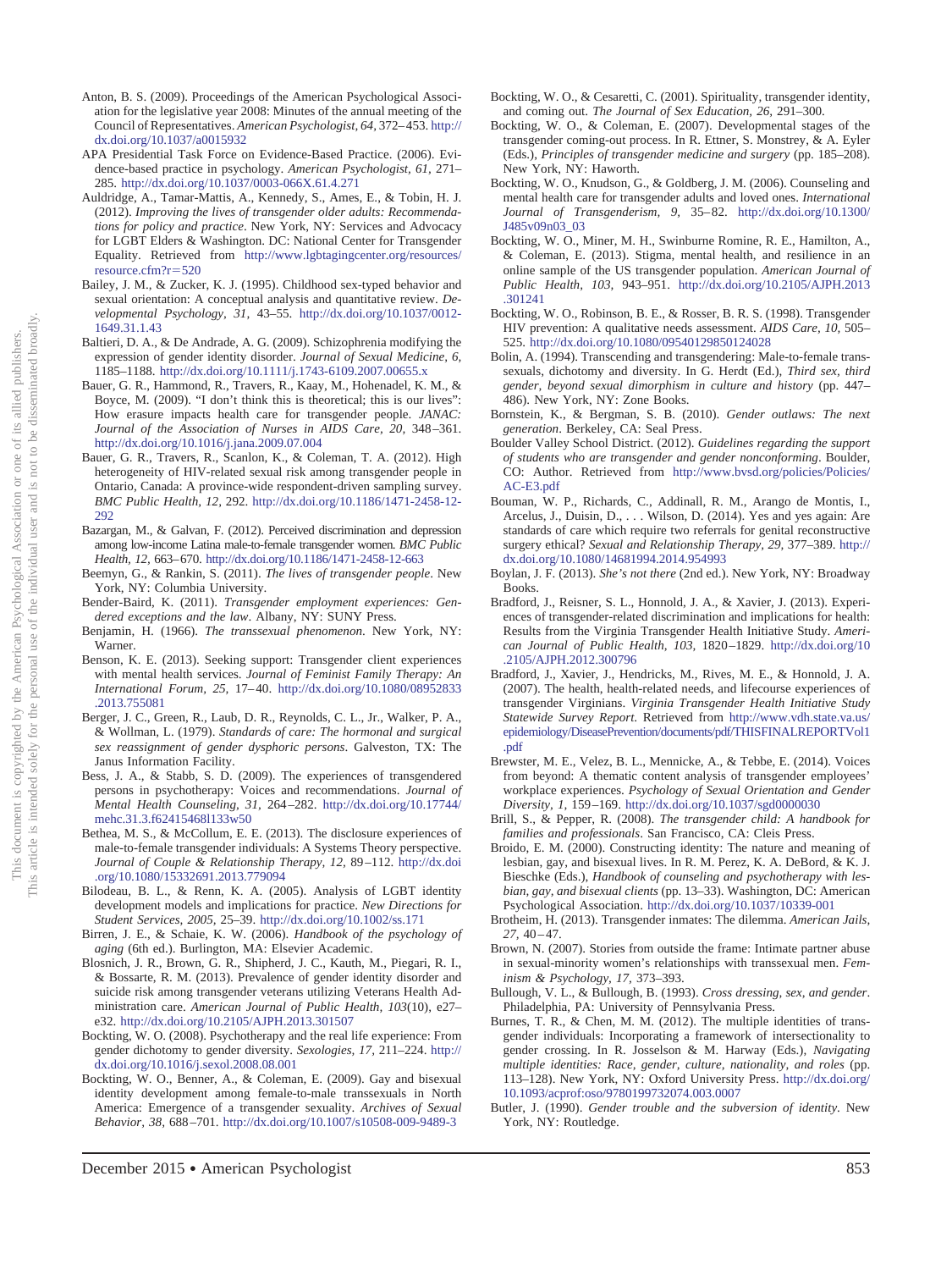- <span id="page-22-16"></span>Buzuvis, E. (2013). "On the basis of sex": Using Title IX to protect transgender students from discrimination in education. *Wisconsin Journal of Law, Gender & Society, 28,* 219 –347.
- <span id="page-22-6"></span>Byne, W., Bradley, S. J., Coleman, E., Eyler, A. E., Green, R., Menvielle, E. J., . . . American Psychiatric Association Task Force on Treatment of Gender Identity Disorder. (2012). Report of the American Psychiatric Association Task Force on Treatment of Gender Identity Disorder. *Archives of Sexual Behavior, 41,* 759 –796. [http://dx.doi.org/10.1007/](http://dx.doi.org/10.1007/s10508-012-9975-x) [s10508-012-9975-x](http://dx.doi.org/10.1007/s10508-012-9975-x)
- <span id="page-22-30"></span>Califia, P. (1997). *Sex changes: The politics of transgenderism*. San Francisco, CA: Cleis Press.
- <span id="page-22-10"></span>Carroll, L. (2010). *Counseling sexual and gender minorities*. Upper Saddle River, NJ: Pearson/Merrill.
- <span id="page-22-23"></span>Carroll, R. (1999). Outcomes of treatment for gender dysphoria. *Journal of Sex Education & Therapy, 24,* 128 –136.
- <span id="page-22-14"></span>Case, K. A., & Meier, S. C. (2014). Developing allies to transgender and gender-nonconforming youth: Training for counselors and educators. *Journal of LGBT Youth, 11,* 62– 82. [http://dx.doi.org/10.1080/19361653](http://dx.doi.org/10.1080/19361653.2014.840764) [.2014.840764](http://dx.doi.org/10.1080/19361653.2014.840764)
- <span id="page-22-36"></span>Catalano, C., McCarthy, L., & Shlasko, D. (2007). Transgender oppression curriculum design. In M. Adams, L. A. Bell, & P. Griffin (Eds.), *Teaching for diversity and social justice* (2nd ed., p. 219245). New York, NY: Routledge.
- <span id="page-22-18"></span>Cavanaugh, J. C., & Blanchard-Fields, F. (2010). *Adult development and aging* (5th ed.). Belmont, CA: Wadsworth/Thomson Learning.
- <span id="page-22-20"></span>Center for Substance Abuse Treatment. (2012). *A provider's introduction to substance abuse treatment for lesbian, gay, bisexual and transgender* individuals (DHHS Pub. No. [SMA] 21-4104). Rockville, MD: U.S. Department of Health and Human Services, Substance Abuse and Mental Health Services Administration, Center for Substance Abuse Treatment.
- <span id="page-22-13"></span>Cerezo, A., Morales, A., Quintero, D., & Rothman, S. (2014). Trans migrations: Exploring life at the intersection of transgender identity and immigration. *Psychology of Sexual Orientation and Gender Diversity, 1,* 170 –180. <http://dx.doi.org/10.1037/sgd0000031>
- <span id="page-22-27"></span>Chivers, M. L., & Bailey, J. M. (2000). Sexual orientation of female-tomale transsexuals: A comparison of homosexual and nonhomosexual types. *Archives of Sexual Behavior, 29,* 259 –278. [http://dx.doi.org/10](http://dx.doi.org/10.1023/A:1001915530479) [.1023/A:1001915530479](http://dx.doi.org/10.1023/A:1001915530479)
- <span id="page-22-35"></span>Clements-Nolle, K., & Bachrach, A. (2003). Community based participatory research with a hidden population: The transgender community health project. In M. Minkler & N. Wallerstein (Eds.), *Community based participatory research for health* (pp. 332–343). San Francisco, CA: Jossey-Bass.
- <span id="page-22-3"></span>Clements-Nolle, K., Marx, R., & Katz, M. (2006). Attempted suicide among transgender persons: The influence of gender-based discrimination and victimization. *Journal of Homosexuality*, 51, 53–69. [http://dx](http://dx.doi.org/10.1300/J082v51n03_04) [.doi.org/10.1300/J082v51n03\\_04](http://dx.doi.org/10.1300/J082v51n03_04)
- <span id="page-22-21"></span>Cochran, B. N., & Cauce, A. M. (2006). Characteristics of lesbian, gay, bisexual, and transgender individuals entering substance abuse treatment. *Journal of Substance Abuse Treatment, 30,* 135–146. [http://dx](http://dx.doi.org/10.1016/j.jsat.2005.11.009) [.doi.org/10.1016/j.jsat.2005.11.009](http://dx.doi.org/10.1016/j.jsat.2005.11.009)
- <span id="page-22-24"></span>Cohen-Kettenis, P. T., Delemarre-van de Waal, H. A., & Gooren, L. J. G. (2008). The treatment of adolescent transsexuals: Changing insights. *Journal of Sexual Medicine, 5,* 1892–1897. [http://dx.doi.org/10.1111/j](http://dx.doi.org/10.1111/j.1743-6109.2008.00870.x) [.1743-6109.2008.00870.x](http://dx.doi.org/10.1111/j.1743-6109.2008.00870.x)
- <span id="page-22-37"></span>Cole, B., & Han, L. (2011). *Freeing ourselves: A guide to health and self love for brown bois*. Retrieved from [https://brownboiproject](http://brownboiproject.nationbuilder.com/health_guide) [.nationbuilder.com/health\\_guide](http://brownboiproject.nationbuilder.com/health_guide)
- <span id="page-22-28"></span>Coleman, E., & Bockting, W. O. (1988). "Heterosexual" prior to sex reassignment, "homosexual" afterwards: A case study of a female-tomale transsexual. *Journal of Psychology & Human Sexuality, 1,* 69 – 82.
- <span id="page-22-2"></span>Coleman, E., Bockting, W., Botzer, M., Cohen-Kettenis, P., DeCuypere, G., Feldman, J.,... Zucker, K. (2012). Standards of care for the health of transsexual, transgender, and gender nonconforming people, 7th version. *International Journal of Transgenderism, 13,* 165–232. [http://](http://dx.doi.org/10.1080/15532739.2011.700873) [dx.doi.org/10.1080/15532739.2011.700873](http://dx.doi.org/10.1080/15532739.2011.700873)
- <span id="page-22-7"></span>Coleman, E., Bockting, W. O., & Gooren, L. (1993). Homosexual and bisexual identity in sex-reassigned female-to-male transsexuals. *Archives of Sexual Behavior, 22,* 37–50. [http://dx.doi.org/10.1007/](http://dx.doi.org/10.1007/BF01552911) [BF01552911](http://dx.doi.org/10.1007/BF01552911)
- <span id="page-22-0"></span>Coleman, E., Colgan, P., & Gooren, L. (1992). Male cross-gender behavior in Myanmar (Burma): A description of the acault. *Archives of Sexual Behavior, 21,* 313–321. <http://dx.doi.org/10.1007/BF01542999>
- <span id="page-22-8"></span>Collins, P. H. (2000). *Black feminist thought: Knowledge, consciousness, and the politics of empowerment* (2nd ed.). New York, NY: Routledge.
- <span id="page-22-1"></span>Conron, K. J., Scott, G., Stowell, G. S., & Landers, S. J. (2012). Transgender health in Massachusetts: Results from a household probability sample of adults. *American Journal of Public Health, 102, 118-122*. <http://dx.doi.org/10.2105/AJPH.2011.300315>
- <span id="page-22-4"></span>Conron, K. J., Scout, & Austin, S. B. (2008). "Everyone has a right to, like, check their box": Findings on a measure of gender identity from a cognitive testing study with adolescents. *Journal of LGBT Health Research, 4,* 1–9.
- <span id="page-22-19"></span>Cook-Daniels, L. (2006). Trans aging. In D. Kimmel, T. Rose, & S. David (Eds.), *Lesbian, gay, bisexual, and transgender aging: Research and clinical perspectives* (pp. 20 –35). New York, NY: Columbia University Press.
- <span id="page-22-22"></span>Coolhart, D., Provancher, N., Hager, A., & Wang, M. (2008). Recommending transsexual clients for gender transition: A therapeutic tool for assessing gender. *Journal of GLBT Family Studies, 4,* 301–324. [http://](http://dx.doi.org/10.1080/15504280802177466) [dx.doi.org/10.1080/15504280802177466](http://dx.doi.org/10.1080/15504280802177466)
- <span id="page-22-17"></span>Currah, P., & Minter, S. P. (2000). *Transgender equality: A handbook for activists and policymakers*. San Francisco, CA: National Center for Lesbian Rights; New York, NY: The Policy Institute of the National Gay & Lesbian Task Force. Retrieved from [http://www.thetaskforce](http://www.thetaskforce.org/static_html/downloads/reports/reports/TransgenderEquality.pdf) [.org/static\\_html/downloads/reports/reports/TransgenderEquality.pdf](http://www.thetaskforce.org/static_html/downloads/reports/reports/TransgenderEquality.pdf)
- <span id="page-22-9"></span>Daley, A., Solomon, S., Newman, P. A., & Mishna, F. (2008). Traversing the margins: Intersectionalities in the bullying of lesbian, gay, bisexual, and transgender youth. *Journal of Gay & Lesbian Social Services: Issues in Practice, Policy & Research, 19,* 9 –29. [http://dx.doi.org/10](http://dx.doi.org/10.1080/10538720802161474) [.1080/10538720802161474](http://dx.doi.org/10.1080/10538720802161474)
- <span id="page-22-12"></span>Daley, C. (2005, August 15). *Testimony before the National Prison Rape Elimination Commission*. Retrieved from [http://transgenderlawcenter](http://transgenderlawcenter.org/pdf/prisonrape.pdf) [.org/pdf/prisonrape.pdf](http://transgenderlawcenter.org/pdf/prisonrape.pdf)
- <span id="page-22-32"></span>Darnery, P. D. (2008). Hormonal contraception. In H. M. Kronenberg, S. Melmer, K. S. Polonsky, & P. R. Larsen (Eds.), *Williams textbook of endocrinology* (11th ed., pp. 615– 644). Philadelphia, PA: Saunders.
- <span id="page-22-29"></span>Daskalos, C. T. (1998). Changes in the sexual orientation of six heterosexual male-to-female transsexuals. *Archives of Sexual Behavior, 27,* 605– 614. <http://dx.doi.org/10.1023/A:1018725201811>
- <span id="page-22-5"></span>D'Augelli, A. R., & Hershberger, S. L. (1993). Lesbian, gay, and bisexual youth in community settings: Personal challenges and mental health problems. American Journal of Community Psychology, 21, 421-448. <http://dx.doi.org/10.1007/BF00942151>
- <span id="page-22-25"></span>Davis, S. A., & Meier, S. C. (2014). Effects of testosterone treatment and chest reconstruction surgery on mental health and sexuality in femaleto-male transgender people. *International Journal of Sexual Health, 26,* 113–128. <http://dx.doi.org/10.1080/19317611.2013.833152>
- <span id="page-22-26"></span>De Cuypere, G., Elaut, E., Heylens, G., Van Maele, G., Selvaggi, G., T'Sjoen, G.,... Monstrey, S. (2006). Long-term follow-up: Psychosocial outcomes of Belgian transsexuals after sex reassignment surgery. *Sexologies, 15,* 126 –133. <http://dx.doi.org/10.1016/j.sexol.2006.04.002>
- <span id="page-22-11"></span>Department of Defense. (2011). *Instruction: Number 6130.03*. Retrieved from <http://www.dtic.mil/whs/directives/corres/pdf/613003p.pdf>
- <span id="page-22-15"></span>Department of Veterans Affairs, Veterans' Health Administration. (2013). *Providing health care for transgender and intersex veterans (VHA Directive 2013–003)*. Retrieved from [http://www.va.gov/vhapublications/](http://www.va.gov/vhapublications/ViewPublication.asp?pub_ID=2863) [ViewPublication.asp?pub\\_ID](http://www.va.gov/vhapublications/ViewPublication.asp?pub_ID=2863)-2863
- <span id="page-22-31"></span>De Sutter, P., Kira, K., Verschoor, A., & Hotimsky, A. (2002). The desire to have children and the preservation of fertility in transsexual women: A survey. *International Journal of Transgenderism, 6*(3), 215–221.
- <span id="page-22-33"></span>Deutsch, M. B. (2012). Use of the informed consent model in provision of cross-sex hormone therapy: A survey of the practices of selected clinics. *International Journal of Transgenderism, 13,* 140 –146. [http://](http://dx.doi.org/10.1080/15532739.2011.675233) [dx.doi.org/10.1080/15532739.2011.675233](http://dx.doi.org/10.1080/15532739.2011.675233)
- <span id="page-22-34"></span>Deutsch, M. B., Green, J., Keatley, J. A., Mayer, G., Hastings, J., Hall, A. M., . . . the World Professional Association for Transgender Health EMR Working Group. (2013). Electronic medical records and the transgender patient: Recommendations from the World Professional Association for Transgender Health EMR Working Group. *Journal of the American Medical Informatics Association, 20,* 700 –703. [http://dx](http://dx.doi.org/10.1136/amiajnl-2012-001472) [.doi.org/10.1136/amiajnl-2012-001472](http://dx.doi.org/10.1136/amiajnl-2012-001472)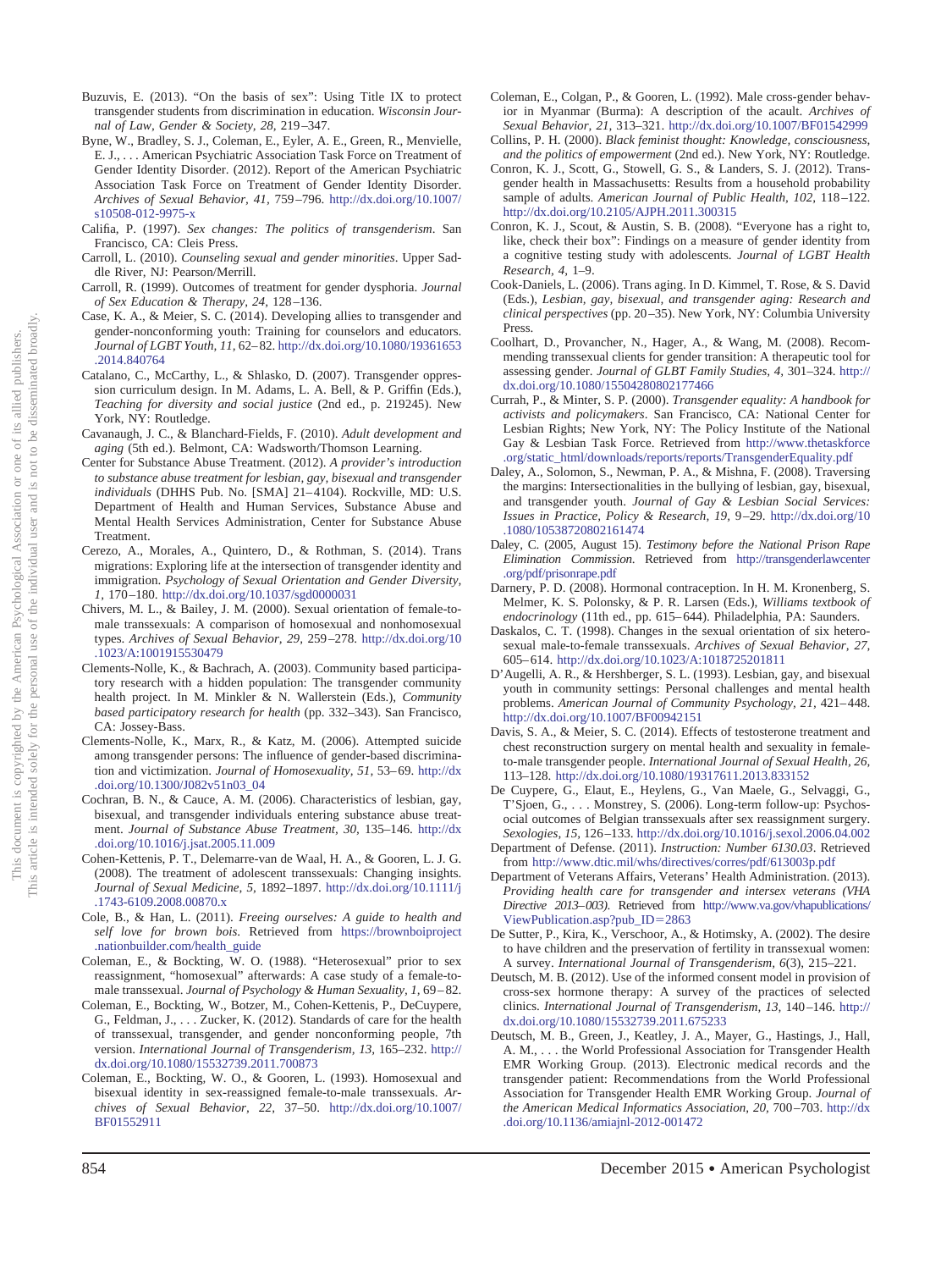- <span id="page-23-5"></span>Devor, A. H. (2004). Witnessing and mirroring: A fourteen-stage model of transsexual identity formation. *Journal of Gay & Lesbian Psychotherapy, 8, 41–67.*
- <span id="page-23-8"></span>Devor, H. (1993). Sexual orientation identities, attractions, and practices of female-to-male transsexuals. *Journal of Sex Research, 30,* 303–315. <http://dx.doi.org/10.1080/00224499309551717>
- <span id="page-23-18"></span>de Vries, A. L., & Cohen-Kettenis, P. T. (2012). Clinical management of gender dysphoria in children and adolescents: The Dutch approach. *Journal of Homosexuality, 59,* 301–320. [http://dx.doi.org/10.1080/](http://dx.doi.org/10.1080/00918369.2012.653300) [00918369.2012.653300](http://dx.doi.org/10.1080/00918369.2012.653300)
- <span id="page-23-22"></span>de Vries, A. L. C., McGuire, J. K., Steensma, T. D., Wagenaar, E. C. F., Doreleijers, T. A. H., & Cohen-Kettenis, P. T. (2014). Young adult psychological outcome after puberty suppression and gender reassignment. *Pediatrics, 134,* 696 –704. [http://dx.doi.org/10.1542/peds.2013-](http://dx.doi.org/10.1542/peds.2013-2958) [2958](http://dx.doi.org/10.1542/peds.2013-2958)
- <span id="page-23-21"></span>de Vries, A. L., Noens, I. L., Cohen-Kettenis, P. T., van Berckelaer-Onnes, I. A., & Doreleijers, T. A. (2010). Autism spectrum disorders in gender dysphoric children and adolescents. *Journal of Autism and Developmental Disorders, 40,* 930 –936. [http://dx.doi.org/10.1007/](http://dx.doi.org/10.1007/s10803-010-0935-9) [s10803-010-0935-9](http://dx.doi.org/10.1007/s10803-010-0935-9)
- <span id="page-23-16"></span>de Vries, A. L., Steensma, T. D., Doreleijers, T. A., & Cohen-Kettenis, P. T. (2011). Puberty suppression in adolescents with gender identity disorder: A prospective follow-up study. *Journal of Sexual Medicine, 8,* 2276 –2283. <http://dx.doi.org/10.1111/j.1743-6109.2010.01943.x>
- <span id="page-23-9"></span>de Vries, K. M. (2015). Transgender people of color at the center: Conceptualizing a new intersectional model. *Ethnicities, 15,* 3–27. <http://dx.doi.org/10.1177/1468796814547058>
- <span id="page-23-4"></span>Dhejne, C., Lichtenstein, P., Boman, M., Johansson, A. L. V., Långström, N., & Landén, M. (2011). Long-term follow-up of transsexual persons undergoing sex reassignment surgery: Cohort study in Sweden. *PLoS ONE, 6*(2), e16885. <http://dx.doi.org/10.1371/journal.pone.0016885>
- <span id="page-23-7"></span>Diamond, L. M. (2013). Concepts of female sexual orientation. In C. J. Patterson & A. R. D'Augelli (Eds.), *Handbook of psychology and sexual orientation* (pp. 3–17). New York, NY: Oxford University Press.
- <span id="page-23-41"></span>Diamond, M. (2009). Human intersexuality: Difference or disorder? *Archives of Sexual Behavior, 38,* 172. [http://dx.doi.org/10.1007/s10508-](http://dx.doi.org/10.1007/s10508-008-9438-6) [008-9438-6](http://dx.doi.org/10.1007/s10508-008-9438-6)
- <span id="page-23-35"></span>dickey, l. m., Burnes, T. R., & Singh, A. A. (2012). Sexual identity development of female-to-male transgender individuals: A grounded theory inquiry. *Journal of LGBT Issues in Counseling, 6,* 118 –138. <http://dx.doi.org/10.1080/15538605.2012.678184>
- <span id="page-23-31"></span>dickey, l. m., Reisner, S. L., & Juntunen, C. L. (2015). Non-suicidal self-injury in a large online sample of transgender adults. *Professional Psychology: Research and Practice, 46,* 3–11. [http://dx.doi.org/10.1037/](http://dx.doi.org/10.1037/a0038803) [a0038803](http://dx.doi.org/10.1037/a0038803)
- <span id="page-23-11"></span>Dispenza, F., Watson, L. B., Chung, Y. B., & Brack, G. (2012). Experience of career-related discrimination for female-to-male transgender persons: A qualitative study. *Career Development Quarterly, 60,* 65– 81. <http://dx.doi.org/10.1002/j.2161-0045.2012.00006.x>
- <span id="page-23-3"></span>Dreger, A. D. (1999). *Intersex in the age of ethics*. Hagerstown, MD: University Publishing Group.
- <span id="page-23-17"></span>Drescher, J. (2014). Controversies in gender diagnosis. *LGBT Health, 1,* 10 –14. <http://dx.doi.org/10.1089/lgbt.2013.1500>
- <span id="page-23-6"></span>Drescher, J., & Byne, W. (Eds.). (2013). *Treating transgender children and adolescents: An interdisciplinary discussion*. New York, NY: Routledge.
- <span id="page-23-15"></span>Drummond, K. D., Bradley, S. J., Peterson-Badaali, M., & Zucker, K. J. (2008). A follow- up study of girls with gender identity disorder. *Developmental Psychology, 44,* 34 – 45. [http://dx.doi.org/10.1037/](http://dx.doi.org/10.1037/0012-1649.44.1.34) [0012-1649.44.1.34](http://dx.doi.org/10.1037/0012-1649.44.1.34)
- <span id="page-23-12"></span>Edelman, E. A. (2011). "This area has been declared a prostitution free zone": Discursive formations of space, the state, and trans "sex worker" bodies. *Journal of Homosexuality, 58,* 848 – 864. [http://dx.doi.org/10](http://dx.doi.org/10.1080/00918369.2011.581928) [.1080/00918369.2011.581928](http://dx.doi.org/10.1080/00918369.2011.581928)
- <span id="page-23-19"></span>Edwards-Leeper, L., & Spack, N. P. (2012). Psychological evaluation and medical treatment of transgender youth in an interdisciplinary "Gender Management Service" (GeMS) in a major pediatric center. *Journal of Homosexuality, 59,* 321–336. [http://dx.doi.org/10.1080/00918369.2012](http://dx.doi.org/10.1080/00918369.2012.653302) [.653302](http://dx.doi.org/10.1080/00918369.2012.653302)
- <span id="page-23-23"></span>Ehrbar, R. D., & Gorton, R. N. (2010). Exploring provider treatment models in interpreting the Standards of Care. *International Journal of*

*Transgenderism, 12,* 198 –210. [http://dx.doi.org/10.1080/15532739](http://dx.doi.org/10.1080/15532739.2010.544235) [.2010.544235](http://dx.doi.org/10.1080/15532739.2010.544235)

- <span id="page-23-20"></span>Ehrensaft, D. (2012). From gender identity disorder to gender identity creativity: True gender self child therapy. *Journal of Homosexuality, 59,* 337–356. <http://dx.doi.org/10.1080/00918369.2012.653303>
- <span id="page-23-25"></span>Ekins, R., & King, D. (2005). Virginia Prince: Pioneer of transgendering. *International Journal of Transgenderism, 8,* 5–15. [http://dx.doi.org/10](http://dx.doi.org/10.1300/J485v08n04_02) [.1300/J485v08n04\\_02](http://dx.doi.org/10.1300/J485v08n04_02)
- <span id="page-23-13"></span>Elders, J., & Steinman, A. M. (2014). *Report of the transgender military service commission*. Retrieved from [http://www.palmcenter.org/files/](http://www.palmcenter.org/files/Transgender%20Military%20Service%20Report_0.pdf) [Transgender%20Military%20Service%20Report\\_0.pdf](http://www.palmcenter.org/files/Transgender%20Military%20Service%20Report_0.pdf)
- <span id="page-23-32"></span>Emerson, S., & Rosenfeld, C. (1996). Stages of adjustment in family members of transgender individuals. *Journal of Family Psychotherapy, 7,* 1–12. [http://dx.doi.org/10.1300/J085V07N03\\_01](http://dx.doi.org/10.1300/J085V07N03_01)
- <span id="page-23-34"></span>Erhardt, V. (2007). *Head over heals: Wives who stay with cross-dressers and transsexuals*. New York, NY: Haworth.
- <span id="page-23-29"></span>Erikson, E. H. (1968). *Identity, youth, and crisis*. New York, NY: Norton.
- <span id="page-23-26"></span>Factor, R. J., & Rothblum, E. D. (2007). A study of transgender adults and their non-transgender siblings on demographic characteristics, social support and experiences of violence. *Journal of LGBT Health Research, 3,* 11–30. <http://dx.doi.org/10.1080/15574090802092879>
- <span id="page-23-0"></span>Feinberg, L. (1996). *Transgender warriors: Making history from Joan of Arc to Dennis Rodman*. Boston, MA: Beacon Press.
- <span id="page-23-36"></span>Flynn, T. (2006). The ties that (don't) bind. In P. Currah, R. M. Juang, & S. P. Minter (Eds.), *Transgender rights* (pp. 32–50). Minneapolis, MN: University of Minnesota.
- <span id="page-23-33"></span>FORGE. (n.d.). *Trans-specific power and control tactics*. Retrieved from [http://forge-forward.org/wp-content/docs/power-control-tactics-categories\\_](http://forge-forward.org/wp-content/docs/power-control-tactics-categories_FINAL.pdf) [FINAL.pdf](http://forge-forward.org/wp-content/docs/power-control-tactics-categories_FINAL.pdf)
- <span id="page-23-1"></span>Fredriksen-Goldsen, K. I., Cook-Daniels, L., Kim, H. J., Erosheva, E. A., Emlet, C. A., Hoy-Ellis, C. P.,... Muraco, A. (2014). Physical and mental health of transgender older adults: An at-risk and underserved population. *The Gerontologist, 54,* 488 –500. [http://dx.doi.org/10.1093/](http://dx.doi.org/10.1093/geront/gnt021) [geront/gnt021](http://dx.doi.org/10.1093/geront/gnt021)
- <span id="page-23-24"></span>Fredriksen-Goldsen, K. I., Kim, H., Emlet, C. A., Muraco, A., Erosheva, E. A., Hoy-Ellis, C. P.,... Petry, H. (2011). *The aging and health report: Disparities and resilience among lesbian, gay, bisexual and transgender older adults*. Retrieved from [http://caringandaging.org/](http://caringandaging.org/wordpress/wp-content/uploads/2011/05/Full-Report-FINAL.pdf) [wordpress/wp-content/uploads/2011/05/Full-Report-FINAL.pdf](http://caringandaging.org/wordpress/wp-content/uploads/2011/05/Full-Report-FINAL.pdf)
- <span id="page-23-37"></span>Freeman, D., Tasker, F., & Di Ceglie, D. (2002). Children and adolescents with transsexual parents referred to a specialist gender identity development service: A brief report of key development features. *Clinical Child Psychology and Psychiatry, 7,* 423– 432. [http://dx.doi.org/10.1177/](http://dx.doi.org/10.1177/1359104502007003009) [1359104502007003009](http://dx.doi.org/10.1177/1359104502007003009)
- <span id="page-23-28"></span>Fruhauf, C. A., & Orel, N. A. (2015). Fostering resilience in LGBT aging individuals and families. In N. A. Orel & C. A. Fruhauf (Eds.), *The lives of LGBT older adults: Understanding challenges and resilience* (pp. 217–227). Washington, DC: American Psychological Association.
- <span id="page-23-30"></span>Fuhrmann, M., & Craffey, B. (2014). *Lessons learned on the path to filial maturity*. Charleston, SC: Createspace.
- <span id="page-23-27"></span>Fuhrmann, M., & Shevlowitz, J. (2006). *Sagacity: What I learned from my elderly psychotherapy clients*. Bloomington, IN: IUniverse.
- <span id="page-23-14"></span>Gallagher, S. (2014). The cruel and unusual phenomenology of solitary confinement. *Frontiersin Psychology, 5,* 1– 8. [http://dx.doi.org/10.3389/](http://dx.doi.org/10.3389/fpsyg.2014.00585) [fpsyg.2014.00585](http://dx.doi.org/10.3389/fpsyg.2014.00585)
- <span id="page-23-40"></span>Garber, M. B. (1992). *Vested interests: Cross-dressing & cultural anxiety*. New York, NY: Routledge.
- <span id="page-23-2"></span>Garofalo, R., Deleon, J., Osmer, E., Doll, M., & Harper, G. W. (2006). Overlooked, misunderstood, and at-risk: Exploring the lives and HIV risk of ethnic minority male-to-female transgender youth. *Journal of Adolescent Health, 38,* 230 –236. [http://dx.doi.org/10.1016/j.jadohealth](http://dx.doi.org/10.1016/j.jadohealth.2005.03.023) [.2005.03.023](http://dx.doi.org/10.1016/j.jadohealth.2005.03.023)
- <span id="page-23-38"></span>Gehi, P. S., & Arkles, G. (2007). Unraveling injustice: Race and class impact of Medicaid exclusions of transition-related health care for transgender people. *Sexuality Research & Social Policy, 4,* 7–35. [http://](http://dx.doi.org/10.1525/srsp.2007.4.4.7) [dx.doi.org/10.1525/srsp.2007.4.4.7](http://dx.doi.org/10.1525/srsp.2007.4.4.7)
- <span id="page-23-39"></span>GenIUSS. (2013). *Gender-related measures overview*. Los Angeles, CA: Williams Institute. Retrieved from: [http://williamsinstitute.law.ucla](http://Http://williamsinstitute.law.ucla.edu/wp-content/uploads/GenIUSS-Gender-related-Question-Overview.pdf) [.edu/wp-content/uploads/GenIUSS-Gender-related-Question-Overview](http://Http://williamsinstitute.law.ucla.edu/wp-content/uploads/GenIUSS-Gender-related-Question-Overview.pdf) [.pdf](http://Http://williamsinstitute.law.ucla.edu/wp-content/uploads/GenIUSS-Gender-related-Question-Overview.pdf)
- <span id="page-23-10"></span>Glaser, C. (Ed.), (2008). *Gender identity and our faith communities: A congregational guide to transgender advocacy*. Washington, DC: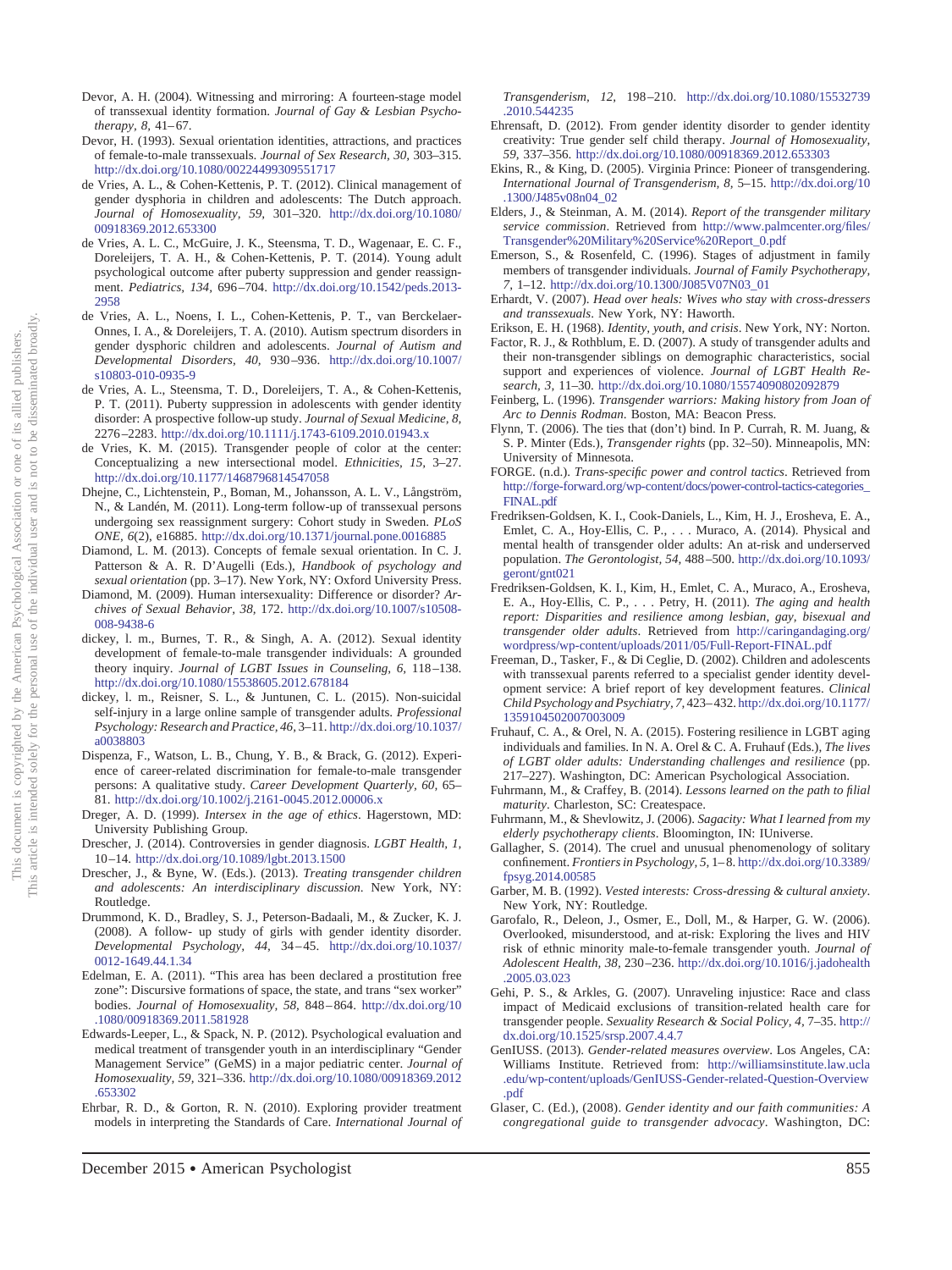Human Rights Campaign Foundation. Retrieved from [http://](http://www.hrc.org/resources/entry/gender-identity-and-our-faith-communities-a-congregational-guide-for-transg) [www.hrc.org/resources/entry/gender-identity-and-our-faith-communities](http://www.hrc.org/resources/entry/gender-identity-and-our-faith-communities-a-congregational-guide-for-transg)[a-congregational-guide-for-transg](http://www.hrc.org/resources/entry/gender-identity-and-our-faith-communities-a-congregational-guide-for-transg)

- <span id="page-24-15"></span>Glezer, A., McNiel, D. E., & Binder, R. L. (2013). Transgendered and incarcerated: A review of the literature, current policies and laws and ethics. *Journal of the American Academy of Psychiatry Law, 41,* 551– 559.
- <span id="page-24-26"></span>Goldblum, P., Testa, R. J., Pflum, S., Hendricks, M. L., Bradford, J., & Bongar, B. (2012). In-school gender-based victimization and suicide attempts in transgender individuals. *Professional Psychology: Research and Practice, 43,* 468 – 475. <http://dx.doi.org/10.1037/a0029605>
- <span id="page-24-13"></span>Gonzalez, M., & McNulty, J. (2010). Achieving competency with transgender youth: School counselors as collaborative advocates. *Journal of LGBT Issues in Counseling, 4,* 176 –186. [http://dx.doi.org/10.1080/](http://dx.doi.org/10.1080/15538605.2010.524841) [15538605.2010.524841](http://dx.doi.org/10.1080/15538605.2010.524841)
- <span id="page-24-27"></span>Gooren, L. J., Giltay, E. J., Bunck, M. C. (2008). Long-term treatment of transsexuals with cross-sex hormones: Extensive personal experience. *Journal of Clinical Endocrinology & Metabolism: Clinical and Experimental, 93,* 19 –25. <http://dx.doi.org/10.1210/jc.2007-1809>
- <span id="page-24-31"></span>Gorton, R. N., & Grubb, H. M. (2014). General, sexual, and reproductive health. In L. Erickson-Schroth (Ed.), *Trans bodies, trans selves: A resource for the transgender community* (pp. 215–240). New York, NY: Oxford University Press.
- <span id="page-24-0"></span>Grant, J. M., Mottet, L. A., Tanis, J., Harrison, J., Herman, J. L., & Kiesling, M. (2011). *Injustice at every turn: A report of the national transgender discrimination survey*. Washington, DC: National Center for Transgender Equality & National Gay and Lesbian Task Force. Retrieved from [http://endtransdiscrimination.org/PDFs/NTDS\\_Report](http://endtransdiscrimination.org/PDFs/NTDS_Report.pdf) [.pdf](http://endtransdiscrimination.org/PDFs/NTDS_Report.pdf)
- <span id="page-24-2"></span>Green, E. R. (2006). Debating trans inclusion in the feminist movement: A trans-positive analysis. *Journal of Lesbian Studies, 10*(1/2), 231–248. [http://dx.doi.org/10.1300/J155v10n01\\_12](http://dx.doi.org/10.1300/J155v10n01_12)
- <span id="page-24-10"></span>Green, J. (2004). *Becoming a visible man*. Nashville, TN: Vanderbilt University.
- <span id="page-24-29"></span>Green, R. (1978). Sexual identity of 37 children raised by homosexual and transsexual parents. *American Journal of Psychiatry, 135,* 692– 697. <http://dx.doi.org/10.1176/ajp.135.6.692>
- <span id="page-24-30"></span>Green, R. (1988). Transsexuals' children. *International Journal of Transgendersim, 2*(4).
- <span id="page-24-21"></span>Green, R., & Money, J. (1969). *Transsexualism and sex reassignment*. Baltimore, MD: Johns Hopkins University Press.
- <span id="page-24-1"></span>Grossman, A. H., & D'Augelli, A. R. (2006). Transgender youth: Invisible and vulnerable. *Journal of Homosexuality, 51,* 111–128. [http://dx](http://dx.doi.org/10.1300/J082v51n01_06) [.doi.org/10.1300/J082v51n01\\_06](http://dx.doi.org/10.1300/J082v51n01_06)
- <span id="page-24-20"></span>Grossman, A. H., D'Augelli, A. R., Howell, T. H., & Hubbard, A. (2006). Parent reactions to transgender youth gender nonconforming expression and identity. *Journal of Gay & Lesbian Social Services, 18,* 3–16. [http://dx.doi.org/10.1300/J041v18n01\\_02](http://dx.doi.org/10.1300/J041v18n01_02)
- <span id="page-24-12"></span>Gruberg, S. (2013). *Dignity denied: LGBT immigrants in U.S*. Retrieved from [https://www.americanprogress.org/issues/immigration/report/](http://www.americanprogress.org/issues/immigration/report/2013/11/25/79987/dignity-denied-lgbt-immigrants-in-u-s-immigration-detention/) [2013/11/25/79987/dignity-denied-lgbt-immigrants-in-u-s-immigration](http://www.americanprogress.org/issues/immigration/report/2013/11/25/79987/dignity-denied-lgbt-immigrants-in-u-s-immigration-detention/)[detention/](http://www.americanprogress.org/issues/immigration/report/2013/11/25/79987/dignity-denied-lgbt-immigrants-in-u-s-immigration-detention/)
- <span id="page-24-34"></span>Hanssmann, C., Morrison, D., Russian, E., Shiu-Thornton, S., & Bowen, D. (2010). A community-based program evaluation of community competency trainings. *Journal of the Association of Nurses in AIDS Care, 21,* 240 –255. <http://dx.doi.org/10.1016/j.jana.2009.12.007>
- <span id="page-24-24"></span>Hardy, S. E., Concato, J., & Gill, T. M. (2004). Resilience of communitydwelling older persons. *Journal of the American Geriatrics Society, 52,* 257–262. <http://dx.doi.org/10.1111/j.1532-5415.2004.52065.x>
- <span id="page-24-36"></span>Harper, G. W., & Schneider, M. (2003). Oppression and discrimination among lesbian, gay, bisexual, and transgendered people and communities: A challenge for community psychology. *American Journal of Community Psychology, 31,* 246 –252. [http://dx.doi.org/10.1023/](http://dx.doi.org/10.1023/A:1023906620085) [A:1023906620085](http://dx.doi.org/10.1023/A:1023906620085)
- <span id="page-24-5"></span>Harrison, J., Grant, J., & Herman, J. L. (2012). A gender not listed here: Genderqueers, gender rebels and otherwise in the National Transgender Discrimination Study. *LGBT Policy Journal at the Harvard Kennedy School, 2,* 13–24. Retrieved from [http://isites.harvard.edu/icb/](http://isites.harvard.edu/icb/icb.do?keyword=k78405&pageid=icb.page497030) icb.do?keyword-[k78405&pageid](http://isites.harvard.edu/icb/icb.do?keyword=k78405&pageid=icb.page497030)-icb.page497030
- <span id="page-24-23"></span>Hartzell, E., Frazer, M. S., Wertz, K., & Davis, M. (2009). *The state of transgender California: Results from the 2008 California Transgender Economic Health survey*. San Francisco, CA: Transgender Law Center.

Retrieved from [http://transgenderlawcenter.org/pubs/the-state-of](http://transgenderlawcenter.org/pubs/the-state-of-transgender-california)[transgender-california](http://transgenderlawcenter.org/pubs/the-state-of-transgender-california)

- <span id="page-24-16"></span>Harvard Law Review Association. (2013). Recent case: Employment law: Title VII: EEOC affirms protections for transgender employees: Macy v. Holder. *Harvard Law Review, 126,* 1731–1738.
- <span id="page-24-8"></span>Hastings, D. W. (1974). Postsurgical adjustment of male transsexual patients. *Clinics in Plastic Surgery, 1,* 335–344.
- <span id="page-24-22"></span>Hastings, D., & Markland, C. (1978). Post-surgical adjustment of twentyfive transsexuals (male-to-female) in the University of Minnesota study. *Archives of Sexual Behavior, 7,* 327–336. [http://dx.doi.org/10.1007/](http://dx.doi.org/10.1007/BF01542041) [BF01542041](http://dx.doi.org/10.1007/BF01542041)
- <span id="page-24-3"></span>Hembree, W. C., Cohen-Kettenis, P., Delemarre-van de Waal, H. E., Gooren, L. J., Meyer, W. J., III, Spack, N. P.,... Montori, V. M. (2009). Endocrine treatment of transsexual persons: An Endocrine Society clinical practice guideline. *Journal of Clinical Endocrinology Metabolism, 94,* 3132–3154. <http://dx.doi.org/10.1210/jc.2009-0345>
- <span id="page-24-17"></span>Hendricks, M. L., & Testa, R. J. (2012). A conceptual framework for clinical work with transgender and gender nonconforming clients: An adaptation of the minority stress model. *Professional Psychology: Research and Practice, 43,* 460 – 467. <http://dx.doi.org/10.1037/a0029597>
- <span id="page-24-25"></span>Hepp, U., Kraemer, B., Schnyder, U., Miller, N., & Delsignore, A. (2004). Psychiatric comorbidity in Gender Identity Disorder. *Journal of Psychosomatic Research, 58,* 259 –261. [http://dx.doi.org/10.1016/j](http://dx.doi.org/10.1016/j.jpsychores.2004.08.010) [.jpsychores.2004.08.010](http://dx.doi.org/10.1016/j.jpsychores.2004.08.010)
- <span id="page-24-33"></span>Herbst, J. H., Jacobs, E. D., Finlayson, T. J., McKleroy, V. S., Neumann, M. S., & Crepaz, N. (2008). Estimating HIV prevalence and risk behaviors of transgender persons in the United States: A systemic review. *AIDS & Behavior, 12,* 1–17. [http://dx.doi.org/10.1007/s10461-](http://dx.doi.org/10.1007/s10461-007-9299-3) [007-9299-3](http://dx.doi.org/10.1007/s10461-007-9299-3)
- <span id="page-24-6"></span>Herdt, G. (1994). *Third sex, third gender, beyond sexual dimorphism in culture and history*. New York, NY: Zone Books.
- <span id="page-24-9"></span>Herdt, G., & Boxer, A. (1993). *Children of horizons: How gay and lesbian teens are leading a new way out of the closet*. Boston, MA: Beacon Press.
- <span id="page-24-14"></span>Herman, J. L. (2013). Gendered restrooms and minority stress: The public regulation of gender and its impact on transgender people's lives. *Journal of Public Management and Social Policy, 19,* 65– 80.
- <span id="page-24-19"></span>Hidalgo, M. A., Ehrensaft, D., Tishelman, A. C., Clark, L. F., Garafalo, R., Rosenthal, S. M.,... Olson, J. (2013). The gender affirmative model: What we know and what we aim to learn. *Human Development, 56,* 285–290. <http://dx.doi.org/10.1159/00355235>
- <span id="page-24-18"></span>Hill, D. B., Menvielle, E., Sica, K. M., & Johnson, A. (2010). An affirmative intervention for families with gender variant children: Parental ratings of child mental health and gender. *Journal of Sex & Marital Therapy, 36,* 6 –23. <http://dx.doi.org/10.1080/00926230903375560>
- <span id="page-24-7"></span>Hirschfeld, M. (1991). *Transvestites: The erotic drive to crossdress* (M. Lombardi-Nash, trans.). Buffalo, NY: Prometheus Books. (Original work published 1910)
- <span id="page-24-32"></span>Holman, C., & Goldberg, J. M. (2006). Social and medical transgender case advocacy. *International Journal of Transgenderism, 9,* 197–217. [http://dx.doi.org/10.1300/J485v09n03\\_09](http://dx.doi.org/10.1300/J485v09n03_09)
- <span id="page-24-37"></span>Hughes, I. A., Houk, C., Ahmed, S. F., & Lee, P. A. (2006). Consensus statement on management of intersex disorders. *Journal of Pediatric Urology, 2,* 148 –162. <http://dx.doi.org/10.1016/j.jpurol.2006.03.004>
- <span id="page-24-35"></span>Hwahng, S. J., & Lin, A. (2009). The health of lesbian, gay, bisexual, transgender, queer, and questioning people. In C. Trinh-Shevrin, N. Islam, & M. Rey (Eds.), *Asian American communities and health: Context, research, policy, and action* (pp. 226 –282). San Francisco, CA: Jossey-Bass.
- <span id="page-24-11"></span>Hwahng, S. J., & Nuttbrock, L. (2007). Sex workers, fem queens, and cross-dressers: Differential marginalizations and HIV vulnerabilities among three ethnocultural male-to-female transgender communities in New York City. *Sexuality Research & Social Policy, 4,* 36 –59. [http://](http://dx.doi.org/10.1525/srsp.2007.4.4.36) [dx.doi.org/10.1525/srsp.2007.4.4.36](http://dx.doi.org/10.1525/srsp.2007.4.4.36)
- <span id="page-24-28"></span>Iantaffi, A., & Bockting, W. O. (2011). Views from both sides of the bridge? Gender, sexual legitimacy and transgender people's experiences of relationships. *Culture, Health, & Sexuality, 13,* 355–370. <http://dx.doi.org/10.1080/13691058.2010.537770>
- <span id="page-24-4"></span>Institute of Medicine. (2011). *The health of lesbian, gay, bisexual, and transgender people: Building a foundation for better understanding*. Washington, DC: National Academy of Sciences.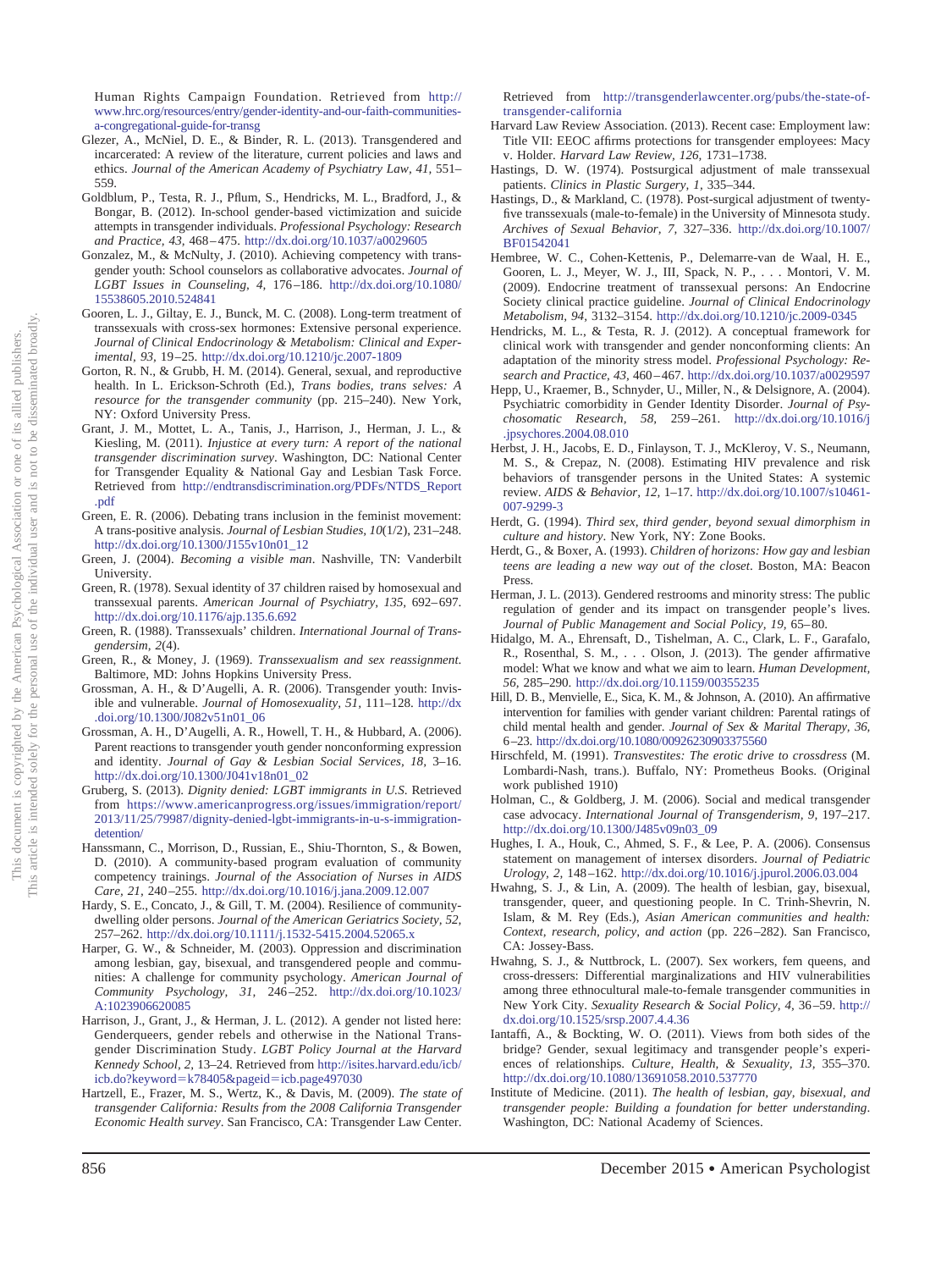- <span id="page-25-24"></span>Ippolito, J., & Witten, T. M. (2014). Aging. In L. Erickson-Schroth (Ed.), *Trans bodies, trans selves: A resource for the transgender community* (pp. 476-497). New York, NY: Oxford University Press.
- <span id="page-25-12"></span>Israel, T. (2005). . . . and sometimes T: Transgender issues in LGBT psychology. *Newsletter of the Society for the Psychological Study of Lesbian, Gay, and Bisexual Issues, 21,* 16 –18.
- <span id="page-25-11"></span>Israel, T., Gorcheva, R., Burnes, T. R., & Walther, W. A. (2008). Helpful and unhelpful therapy experiences of LGBT clients. *Psychotherapy Research, 18,* 294 –305. <http://dx.doi.org/10.1080/10503300701506920>
- <span id="page-25-34"></span>Israel, T., Walther, W. A., Gorcheva, R., & Perry, J. S. (2011). Policies and practices for LGBT clients: Perspectives of mental health services administrators. *Journal of Gay and Lesbian Mental Health, 15,* 152– 168. <http://dx.doi.org/10.1080/19359705.2010.539090>
- <span id="page-25-22"></span>Jones, R. M., Wheelwright, S., Farrell, K., Martin, E., Green, R., Di Ceglie, D., & Baron-Cohen, S. (2012). Brief report: Female-to-male transsexual people and autistic traits. *Journal of Autism Developmental Disorders, 42,* 301–306. <http://dx.doi.org/10.1007/s10803-011-1227-8>
- <span id="page-25-33"></span>Kellogg, T. A., Clements-Nolle, K., Dilley, J., Katz, M. H., & McFarland, W. (2001). Incidence of human immunodeficiency virus among maleto-female transgendered persons in San Francisco. *JAIDS Journal of Acquired Immune Deficiency Syndromes, 28,* 380 –384. [http://dx.doi](http://dx.doi.org/10.1097/00126334-200112010-00012) [.org/10.1097/00126334-200112010-00012](http://dx.doi.org/10.1097/00126334-200112010-00012)
- <span id="page-25-27"></span>Kenagy, G. P., & Bostwick, W. B. (2005). Health and social service needs of transgender people in Chicago. *International Journal of Transgenderism, 8,* 57– 66. [http://dx.doi.org/10.1300/J485v08n02\\_06](http://dx.doi.org/10.1300/J485v08n02_06)
- <span id="page-25-32"></span>Kenagy, G. P., & Hsieh, C. (2005). Gender differences in social service needs of transgender people. *Journal of Social Service Research, 31,* 1–21. [http://dx.doi.org/10.1300/J079v31n303\\_01](http://dx.doi.org/10.1300/J079v31n303_01)
- <span id="page-25-26"></span>Keo-Meier, C. L., Herman, L. I., Reisner, S. L., Pardo, S. T., Sharp, C., Babcock, J. C. (2015). Testosterone treatment and MMPI-2 improvement in transgender men: A prospective controlled study. *Journal of Consulting and Clinical Psychology, 83,* 143–156. [http://dx.doi.org/10](http://dx.doi.org/10.1037/a0037599) [.1037/a0037599](http://dx.doi.org/10.1037/a0037599)
- <span id="page-25-9"></span>Kidd, J. D., & Witten, T. M. (2008). Understanding spirituality and religiosity in the transgender community: Implications for aging. *Journal of Religion, Spirituality & Aging, 20,* 29 – 62. [http://dx.doi.org/10](http://dx.doi.org/10.1080/15528030801922004) [.1080/15528030801922004](http://dx.doi.org/10.1080/15528030801922004)
- <span id="page-25-30"></span>Kins, E., Hoebeke, P., Heylens, G., Rubens, R., & De Cuyprere, G. (2008). The female-to-male transsexual and his female partner versus the traditional couple: A comparison. *Journal of Sex and Marital Therapy, 34,* 429 – 438. <http://dx.doi.org/10.1080/00926230802156236>
- <span id="page-25-23"></span>Knochel, K. A., Croghan, C. F., Moore, R. P., & Quam, J. K. (2011). *Ready to serve? The aging network and LGB and T older adults*. Washington, DC: National Association of Area Agencies on Aging. Retrieved from <http://www.n4a.org/pdf/ReadyToServe1.pdf>
- <span id="page-25-35"></span>Knudson, G., De Cuypere, G., & Bockting, W. O. (2010). Recommendations for revision of the DSM diagnoses of gender identity disorders: Consensus statement of the World Professional Association for Transgender Health. *International Journal of Transgenderism, 12,* 115–118. <http://dx.doi.org/10.1080/15532739.2010.509215>
- <span id="page-25-5"></span>Kohlberg, L. (1966). A cognitive-developmental analysis of children's sex-role concepts and attitudes. In E. E. Maccoby (Ed.), *The development of sex differences* (pp. 82–173). Stanford, CA: Stanford University.
- <span id="page-25-1"></span>Korell, S. C., & Lorah, P. (2007). An overview of affirmative psychotherapy and counseling with transgender clients. In K. Bieschke, R. M. Perez, & K. A. DeBord (Eds.), *Handbook of counseling and psychotherapy with lesbian, gay, bisexual, and transgender clients* (2nd ed., pp. 271–288). Washington, DC: American Psychological Association.
- <span id="page-25-14"></span>Kosciw, J. G., Greytak, E. A., Palmer, N. A., & Boesen, M. J. (2014). *The 2013 National School Climate Survey: The experiences of lesbian, gay, bisexual, and transgender youth in our nation's schools*. New York, NY: Gay, Lesbian & Straight Education Network. Retrieved from [http://www.glsen.org/sites/default/files/2013%20National%20School%](http://www.glsen.org/sites/default/files/2013%20National%20School%20Climate%20Survey%20Full%20Report_0.pdf) [20Climate%20Survey%20Full%20Report\\_0.pdf](http://www.glsen.org/sites/default/files/2013%20National%20School%20Climate%20Survey%20Full%20Report_0.pdf)
- <span id="page-25-7"></span>Krieger, N. (2011). *Nina here nor there: My journey beyond gender*. Boston, MA: Beacon Press.
- <span id="page-25-29"></span>Kuhn, A., Brodmer, C., Stadlmayer, W., Kuhn, P., Mueller, M. D., & Birkhauser, M. (2009). Quality of life 15 years after sex reassignment surgery for transsexualism. *Fertility and Sterility, 92,* 1685–1689. [http://](http://dx.doi.org/10.1016/j.fertnstert.2008.08.126) [dx.doi.org/10.1016/j.fertnstert.2008.08.126](http://dx.doi.org/10.1016/j.fertnstert.2008.08.126)
- <span id="page-25-4"></span>Kulick, D. (1998). *Travesti: Sex, gender, and culture among Brazilian transgendered prostitutes*. Chicago, IL: University of Chicago.
- <span id="page-25-3"></span>Kuper, L. E., Nussbaum, R., & Mustanski, B. (2012). Exploring the diversity of gender and sexual orientation identities in an online sample of transgender individuals. *Journal of Sex Research, 49,* 244 –254. <http://dx.doi.org/10.1080/00224499.2011.596954>
- <span id="page-25-16"></span>Lambda Legal. (2012). *Professional organization statements supporting transgender people in health care*. Retrieved from [http://www](http://www.lambdalegal.org/sites/default/files/publications/downloads/fs_professional-org-statements-supporting-trans-health_1.pdf) [.lambdalegal.org/sites/default/files/publications/downloads/fs\\_](http://www.lambdalegal.org/sites/default/files/publications/downloads/fs_professional-org-statements-supporting-trans-health_1.pdf) [professional-org-statements-supporting-trans-health\\_1.pdf](http://www.lambdalegal.org/sites/default/files/publications/downloads/fs_professional-org-statements-supporting-trans-health_1.pdf)
- <span id="page-25-8"></span>Lawrence, A. A. (2014). *Men trapped in men's bodies: Narratives of autogynephilic transsexualism*. New York, NY: Springer.
- <span id="page-25-2"></span>Lev, A. I. (2004). *Transgender emergence: Therapeutic guidelines for working with gender-variant people and their families*. New York, NY: Haworth Clinical Practice.
- <span id="page-25-17"></span>Lev, A. I. (2009). The ten tasks of the mental health provider: Recommendations for revision of the World Professional Association for Transgender Health's Standards of Care. *International Journal of Transgenderism, 11,* 74 –99. <http://dx.doi.org/10.1080/15532730903008032>
- <span id="page-25-10"></span>Levy, D. L., & Lo, J. R. (2013). Transgender, transsexual, and gender queer individuals with a Christian upbringing: The process of resolving conflict between gender identity and faith. *Journal of Religion &* Spirituality in Social Work: Social Thought, 32, 60-83. [http://dx.doi](http://dx.doi.org/10.1080/15426432.2013.749079) [.org/10.1080/15426432.2013.749079](http://dx.doi.org/10.1080/15426432.2013.749079)
- <span id="page-25-21"></span>Liu, R. T., & Mustanski, B. (2012). Suicidal ideation and self-harm in lesbian, gay, bisexual, and transgender youth. *American Journal of Preventive Medicine, 42,* 221–228. [http://dx.doi.org/10.1016/j.amepre](http://dx.doi.org/10.1016/j.amepre.2011.10.023) [.2011.10.023](http://dx.doi.org/10.1016/j.amepre.2011.10.023)
- <span id="page-25-28"></span>Lombardi, E. L., Wilchins, R. A., Priesing, D., & Malouf, D. (2001). Gender violence: Transgender experiences with violence and discrimination. *Journal of Homosexuality, 42,* 89 –101. [http://dx.doi.org/10](http://dx.doi.org/10.1300/J082v42n01_05) [.1300/J082v42n01\\_05](http://dx.doi.org/10.1300/J082v42n01_05)
- <span id="page-25-13"></span>Lurie, S. (2005). Identifying training needs of health care providers related to the treatment and care of transgender persons: A qualitative needs assessment in New England. *International Journal of Transgenderism, 8,* 93–112. [http://dx.doi.org/10.1300/J485v08n02\\_09](http://dx.doi.org/10.1300/J485v08n02_09)
- <span id="page-25-36"></span>MacLaughlin, D. T., & Donahoe, P. K. (2004). Sex determination and differentiation. *New England Journal of Medicine, 350,* 367–378. [http://](http://dx.doi.org/10.1056/NEJMra022784) [dx.doi.org/10.1056/NEJMra022784](http://dx.doi.org/10.1056/NEJMra022784)
- <span id="page-25-20"></span>Malpas, J. (2011). Between pink and blue: A multi-dimensional family approach to gender nonconforming children and their families. *Family Process, 50,* 453– 470. [http://dx.doi.org/10.1111/j.1545-5300.2011](http://dx.doi.org/10.1111/j.1545-5300.2011.01371.x) [.01371.x](http://dx.doi.org/10.1111/j.1545-5300.2011.01371.x)
- <span id="page-25-15"></span>Matarazzo, B. B., Barnes, S. M., Pease, J. L., Russell, L. M., Hanson, J. E., Soberay, K. A., & Gutierrez, P. M. (2014). Suicide risk among lesbian, gay, bisexual, and transgender military personnel and veterans: What does the literature tell us? *Suicide and Life-Threatening Behavior, 44,* 200 –217. <http://dx.doi.org/10.1111/sltb.12073>
- <span id="page-25-18"></span>McGuire, J. K., Anderson, C. R., & Toomey, R. B. (2010). School climate for transgender youth: A mixed method investigation of student experiences and school responses. *Journal of Youth and Adolescence, 39,* 1175–1188. <http://dx.doi.org/10.1007/s10964-010-9540-7>
- <span id="page-25-0"></span>Meier, S. C., & Labuski, C. M. (2013). The demographics of the transgender population. In A. K. Baumle (Ed.), *International handbook of the demography of sexuality* (pp. 289 –327). New York, NY: Springer.
- <span id="page-25-6"></span>Meier, S. C., Pardo, S. T., Labuski, C., & Babcock, J. (2013). Measures of clinical health among female-to-male transgender persons as a function of sexual orientation. *Archives of Sexual Behavior*, 42, 463-474. <http://dx.doi.org/10.1007/s10508-012-0052-2>
- <span id="page-25-31"></span>Meier, S. C., Sharp, C., Michonski, J., Babcock, J. C., & Fitzgerald, K. (2013). Romantic relationships of female-to-male trans men: A descriptive study. *International Journal of Transgenderism, 14,* 75– 85. [http://](http://dx.doi.org/10.1080/15532739.2013.791651) [dx.doi.org/10.1080/15532739.2013.791651](http://dx.doi.org/10.1080/15532739.2013.791651)
- <span id="page-25-19"></span>Merksamer, J. (2011). *A place of respect: A guide for group care facilities serving transgender and gender non-conforming youth*. San Francisco, CA: National Center for Lesbian Rights; New York, NY: Sylvia Rivera Law Project. Retrieved from [http://www.nclrights.org/wp-content/](http://www.nclrights.org/wp-content/uploads/2013/07/A_Place_Of_Respect.pdf) [uploads/2013/07/A\\_Place\\_Of\\_Respect.pdf](http://www.nclrights.org/wp-content/uploads/2013/07/A_Place_Of_Respect.pdf)
- <span id="page-25-25"></span>Meyer, I. H. (1995). Minority stress and mental health in gay men. *Journal of Health and Social Behavior, 36,* 38 –56. [http://dx.doi.org/10](http://dx.doi.org/10.2307/2137286) [.2307/2137286](http://dx.doi.org/10.2307/2137286)

December 2015 ● American Psychologist 857

This document is copyrighted by the American Psychological Association or one of its allied publishers. This article is intended solely for the personal use of the individual user and is not to be disseminated broadly.

the American Psychological

ument is copyrighted by the American Psychological As<br>is intended solely for the personal use of the individual

This document This article

not to be disseminated broadly its allied publishers.

one of  $\rm \overleftarrow{\rm O}$ Š.

Association user and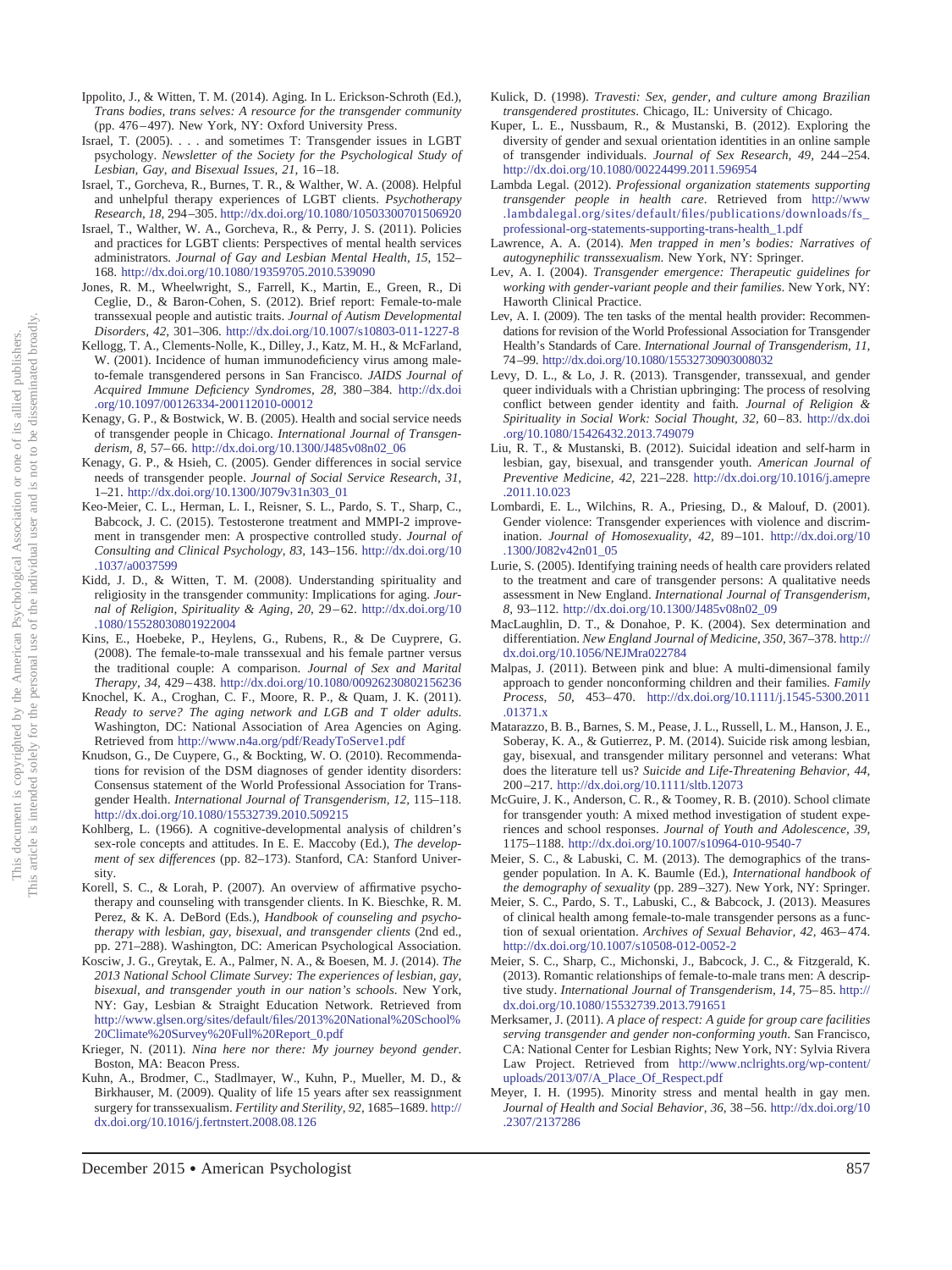This article is intended solely for the personal use of the individual user and is not to be disseminated broadly. not to be disseminated broadly its allied publishers. This document is copyrighted by the American Psychological Association or one of its allied publishers. one of  $\rm \tilde{o}$ Š. Association user and This document is copyrighted by the American Psychological As<br>This article is intended solely for the personal use of the individual the American Psychological.

- <span id="page-26-29"></span>Meyer, I. H. (2003). Prejudice, social stress, and mental health in lesbian, gay, and bisexual populations: Conceptual issues and research evidence. *Psychological Bulletin, 129,* 674 – 697. [http://dx.doi.org/10.1037/](http://dx.doi.org/10.1037/0033-2909.129.5.674) [0033-2909.129.5.674](http://dx.doi.org/10.1037/0033-2909.129.5.674)
- <span id="page-26-21"></span>Meyer, W. J. (2009). World Professional Association of Transgender Health's Standards of Care requirements of hormone therapy for adults with gender identity disorder. *International Journal of Transgenderism, 11,* 127–132. <http://dx.doi.org/10.1080/15532730903008065>
- <span id="page-26-6"></span>Meyerowitz, J. (2002). *How sex changed: A history of transsexuality in the United States*. Cambridge, MA: Harvard University.
- <span id="page-26-1"></span>Mikalson, P., Pardo, S., & Green, J. (2012). *First do no harm: Reducing disparities for lesbian, gay, bisexual, transgender, queer, and questioning populations in California*. Retrieved from [http://www.eqcai.org/atf/](http://www.eqcai.org/atf/cf/%7B8cca0e2f-faec-46c1-8727-cb02a7d1b3cc%7D/FIRST_DO_NO_HARM-LGBTQ_REPORT.PDF) [cf/%7B8cca0e2f-faec-46c1-8727-cb02a7d1b3cc%7D/FIRST\\_DO\\_NO\\_](http://www.eqcai.org/atf/cf/%7B8cca0e2f-faec-46c1-8727-cb02a7d1b3cc%7D/FIRST_DO_NO_HARM-LGBTQ_REPORT.PDF) [HARM-LGBTQ\\_REPORT.PDF](http://www.eqcai.org/atf/cf/%7B8cca0e2f-faec-46c1-8727-cb02a7d1b3cc%7D/FIRST_DO_NO_HARM-LGBTQ_REPORT.PDF)
- <span id="page-26-0"></span>Miller, J., & Nichols, A. (2012). Identity, sexuality and commercial sex among Sri Lankan nachchi. *Sexualities, 15,* 554 –569. [http://dx.doi.org/](http://dx.doi.org/10.1177/1363460712446120) [10.1177/1363460712446120](http://dx.doi.org/10.1177/1363460712446120)
- <span id="page-26-35"></span>Minter, S. M., & Wald, D. H. (2012). Protecting parental rights. In J. L. Levi & E. E. Monnin-Browder (Eds.), *Transgender family law: A guide to effective advocacy* (pp. 63– 85) Bloomington, IN: Authorhouse.
- <span id="page-26-14"></span>Mizock, L., & Mueser, K. T. (2014). Employment, mental health, internalized stigma, and coping with transphobia among transgender individuals. *Psychology of Sexual Orientation and Gender Diversity, 1,* 146 –158. <http://dx.doi.org/10.1037/sgd0000029>
- <span id="page-26-27"></span>Mlinac, M. E., Sheeran, T. H., Blissmer, B., Lees, F., Martins, D. (2011). Psychological resilience. In B. Resnick, L. P. Gwyther, & K. A. Roberto, *Resilience in aging* (pp. 67–87). New York, NY: Springer.
- <span id="page-26-4"></span>Mollenkott, V. (2001). *Omnigender: A trans-religious approach*. Cleveland, OH: Pilgrim Press.
- <span id="page-26-33"></span>Moody, C. L., & Smith, N. G. (2013). Suicide protective factors among trans adults. *Archives of Sexual Behavior, 42,* 739 –752. [http://dx.doi](http://dx.doi.org/10.1007/s10508-013-0099-8) [.org/10.1007/s10508-013-0099-8](http://dx.doi.org/10.1007/s10508-013-0099-8)
- <span id="page-26-19"></span>Morales, E. (2013). Latino lesbian, gay, bisexual, and transgender immigrants in the United States. *Journal of LGBT Issues in Counseling, 7,* 172–184. <http://dx.doi.org/10.1080/15538605.2013.785467>
- <span id="page-26-31"></span>Murad, M. H., Elamin, M. B., Garcia, M. Z., Mullan, R. J., Murad, A., Erwin, P. J., & Montori, V. M. (2010). Hormonal therapy and sex reassignment: A systemic review and meta-analysis of quality of life and psychosocial outcomes.*Clinical Endocrinology, 72,* 214 –231. [http://](http://dx.doi.org/10.1111/j.1365-2265.2009.03625.x) [dx.doi.org/10.1111/j.1365-2265.2009.03625.x](http://dx.doi.org/10.1111/j.1365-2265.2009.03625.x)
- <span id="page-26-30"></span>Murray, S. B., Boon, E., & Touyz, S. W. (2013). Diverging eating psychopathology in transgendered eating disorder patients: A report of two cases. *Eating Disorders, 21,* 70 –74. [http://dx.doi.org/10.1080/](http://dx.doi.org/10.1080/10640266.2013.741989) [10640266.2013.741989](http://dx.doi.org/10.1080/10640266.2013.741989)
- <span id="page-26-24"></span>Mustanski, B. S., Garofalo, R., & Emerson, E. M. (2010). Mental health disorders, psychological distress, and suicidality in a diverse sample of lesbian, gay, bisexual, and transgender youths. *American Journal of Public Health, 100,* 2426 –2432. [http://dx.doi.org/10.2105/AJPH.2009](http://dx.doi.org/10.2105/AJPH.2009.178319) [.178319](http://dx.doi.org/10.2105/AJPH.2009.178319)
- <span id="page-26-11"></span>Nadal, K. L., Rivera, D. P., & Corpus, M. J. H. (2010). Sexual orientation and transgender microaggressions in everyday life: Experiences of lesbians, gays, bisexuals, and transgender individuals. In D. W. Sue (Ed.), *Microaggressions and marginality: Manifestation, dynamics, and impact* (pp. 217–240). New York, NY: Wiley.
- <span id="page-26-12"></span>Nadal, K. L., Skolnik, A., & Wong, Y. (2012). Interpersonal and systemic microaggressions toward transgender people: Implications for counseling. *Journal of LGBT Issues in Counseling, 6,* 55– 82. [http://dx.doi.org/](http://dx.doi.org/10.1080/15538605.2012.648583) [10.1080/15538605.2012.648583](http://dx.doi.org/10.1080/15538605.2012.648583)
- <span id="page-26-37"></span>Namaste, V. K. (2000). *Invisible lives: The erasure of transsexual and transgendered people*. Chicago, IL: University of Chicago.
- <span id="page-26-5"></span>Nanda, S. (1999). *Neither man nor woman, the Hijras of India* (2nd ed.). Belmont, CA: Wadsworth Cengage Learning.
- <span id="page-26-18"></span>National Center for Transgender Equality. (2012). *Reassessing solitary confinement: The human rights, fiscal, and public safety consequences*. Retrieved from [http://www.scribd.com/doc/97473428/NCTE-Testimony](http://www.scribd.com/doc/97473428/NCTE-Testimony-on-U-S-Senate-Solitary-Confinement-Hearing)[on-U-S-Senate-Solitary-Confinement-Hearing](http://www.scribd.com/doc/97473428/NCTE-Testimony-on-U-S-Senate-Solitary-Confinement-Hearing)
- <span id="page-26-20"></span>National Center for Transgender Equality. (2014). *Medicare and transgender people*. Retrieved from [http://transequality.org/PDFs/Medicare](http://transequality.org/PDFs/MedicareAndTransPeople.pdf) [AndTransPeople.pdf](http://transequality.org/PDFs/MedicareAndTransPeople.pdf)
- <span id="page-26-13"></span>National Coalition of Anti-Violence Programs. (2011). *Hate violence against lesbian, gay, bisexual, transgender, queer, and HIV-affected*

*communities in the United States in 2011: A report from the National Coalition of Anti-Violence Programs*. New York, NY: Author. Retrieved from [http://avp.org/storage/documents/Reports/2012\\_NCAVP\\_](http://avp.org/storage/documents/Reports/2012_NCAVP_2011_HV_Report.pdf) [2011\\_HV\\_Report.pdf](http://avp.org/storage/documents/Reports/2012_NCAVP_2011_HV_Report.pdf)

- <span id="page-26-22"></span>National LGBTQ Task Force. (2013). *Hate crimes laws in the U. S*. Washington, DC: Author. Retrieved from [http://www.thetaskforce.org/](http://www.thetaskforce.org/static_html/downloads/reports/issue_maps/hate_crimes_06_13_new.pdf) [static\\_html/downloads/reports/issue\\_maps/hate\\_crimes\\_06\\_13\\_new.pdf](http://www.thetaskforce.org/static_html/downloads/reports/issue_maps/hate_crimes_06_13_new.pdf)
- <span id="page-26-26"></span>National Senior Citizens Law Center. (2011). *LGBT older adults in long-term care facilities: Stories from the field*. Washington, DC: Author, National Gay and Lesbian Task Force, Services and Advocacy for GLBT Elders, Lambda Legal, National Center for Lesbian Rights, & National Center for Transgender Equality. Retrieved from [http://](http://www.nsclc.org/wp-content/uploads/2011/07/LGBT-Stories-from-the-Field.pdf) [www.nsclc.org/wp-content/uploads/2011/07/LGBT-Stories-from-the-](http://www.nsclc.org/wp-content/uploads/2011/07/LGBT-Stories-from-the-Field.pdf)[Field.pdf](http://www.nsclc.org/wp-content/uploads/2011/07/LGBT-Stories-from-the-Field.pdf)
- <span id="page-26-36"></span>Nemoto, T., Operario, D., Keatley, J. A., Han, L., & Soma, T. (2004). HIV risk behaviors among male-to-female transgender persons of color in San Francisco. *American Journal of Public Health, 94,* 1193–1199. <http://dx.doi.org/10.2105/AJPH.94.7.1193>
- <span id="page-26-17"></span>Nemoto, T., Operario, D., Keatley, J., & Villegas, D. (2004). Social context of HIV risk behaviors among male-to-female transgenders of color. *AIDS Care, 16,* 724 –735. [http://dx.doi.org/10.1080/](http://dx.doi.org/10.1080/09540120413331269567) [09540120413331269567](http://dx.doi.org/10.1080/09540120413331269567)
- <span id="page-26-34"></span>Nuttbrock, L. A., Bockting, W. O., Hwahng, S., Rosenblum, A., Mason, M., Macri, M., & Becker, J. (2009). Gender identity affirmation among male-to-female transgender persons: A life course analysis across types of relationships and cultural/lifestyle factors. *Sexual and Relationship Therapy, 24,* 108 –125. <http://dx.doi.org/10.1080/14681990902926764>
- <span id="page-26-25"></span>Nuttbrock, L., Hwahng, S., Bockting, W., Rosenblum, A., Mason, M., Macri, M., & Becker, J. (2010). Psychiatric impact of gender-related abuse across the life course of male-to-female transgender persons. *Journal of Sex Research, 47,* 12–23. [http://dx.doi.org/10.1080/](http://dx.doi.org/10.1080/00224490903062258) [00224490903062258](http://dx.doi.org/10.1080/00224490903062258)
- <span id="page-26-38"></span>O'Hara, C., Dispenza, F., Brack, G., & Blood, R. A. (2013). The preparedness of counselors in training to work with transgender clients: A mixed methods investigation. *Journal of LGBT Issues in Counseling, 7,* 236 –256. <http://dx.doi.org/10.1080/15538605.2013.812929>
- <span id="page-26-16"></span>Operario, D., Soma, T., & Underhill, K. (2008). Sex work and HIV status among transgender women: Systematic review and meta-analysis. *Journal of Acquired Immunodeficiency Syndromes, 48,* 97–103. [http://dx.doi](http://dx.doi.org/10.1097/QAI.0b013e31816e3971) [.org/10.1097/QAI.0b013e31816e3971](http://dx.doi.org/10.1097/QAI.0b013e31816e3971)
- <span id="page-26-15"></span>OutServe-Servicemembers Legal Defense Network. (n.d.). *Transgender* service. Retrieved from [https://www.outserve-sldn.org/?p.](http://www.outserve-sldn.org/?p.=transgender_service)=transgender\_ [service](http://www.outserve-sldn.org/?p.=transgender_service)
- <span id="page-26-32"></span>Pinto, R. M., Melendez, R. M., & Spector, A. Y. (2008). Male-to-female transgender individuals building social support and capital from within a gender-focused network. *Journal of Gay and Lesbian Social Services, 20,* 203–220. <http://dx.doi.org/10.1080/10538720802235179>
- <span id="page-26-8"></span>Porter, K. E., Ronneberg, C. R., & Witten, T. M. (2013). Religious affiliation and successful aging among transgender older adults: Findings from the Trans MetLife Survey. *Journal of Religion, Spirituality & Aging, 25,* 112–138. <http://dx.doi.org/10.1080/15528030.2012.739988>
- <span id="page-26-2"></span>Preves, S. E. (2003). *Intersex and identity: The contested self*. New Brunswick, NJ: Rutgers University Press.
- <span id="page-26-23"></span>Pyne, J. (2014). Gender independent kids: A paradigm shift in approaches to gender non-conforming children. *The Canadian Journal of Human Sexuality, 23,* 1– 8. <http://dx.doi.org/10.3138/cjhs.23.1.CO1>
- <span id="page-26-10"></span>Rachlin, K. (2002). Transgender individuals' experience of psychotherapy. *International Journal of Transgenderism, 6*(1).
- <span id="page-26-3"></span>Reed, G. M., McLaughlin, C. J., & Newman, R. (2002). American Psychological Association policy in context: The development and evaluation of guidelines for professional practice. *American Psychologist, 57,* 1041–1047. <http://dx.doi.org/10.1037/0003-066X.57.12.1041>
- <span id="page-26-28"></span>Rodin, D., & Stewart, D. E. (2012). Resilience in elderly survivors of child maltreatment. *SAGE Open, 2,* 1–9. [http://dx.doi.org/10.1177/](http://dx.doi.org/10.1177/2158244012450293) [2158244012450293](http://dx.doi.org/10.1177/2158244012450293)
- <span id="page-26-9"></span>Rodriguez, E. M., & Follins, L. D. (2012). Did God make me this way? Expanding psychological research on queer religiosity and spirituality to include intersex and transgender individuals. *Psychology & Sexuality, 3,* 214 –225. <http://dx.doi.org/10.1080/19419899.2012.700023>
- <span id="page-26-7"></span>Ryan, C. (2009). *Supportive families, healthy children: Helping families with lesbian, gay, bisexual & transgender children*. San Francisco, CA: Family Acceptance Project, Marian Wright Edelman Institute, San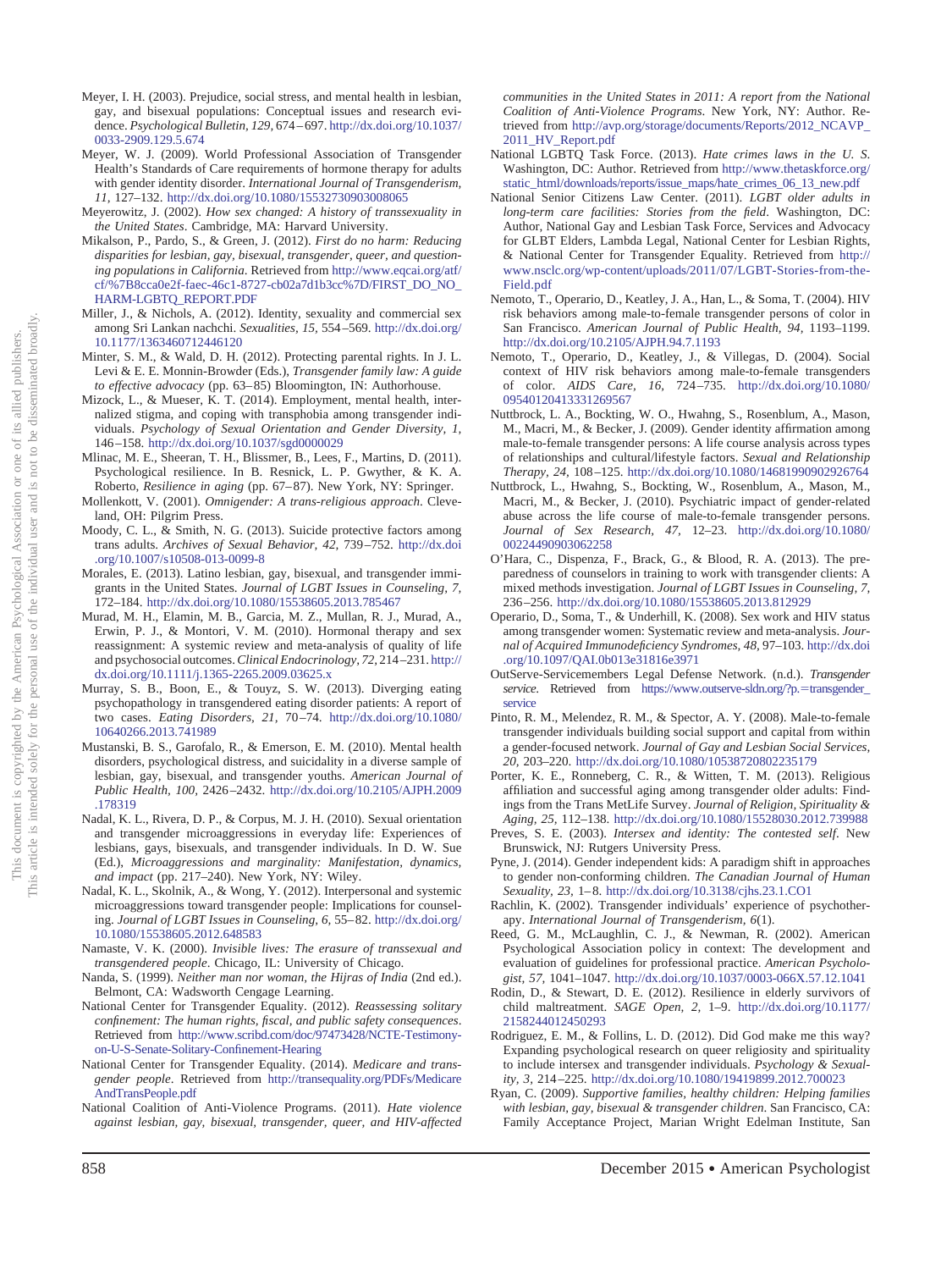Francisco State University. Retrieved from [http://familyproject](http://familyproject.sfsu.edu/files/FAP_English%20Booklet_pst.pdf) [.sfsu.edu/files/FAP\\_English%20Booklet\\_pst.pdf](http://familyproject.sfsu.edu/files/FAP_English%20Booklet_pst.pdf)

- <span id="page-27-32"></span>Ryan, C., Russell, S. T., Huebner, D., Diaz, R., & Sanchez, J. (2010). Family acceptance in adolescence and the health of LGBT young adults. *Journal of Child and Adolescence and the Health of LGBT Young Adults, 23,* 205–213.
- <span id="page-27-12"></span>Saffin, L. A. (2011). Identities under siege: Violence against transpersons of color. In E. A. Stanley & N. Smith (Eds.), *Captive genders: Trans embodiment and the prison industrial complex* (pp. 141–162). Oakland, CA: AK Press.
- <span id="page-27-8"></span>Samons, S. (2008). *When the opposite sex isn't: Sexual orientation in male-to-female transgender people*. New York, NY: Routledge.
- <span id="page-27-5"></span>Savin-Williams, R. C., & Diamond, L. M. (2000). Sexual identity trajectories among sexual-minority youths: Gender comparisons. *Archives of Sexual Behavior, 29,* 607– 627. <http://dx.doi.org/10.1023/A:1002058505138>
- <span id="page-27-7"></span>Schleifer, D. (2006). Make me feel mighty real: Gay female-to-male transgenderists negotiating sex, gender, and sexuality. *Sexualities, 9,* 57–75. <http://dx.doi.org/10.1177/1363460706058397>
- <span id="page-27-0"></span>Schmidt, J. (2003). Paradise lost? Social change and Fa'afafine in Samoa.*Current Sociology, 51,* 417–432. <http://dx.doi.org/10.1177/0011392103051003014>
- <span id="page-27-1"></span>Serano, J. (2006). *Whipping girl: A transsexual woman on sexism and the scapegoating of femininity*. Emeryville, CA: Seal Press.
- <span id="page-27-34"></span>Services and Advocacy for GLBT Elders & National Center for Transgender Equality. (2012). *Improving the lives of transgender older adults*. New York, NY: Author. Retrieved from [http://transequality.org/](http://transequality.org/Resources/TransAgingPolicyReportFull.pdf) [Resources/TransAgingPolicyReportFull.pdf](http://transequality.org/Resources/TransAgingPolicyReportFull.pdf)
- <span id="page-27-36"></span>Sevelius, J. (2009). "There's no pamphlet for the kind of sex I have": HIV-related risk factors and protective behaviors among transgender men who have sex with non-transgender men. *Journal of the Association of Nurses in AIDS Care, 20,* 398 – 410. [http://dx.doi.org/10.1016/](http://dx.doi.org/10.1016/j.jana.2009.06.001) [j.jana.2009.06.001](http://dx.doi.org/10.1016/j.jana.2009.06.001)
- <span id="page-27-25"></span>Sheridan, V. (2009). *The complete guide to transgender in the workplace*. Santa Barbara, CA: Praeger.
- <span id="page-27-14"></span>Sherman, M. D., Kauth, M. R., Shipherd, J. C., & Street, R. L., Jr. (2014). Communication between VA providers and sexual and gender minority veterans: A pilot study. *Psychological Services, 11,* 235–242. [http://dx](http://dx.doi.org/10.1037/a0035840) [.doi.org/10.1037/a0035840](http://dx.doi.org/10.1037/a0035840)
- <span id="page-27-15"></span>Shipherd, J. C., Mizock, L., Maguen, S., & Green, K. E. (2012). Maleto-female transgender veterans and VA health care utilization. *International Journal of Sexual Health, 24,* 78 – 87. [http://dx.doi.org/10.1080/](http://dx.doi.org/10.1080/19317611.2011.639440) [19317611.2011.639440](http://dx.doi.org/10.1080/19317611.2011.639440)
- <span id="page-27-4"></span>Shively, M. G., & De Cecco, J. P. (1977). Component of sexual identity. *Journal of Homosexuality, 3,* 41– 48. [http://dx.doi.org/10.1300/](http://dx.doi.org/10.1300/J082v03n01_04) [J082v03n01\\_04](http://dx.doi.org/10.1300/J082v03n01_04)
- <span id="page-27-27"></span>Siegal, M., & Robinson, J. (1987). Order effects in children's genderconstancy responses. *Developmental Psychology, 23,* 283–286. [http://](http://dx.doi.org/10.1037/0012-1649.23.2.283) [dx.doi.org/10.1037/0012-1649.23.2.283](http://dx.doi.org/10.1037/0012-1649.23.2.283)
- <span id="page-27-10"></span>Singh, A. A. (2012). Transgender youth of color and resilience: Negotiating oppression, finding support. *Sex Roles: A Journal of Research, 68,* 690 –702. <http://dx.doi.org/10.1007/s11199-012-0149-z>
- <span id="page-27-9"></span>Singh, A. A., & Burnes, T. R. (2009). Creating developmentally appropriate, safe counseling environments for transgender youth: The critical role of school counselors. *Journal of LGBT Issues in Counseling, 3,* 215–234. <http://dx.doi.org/10.1080/15538600903379457>
- <span id="page-27-39"></span>Singh, A. A., & Burnes, T. R. (2010). Shifting the counselor role from gatekeeping to advocacy: Ten strategies for using the Competencies for Counseling with Transgender Clients for individual and social change. *Journal of LGBT Issues in Counseling, 4,* 241–255. [http://dx.doi.org/](http://dx.doi.org/10.1080/15538605.2010.525455) [10.1080/15538605.2010.525455](http://dx.doi.org/10.1080/15538605.2010.525455)
- <span id="page-27-3"></span>Singh, A. A., Hays, D. G., & Watson, L. (2011). Strategies in the face of adversity: Resilience strategies of transgender individuals. *Journal of Counseling and Development, 89,* 20 –27. [http://dx.doi.org/10.1002/j](http://dx.doi.org/10.1002/j.1556-6678.2011.tb00057.x) [.1556-6678.2011.tb00057.x](http://dx.doi.org/10.1002/j.1556-6678.2011.tb00057.x)
- <span id="page-27-13"></span>Singh, A. A., & Jackson, K. (2012). Queer and transgender youth: Education and liberation in our schools. In E. R. Meiners & T. Quinn (Eds.), *Sexualities in education: A reader* (pp. 175–186). New York, NY: Peter Lang.
- <span id="page-27-18"></span>Singh, A. A., & McKleroy, V. S. (2011). "Just getting out of bed is a revolutionary act": The resilience of transgender people of color who have survived traumatic life events. *Traumatology, 20,* 1–11. [http://dx](http://dx.doi.org/10.1177/1534765610369261) [.doi.org/10.1177/1534765610369261](http://dx.doi.org/10.1177/1534765610369261)
- <span id="page-27-37"></span>Singh, A. A., Richmond, K., & Burnes, T. (2013). The practice of ethical and empowering participatory action research with transgender people and communities. *International Journal of Transgenderism, 14,* 93– 104. <http://dx.doi.org/10.1080/15532739.2013.818516>
- <span id="page-27-21"></span>Smith, L. C., Shin, R. Q., & Officer, L. M. (2012). Moving counseling forward on LGB and transgender issues: Speaking queerly on discourses and microaggressions. *The Counseling Psychologist, 40,* 385– 408. <http://dx.doi.org/10.1177/0011000011403165>
- <span id="page-27-26"></span>Spade, D. (2006). Compliance is gendered: Struggling for gender selfdetermination in a hostile economy. In P. Currah, R. M. Juang, & S. P. Minter (Eds.), *Transgender rights* (pp. 217–241). Minneapolis, MN: University of Minnesota Press.
- <span id="page-27-24"></span>Spade, D. (2011a). *Normal life: Administrative violence, critical trans politics, and the limits of the law*. Brooklyn, NY: South End.
- <span id="page-27-22"></span>Spade, D. (2011b). Some very basic tips for making higher education more accessible to trans students and rethinking how we talk about gendered bodies. *Radical Teacher, 92,* 57– 62.
- <span id="page-27-16"></span>Stanley, E. A. (2011). Fugitive flesh: Gender self-determination, queer abolition, and trans resistance. In E. A. Stanley & N. Smith (Eds.), *Captive genders: Trans embodiment and the prison industrial complex* (pp. 1–11). Oakland, CA: AK Press.
- <span id="page-27-28"></span>Steensma, T. D., McGuire, J. K., Kreukels, B. P., Beekman, A. J., & Cohen-Kettenis, P. T. (2013). Factors associated with desistence and persistence of childhood Gender Dysphoria: A quantitative follow-up study. *Journal of the American Academy of Child and Adolescent Psychiatry, 52,* 582–590. <http://dx.doi.org/10.1016/j.jaac.2013.03.016>
- <span id="page-27-29"></span>Stein, E. (2012). Commentary on the treatment of gender variance and gender dysphoria in children and adolescents: Common themes and ethical reflections. *Journal of Homosexuality, 59,* 480 –500. [http://dx](http://dx.doi.org/10.1080/00918369.2012.653316) [.doi.org/10.1080/00918369.2012.653316](http://dx.doi.org/10.1080/00918369.2012.653316)
- <span id="page-27-38"></span>Stryker, S. (2008). *Transgender history*. Berkley, CA: Seal Press.
- <span id="page-27-2"></span>Tanis, J. E. (2003). *Trans-gendered: Theology, ministry, and communities of faith*. Cleveland, OH: Pilgrim.
- <span id="page-27-23"></span>Taylor, J. K. (2007). Transgender identities and public policy in the United States: The relevance for public administration. *Administration & Society, 39,* 833– 856. [http://dx.doi.org/10.1177/](http://dx.doi.org/10.1177/0095399707305548k) [0095399707305548k](http://dx.doi.org/10.1177/0095399707305548k)
- <span id="page-27-17"></span>Testa, R. J., Sciacca, L. M., Wang, F., Hendricks, M. L., Goldblum, P., Bradford, J., & Bongar, B. (2012). Effects of violence on transgender people. Professional Psychology: Research and Practice, 43, 452-459. <http://dx.doi.org/10.1037/a0029604>
- <span id="page-27-30"></span>Tishelman, A. C., Kaufman, R., Edwards-Leeper, L., Mandel, F. H., Shumer, D. H., & Spack, N. P. (2015). Serving transgender youth: Challenges, dilemmas, and clinical examples. *Professional Psychology: Research and Practice, 46,* 37– 45. <http://dx.doi.org/10.1037/a0037490>
- <span id="page-27-20"></span>Transgender Law Center. (2005). *Peeing in peace: A resource guide for transgender activists and allies*. San Francisco, CA: Author. Retrieved from [http://transgenderlawcenter.org/issues/public-accomodations/](http://transgenderlawcenter.org/issues/public-accomodations/peeing-in-peace) [peeing-in-peace](http://transgenderlawcenter.org/issues/public-accomodations/peeing-in-peace)
- <span id="page-27-19"></span>Transgender Law Center. (n.d.). *Transgender health benefits: Negotiating inclusive coverage*. Retrieved from [http://translaw.wpengine.com/](http://translaw.wpengine.com/issues/health/healthinsurance) [issues/health/healthinsurance](http://translaw.wpengine.com/issues/health/healthinsurance)
- <span id="page-27-31"></span>Travers, R., Bauer, G., Pyne, J., Bradley, K., Gale, L., & Papaimitriou, M. (2012). *Impacts of strong parental support for trans youth: A report prepared for Children's Aid Society of Toronto and Delisle Youth Services*. Retrieved from [http://transpulseproject.ca/wp](http://transpulseproject.ca/wp-content/uploads/2012/10/Impacts-of-Strong-Parental-Support-for-Trans-Youth-vFINAL.pdf)[content/uploads/2012/10/Impacts-of-Strong-Parental-Support](http://transpulseproject.ca/wp-content/uploads/2012/10/Impacts-of-Strong-Parental-Support-for-Trans-Youth-vFINAL.pdf)[for-Trans-Youth-vFINAL.pdf](http://transpulseproject.ca/wp-content/uploads/2012/10/Impacts-of-Strong-Parental-Support-for-Trans-Youth-vFINAL.pdf)
- <span id="page-27-6"></span>Vanderburgh, R. (2007). *Transition and beyond: Observations on gender identity*. Portland, OR: Q Press.
- <span id="page-27-35"></span>van Kesteren, P. J. M., Asscheman, H., Megens, J. O. J., & Gooren, L. J. G. (1997). Mortality and morbidity in transsexual subjects treated with cross-sex hormones. *Clinical Endocrinology, 47,* 337–342. [http://](http://dx.doi.org/10.1046/j.1365-2265.1997.2601068.x) [dx.doi.org/10.1046/j.1365-2265.1997.2601068.x](http://dx.doi.org/10.1046/j.1365-2265.1997.2601068.x)
- <span id="page-27-11"></span>Vasquez, M. J. T. (2007). Cultural difference and the therapeutic alliance: An evidence-based analysis. *American Psychologist, 62,* 878 – 885. <http://dx.doi.org/10.1037/0003-066X.62.8.878>
- <span id="page-27-33"></span>Wahl, H. W., Iwarsson, S., & Oswald, F. (2012). Aging well and the environment: Toward and integrative model and research agenda for the future. *The Gerontologist, 52,* 306 –316. [http://dx.doi.org/10.1093/](http://dx.doi.org/10.1093/geront/gnr154) [geront/gnr154](http://dx.doi.org/10.1093/geront/gnr154)

December 2015 ● American Psychologist 859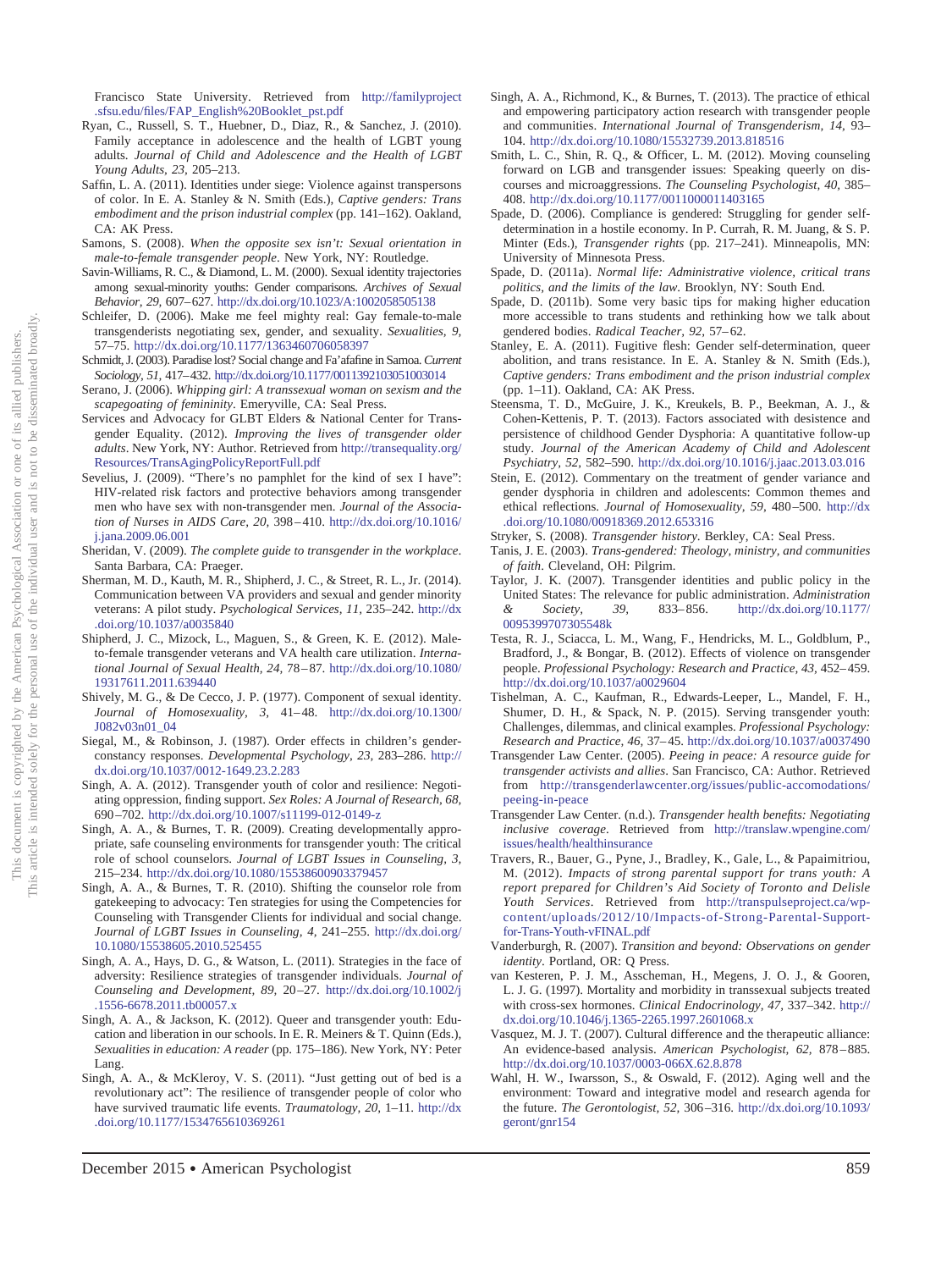- <span id="page-28-13"></span>Walinsky, D., & Whitcomb, D. (2010). Using the ACA Competencies for counseling with transgender clients to increase rural transgender wellbeing. *Journal of LGBT Issues in Counseling, 4, 160-175. [http://dx.doi](http://dx.doi.org/10.1080/15538605.2010.524840)* [.org/10.1080/15538605.2010.524840](http://dx.doi.org/10.1080/15538605.2010.524840)
- <span id="page-28-10"></span>Wallace, R., & Russell, H. (2013). Attachment and shame in gender-nonconforming children and their families: Toward a theoretical framework for evaluating clinical interventions. *International Journal of Transgenderism, 14,* 113–126. <http://dx.doi.org/10.1080/15532739.2013.824845>
- <span id="page-28-7"></span>Wallien, M. S. C., & Cohen-Kettenis, P. T. (2008). Psychosexual outcome of gender-dysphoric children. *Journal of the American Academy of Child and Adolescent Psychiatry, 47,* 1413–1423. [http://dx.doi.org/10](http://dx.doi.org/10.1097/CHI.0b013e31818956b9) [.1097/CHI.0b013e31818956b9](http://dx.doi.org/10.1097/CHI.0b013e31818956b9)
- <span id="page-28-3"></span>Warner, L. R. (2008). A best practices guide to intersectional approaches in psychological research. *Sex Roles: A Journal of Research, 59,* 454 – 463. <http://dx.doi.org/10.1186/1475-9276-9-5>
- <span id="page-28-17"></span>Wentling, T., Schilt, K., Windsor, E., & Lucal, B. (2008). Teaching transgender. *Teaching Sociology, 36,* 49 –57. [http://dx.doi.org/10.1177/](http://dx.doi.org/10.1177/0092055X0803600107) [0092055X0803600107](http://dx.doi.org/10.1177/0092055X0803600107)
- <span id="page-28-15"></span>White, T., & Ettner, R. (2004). Disclosure, risks and protective factors for children whose parents are undergoing a gender transition. *Journal of Gay and Lesbian Psychotherapy, 8,* 129 –147.
- <span id="page-28-16"></span>White, T., & Ettner, R. (2007). Adaptation and adjustment in children of transsexual parents. *European Child and Adolescent Psychiatry, 16,* 215–221. <http://dx.doi.org/10.1007/s00787-006-0591-y>
- <span id="page-28-2"></span>Whitman, J. (2013). Safe schools: Prevention and intervention for bullying and harassment. In E. Fisher & K. Hawkins (Eds.), *Creating school environments to support lesbian, gay, bisexual, transgender, and questioning students and families: A handbook for school professionals* (pp. 123–139). New York, NY: Routledge.
- <span id="page-28-14"></span>Wierckx, K., Van Caenegem, E., Pennings, G., Elaut, E., Dedecker, D., Van de Peer, F.,... T'Sjoen, G. (2012). Reproductive wish in transsexual men. *Human Reproduction, 27,* 483– 487. [http://dx.doi.org/](http://dx.doi.org/10.1093/humrep/der406) [10.1093/humrep/der406](http://dx.doi.org/10.1093/humrep/der406)
- <span id="page-28-1"></span>Witten, T. M. (2003). Life course analysis—The courage to search for something more: Middle adulthood issues in the transgender and intersex community. *Journal of Human Behavior in the Social Environment, 8,* 189 –224. [http://dx.doi.org/10.1300/J137v8no2\\_12](http://dx.doi.org/10.1300/J137v8no2_12)
- <span id="page-28-12"></span>Witten, T. M., & Eyler, A. E. (2012). *Gay, lesbian, bisexual, and transgender aging: Challenges in research, practice, and policy*. Baltimore, MD: Johns Hopkins University.
- <span id="page-28-18"></span>World Health Organization. (2015). *Transsexualism F64.0*. Retrieved from [http://apps.who.int/classifications/icd10/browse/2015/en#/F64.0](http://apps.who.int/classifications/icd10/browse/2015/en%23/F64.0)
- <span id="page-28-4"></span>Xavier, J. M. (2000). *The Washington, DC Transgender Needs Assessment Survey*. Washington, DC: Us Helping Us, People Into Living. Retrieved from <http://www.glaa.org/archive/2000/tgneedsassessment1112.shtml>
- <span id="page-28-5"></span>Xavier, J., Bobbin, M., Singer, B., & Budd, E. (2005). A needs assessment of transgendered people of color living in Washington, DC. *International Journal of Transgenderism, 8,* 31– 47. [http://dx.doi.org/10.1300/](http://dx.doi.org/10.1300/J485v08n02_04) [J485v08n02\\_04](http://dx.doi.org/10.1300/J485v08n02_04)
- <span id="page-28-0"></span>Xavier, J., Bradford, J., Hendricks, M., Safford, L., McKee, R., Martin, E., & Honnold, J. A. (2012). Transgender health care access of Virginia: A qualitative study. *International Journal of Transgenderism, 14,* 3–17. <http://dx.doi.org/10.1080/15532739.2013.689513>
- <span id="page-28-8"></span>Zucker, K. J. (2008a). Children with gender identity disorder. Is there a best practice? *Neuropsychiatrie de l'Enfance et de l'Adolescence, 56,* 358 –364. <http://dx.doi.org/10.1016/j.neurenf.2008.06.003>
- <span id="page-28-9"></span>Zucker, K. J. (2008b). On the "natural history" of gender identity disorder in children [Editorial]. *Journal of the American Academy of Child and Adolescent Psychiatry, 47,* 1361–1363. [http://dx.doi.org/10.1097/CHI](http://dx.doi.org/10.1097/CHI.0b013e31818960cf) [.0b013e31818960cf](http://dx.doi.org/10.1097/CHI.0b013e31818960cf)
- <span id="page-28-6"></span>Zucker, K. J., & Bradley, S. J. (1995). *Gender identity disorder and psychosexual problems in children and adolescents*. New York, NY: Guilford Press.
- <span id="page-28-11"></span>Zucker, K. J., Wood, H., Singh, D., & Bradley, S. J. (2012). A developmental, biopsychosocial model for the treatment of children with Gender Identity Disorder. *Journal of Homosexuality, 59,* 369 –397. [http://](http://dx.doi.org/10.1080/00918369.2012.653309) [dx.doi.org/10.1080/00918369.2012.653309](http://dx.doi.org/10.1080/00918369.2012.653309)

# **Appendix A Definitions**

Terminology within the health care field and transgender and gender nonconforming (TGNC) communities is constantly evolving [\(Coleman et al., 2012\)](#page-22-2). The evolution of terminology has been especially rapid in the last decade, as the profession's awareness of gender diversity has increased, as more literature and research in this area has been published, and as voices of the TGNC community have strengthened. Some terms or definitions are not universally accepted, and there is some disagreement among professionals and communities as to the "correct" words or definitions, depending on theoretical orientation, geographic region, generation, or culture, with some terms seen as affirming and others as outdated or demeaning. American Psychological Association (APA) Task Force for *Guidelines for Psychological Practice with Transgender and Gender Nonconforming People* developed the definitions below by reviewing existing definitions put forward by professional organizations (e.g., [APA Task Force on Gender Identity and Gender](#page-20-0) [Variance, 2009;](#page-20-0) the [Institute of Medicine, 2011;](#page-24-4) and the World Professional Association for Transgender Health [\[Coleman et al., 2012\]](#page-22-2)), health care agencies serving TGNC clients (e.g., Fenway Health Center), TGNC community resources (Gender Equity Resource Center, National Center for Transgender Equality), and professional literature. Psychologists are encouraged to refresh their knowledge and familiarity with evolving terminology on a regular basis as changes emerge in the community and/or the professional literature. The definitions below include terms frequently used within the *Guidelines*, by the TGNC community, and within professional literature.

**Ally:** a cisgender person who supports and advocates for TGNC people and/or communities.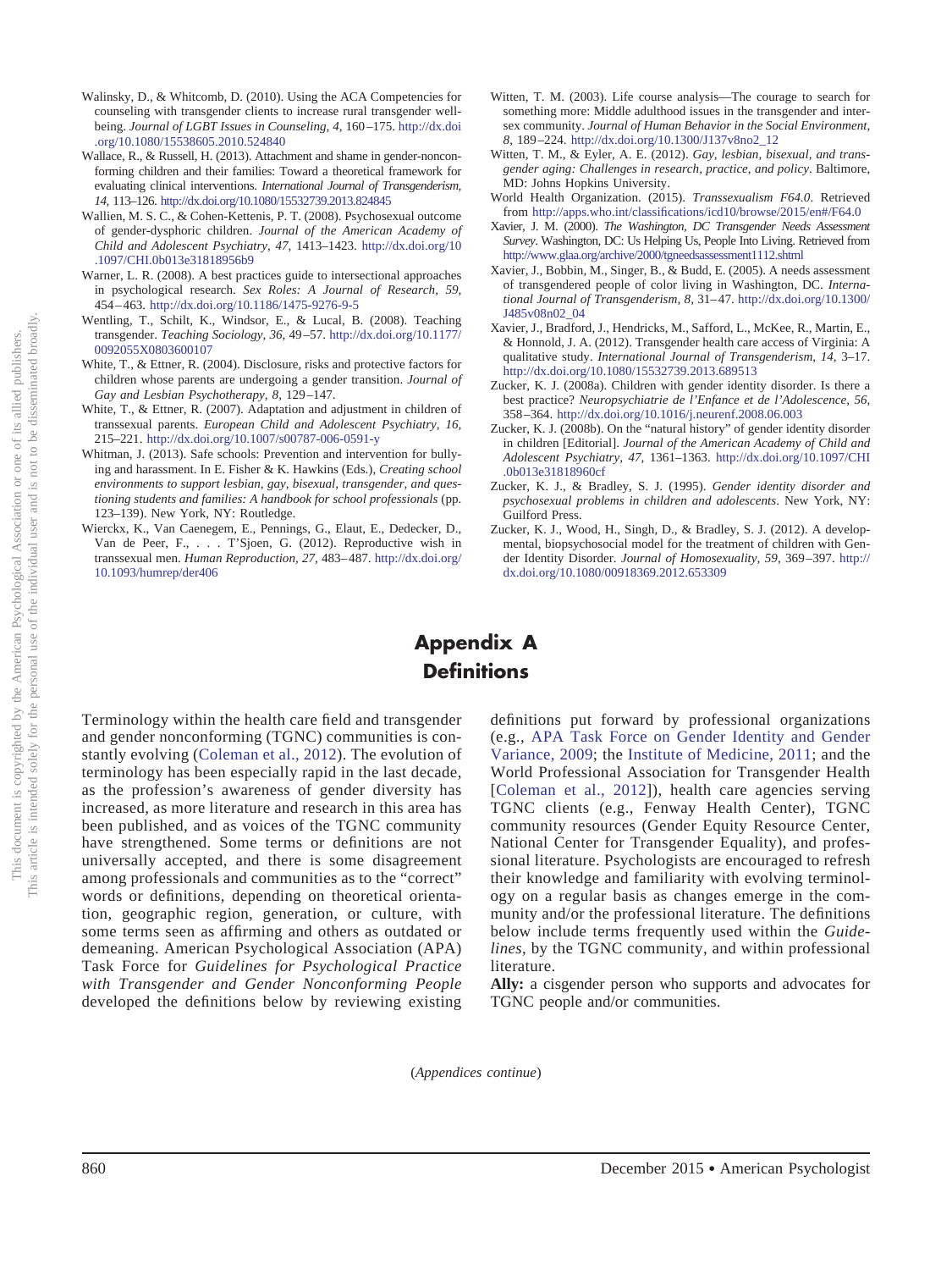**Antitrans prejudice (transprejudice, transnegativity, transphobia):** prejudicial attitudes that may result in the devaluing, dislike, and hatred of people whose gender identity and/or gender expression do not conform to their sex assigned at birth. Antitrans prejudice may lead to discriminatory behaviors in such areas as employment and public accommodations, and may lead to harassment and violence. When TGNC people hold these negative attitudes about themselves and their gender identity, it is called *internalized transphobia* (a construct analogous to internalized homophobia). Transmisogyny describes a simultaneous experience of sexism and antitrans prejudice with particularly adverse effects on trans women.

**Cisgender:** an adjective used to describe a person whose gender identity and gender expression align with sex assigned at birth; a person who is not TGNC.

**Cisgenderism:** a systemic bias based on the ideology that gender expression and gender identities are determined by sex assigned at birth rather than self-identified gender identity. Cisgenderism may lead to prejudicial attitudes and discriminatory behaviors toward TGNC people or to forms of behavior or gender expression that lie outside of the traditional gender binary.

**Coming out:** a process by which individuals affirm and actualize a stigmatized identity. Coming out as TGNC can include disclosing a gender identity or gender history that does not align with sex assigned at birth or current gender expression. Coming out is an individual process and is partially influenced by one's age and other generational influences.

**Cross dressing:** wearing clothing, accessories, and/or make-up, and/or adopting a gender expression not associated with a person's assigned sex at birth according to cultural and environmental standards [\(Bullough &](#page-21-39) [Bullough, 1993\)](#page-21-39). Cross-dressing is not always reflective of gender identity or sexual orientation. People who crossdress may or may not identify with the larger TGNC community.

**Disorders of sex development (DSD, Intersex):** term used to describe a variety of medical conditions associated with atypical development of an individual's physical sex characteristics [\(Hughes, Houk, Ahmed, & Lee, 2006\)](#page-24-37). These conditions may involve differences of a person's internal and/or external reproductive organs, sex chromosomes, and/or sex-related hormones that may complicate sex assignment at birth. DSD conditions may be considered variations in biological diversity rather than disorders (M. [Diamond, 2009\)](#page-23-41); therefore some prefer the terms *intersex*, *intersexuality*, or *differences in sex development* rather than "disorders of sex development" [\(Coleman et al., 2012\)](#page-22-2).

**Drag:** the act of adopting a gender expression, often as part of a performance. Drag may be enacted as a political comment on gender, as parody, or as entertainment, and is not necessarily reflective of gender identity.

**Female-to-male (FTM):** individuals assigned a female sex at birth who have changed, are changing, or wish to change their body and/or gender identity to a more masculine body or gender identity. FTM persons are also often referred to as *transgender men*, *transmen*, or *trans men*.

**Gatekeeping:** the role of psychologists and other mental health professionals of evaluating a TGNC person's eligibility and readiness for hormone therapy or surgery according to the Standards of Care set forth by the World Professional Association for Transgender Health [\(Coleman](#page-22-2) [et al., 2012\)](#page-22-2). In the past, this role has been perceived as limiting a TGNC adult's autonomy and contributing to mistrust between psychologists and TGNC clients. Current approaches are sensitive to this history and are more affirming of a TGNC adult's autonomy in making decisions with regard to medical transition [\(American Counseling](#page-20-5) [Association, 2010;](#page-20-5) [Coleman et al., 2012;](#page-22-2) [Singh & Burnes,](#page-27-39) [2010\)](#page-27-39).

**Gender-affirming surgery (sex reassignment surgery or gender reassignment surgery):** surgery to change primary and/or secondary sex characteristics to better align a person's physical appearance with their gender identity. Gender-affirming surgery can be an important part of medically necessary treatment to alleviate gender dysphoria and may include mastectomy, hysterectomy, metoidioplasty, phalloplasty, breast augmentation, orchiectomy, vaginoplasty, facial feminization surgery, and/or other surgical procedures.

**Gender binary:** the classification of gender into two discrete categories of boy/man and girl/woman.

**Gender dysphoria:** discomfort or distress related to incongruence between a person's gender identity, sex assigned at birth, gender identity, and/or primary and secondary sex characteristics [\(Knudson, De Cuypere, & Bockting,](#page-25-35) [2010\)](#page-25-35). In 2013, the fifth edition of the *Diagnostic and Statistical Manual of Mental Disorders* (*DSM–5*; [American](#page-20-13) [Psychiatric Association, 2013\)](#page-20-13) adopted the term *gender dysphoria* as a diagnosis characterized by "a marked incongruence between" a person's gender assigned at birth and gender identity [\(American Psychiatric Association,](#page-20-13) [2013,](#page-20-13) p. 453). Gender dysphoria replaced the diagnosis of gender identity disorder (GID) in the previous version of the *DSM* [\(American Psychiatric Association, 2000\)](#page-20-14).

**Gender expression:** the presentation of an individual, including physical appearance, clothing choice and accessories, and behaviors that express aspects of gender identity or role. Gender expression may or may not conform to a person's gender identity.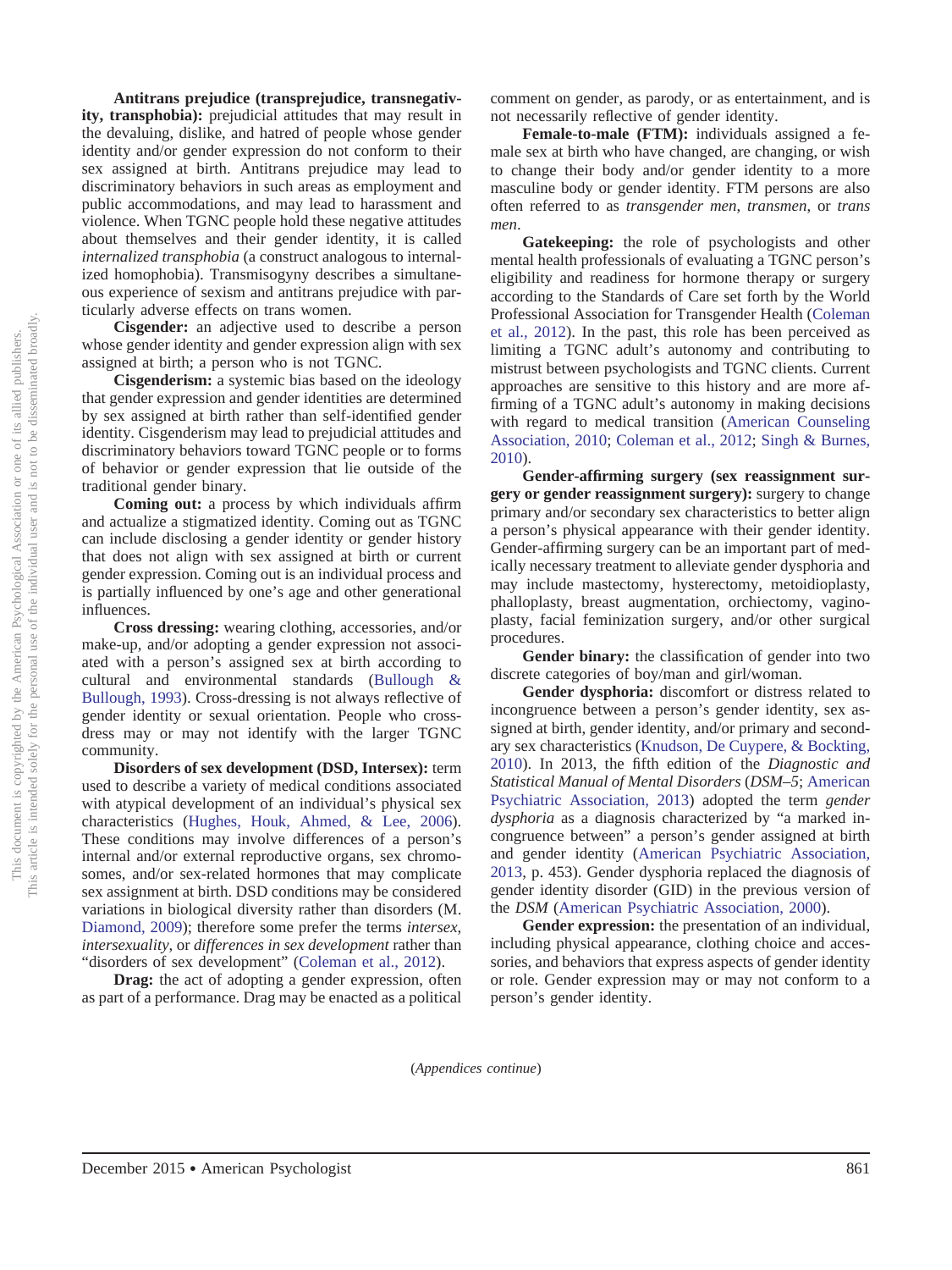**Gender identity:** a person's deeply felt, inherent sense of being a boy, a man, or male; a girl, a woman, or female; or an alternative gender (e.g., genderqueer, gender nonconforming, gender neutral) that may or may not correspond to a person's sex assigned at birth or to a person's primary or secondary sex characteristics. Because gender identity is internal, a person's gender identity is not necessarily visible to others. "Affirmed gender identity" refers to a person's gender identity after coming out as TGNC or undergoing a social and/or medical transition process.

**Gender marker:** an indicator (M, F) of a person's sex or gender found on identification (e.g., driver's license, passport) and other legal documents (e.g., birth certificate, academic transcripts).

**Gender nonconforming (GNC):** an adjective used as an umbrella term to describe people whose gender expression or gender identity differs from gender norms associated with their assigned birth sex. Subpopulations of the TGNC community can develop specialized language to represent their experience and culture, such as the term "masculine of center" (MOC; [Cole & Han, 2011\)](#page-22-37) that is used in communities of color to describe one's GNC identity.

**Gender questioning:** an adjective to describe people who may be questioning or exploring their gender identity and whose gender identity may not align with their sex assigned at birth.

**Genderqueer:** a term to describe a person whose gender identity does not align with a binary understanding of gender (i.e., a person who does not identify fully as either a man or a woman). People who identify as genderqueer may redefine gender or decline to define themselves as gendered altogether. For example, people who identify as genderqueer may think of themselves as both man and woman (bigender, pangender, androgyne); neither man nor woman (genderless, gender neutral, neutrois, agender); moving between genders (genderfluid); or embodying a third gender.

**Gender role:** refers to a pattern of appearance, personality, and behavior that, in a given culture, is associated with being a boy/man/male or being a girl/woman/female. The appearance, personality, and behavior characteristics may or may not conform to what is expected based on a person's sex assigned at birth according to cultural and environmental standards. Gender role may also refer to the *social* role in which one is living (e.g., as a woman, a man, or another gender), with some role characteristics conforming and others not conforming to what is associated with girls/women or boys/men in a given culture and time.

**Hormone therapy (gender-affirming hormone therapy, hormone replacement therapy):** the use of hormones to masculinize or feminize a person's body to better

align that person's physical characteristics with their gender identity. People wishing to feminize their body receive antiandrogens and/or estrogens; people wishing to masculinize their body receive testosterone. Hormone therapy may be an important part of medically necessary treatment to alleviate gender dysphoria.

**Male-to-female (MTF):** individuals whose assigned sex at birth was male and who have changed, are changing, or wish to change their body and/or gender role to a more feminized body or gender role. MTF persons are also often referred to as *transgender women*, *transwomen*, or *trans women*.

**Passing:** the ability to blend in with cisgender people without being recognized as transgender based on appearance or gender role and expression; being perceived as cisgender. Passing may or may not be a goal for all TGNC people.

**Puberty suppression (puberty blocking, puberty delaying therapy):** a treatment that can be used to temporarily suppress the development of secondary sex characteristics that occur during puberty in youth, typically using gonadotropin-releasing hormone (GnRH) analogues. Puberty suppression may be an important part of medically necessary treatment to alleviate gender dysphoria. Puberty suppression can provide adolescents time to determine whether they desire less reversible medical intervention and can serve as a diagnostic tool to determine if further medical intervention is warranted.

**Sex (sex assigned at birth):** sex is typically assigned at birth (or before during ultrasound) based on the appearance of external genitalia. When the external genitalia are ambiguous, other indicators (e.g., internal genitalia, chromosomal and hormonal sex) are considered to assign a sex, with the aim of assigning a sex that is most likely to be congruent with the child's gender identity [\(MacLaughlin &](#page-25-36) [Donahoe, 2004\)](#page-25-36). For most people, gender identity is congruent with sex assigned at birth (see *cisgender*); for TGNC individuals, gender identity differs in varying degrees from sex assigned at birth.

**Sexual orientation:** a component of identity that includes a person's sexual and emotional attraction to another person and the behavior and/or social affiliation that may result from this attraction. A person may be attracted to men, women, both, neither, or to people who are genderqueer, androgynous, or have other gender identities. Individuals may identify as lesbian, gay, heterosexual, bisexual, queer, pansexual, or asexual, among others.

**Stealth (going stealth):** a phrase used by some TGNC people across the life span (e.g., children, adolescents) who choose to make a transition in a new environment (e.g., school) in their affirmed gender without openly sharing their identity as a TGNC person.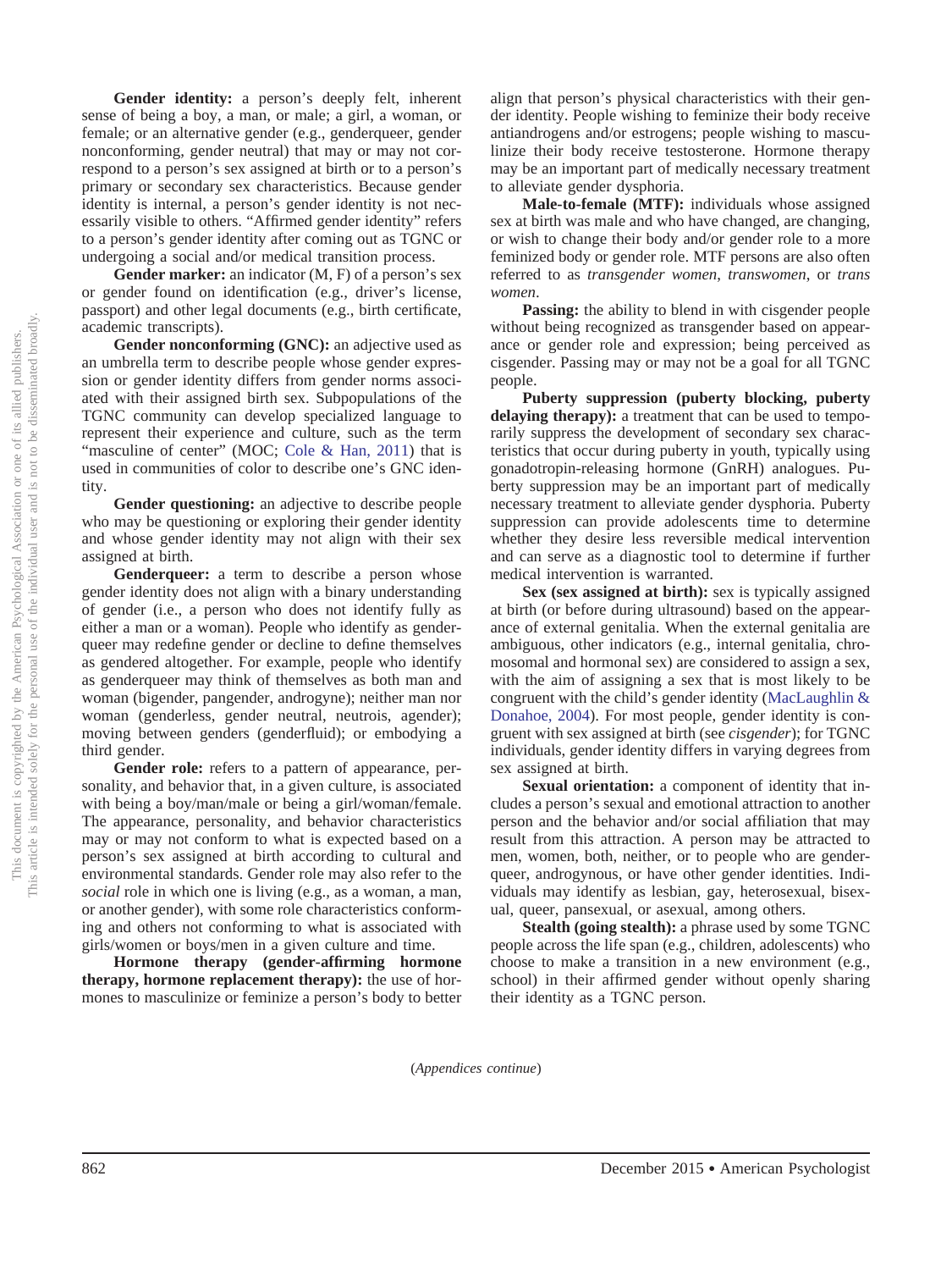**TGNC:** an abbreviation used to refer to people who are transgender or gender nonconforming.

**Trans:** common short-hand for the terms transgender, transsexual, and/or gender nonconforming. Although the term "trans" is commonly accepted, not all transsexual or gender nonconforming people identify as trans.

**Trans-affirmative:** being respectful, aware and supportive of the needs of TGNC people.

**Transgender:** an adjective that is an umbrella term used to describe the full range of people whose gender identity and/or gender role do not conform to what is typically associated with their sex assigned at birth. Although the term "transgender" is commonly accepted, not all TGNC people self-identify as transgender.

**Transgender man, trans man, or transman:** a person whose sex assigned at birth was female, but who identifies as a man (see FTM).

**Transgender woman, trans woman, or transwoman:** a person whose sex assigned at birth was male, but who identifies as a woman (see MTF).

**Transition:** a process some TGNC people progress through when they shift toward a gender role that differs from the one associated with their sex assigned at birth. The length, scope, and process of transition are unique to each person's life situation. For many people, this involves developing a gender role and expression that is more aligned with their gender identity. A transition typically occurs over a period of time; TGNC people may proceed through a social transition (e.g., changes in gender expression, gender role, name, pronoun, and gender marker) and/or a medical transition (e.g., hormone therapy, surgery, and/or other interventions).

**Transsexual:** term to describe TGNC people who have changed or are changing their bodies through medical interventions (e.g., hormones, surgery) to better align their bodies with a gender identity that is different than their sex assigned at birth. Not all people who identify as transsexual consider themselves to be TGNC. For example, some transsexual individuals identify as female or male, without identifying as TGNC. Transsexualism is used as a medical diagnosis in the [World Health Organization's \(2015\)](#page-28-18) International Classification of Diseases version 10.

**Two-spirit:** term used by some Native American cultures to describe people who identify with both male and female gender roles; this can include both gender identity and sexual orientation. Two-spirit people are often respected and carry unique spiritual roles for their community.

## **Appendix B**

## **Guidelines for Psychological Practice With Transgender and Gender Nonconforming People**

## **Foundational Knowledge and Awareness**

Guideline 1. Psychologists understand that gender is a nonbinary construct that allows for a range of gender identities and that a person's gender identity may not align with sex assigned at birth.

Guideline 2. Psychologists understand that gender identity and sexual orientation are distinct but interrelated constructs.

Guideline 3. Psychologists seek to understand how gender identity intersects with the other cultural identities of TGNC people.

Guideline 4. Psychologists are aware of how their attitudes about and knowledge of gender identity and gender expression may affect the quality of care they provide to TGNC people and their families.

## **Stigma, Discrimination, and Barriers to Care**

Guideline 5. Psychologists recognize how stigma, prejudice, discrimination, and violence affect the health and well-being of TGNC people.

Guideline 6. Psychologists strive to recognize the influence of institutional barriers on the lives of TGNC people and to assist in developing TGNC-affirmative environments.

Guideline 7. Psychologists understand the need to promote social change that reduces the negative effects of stigma on the health and well-being of TGNC people.